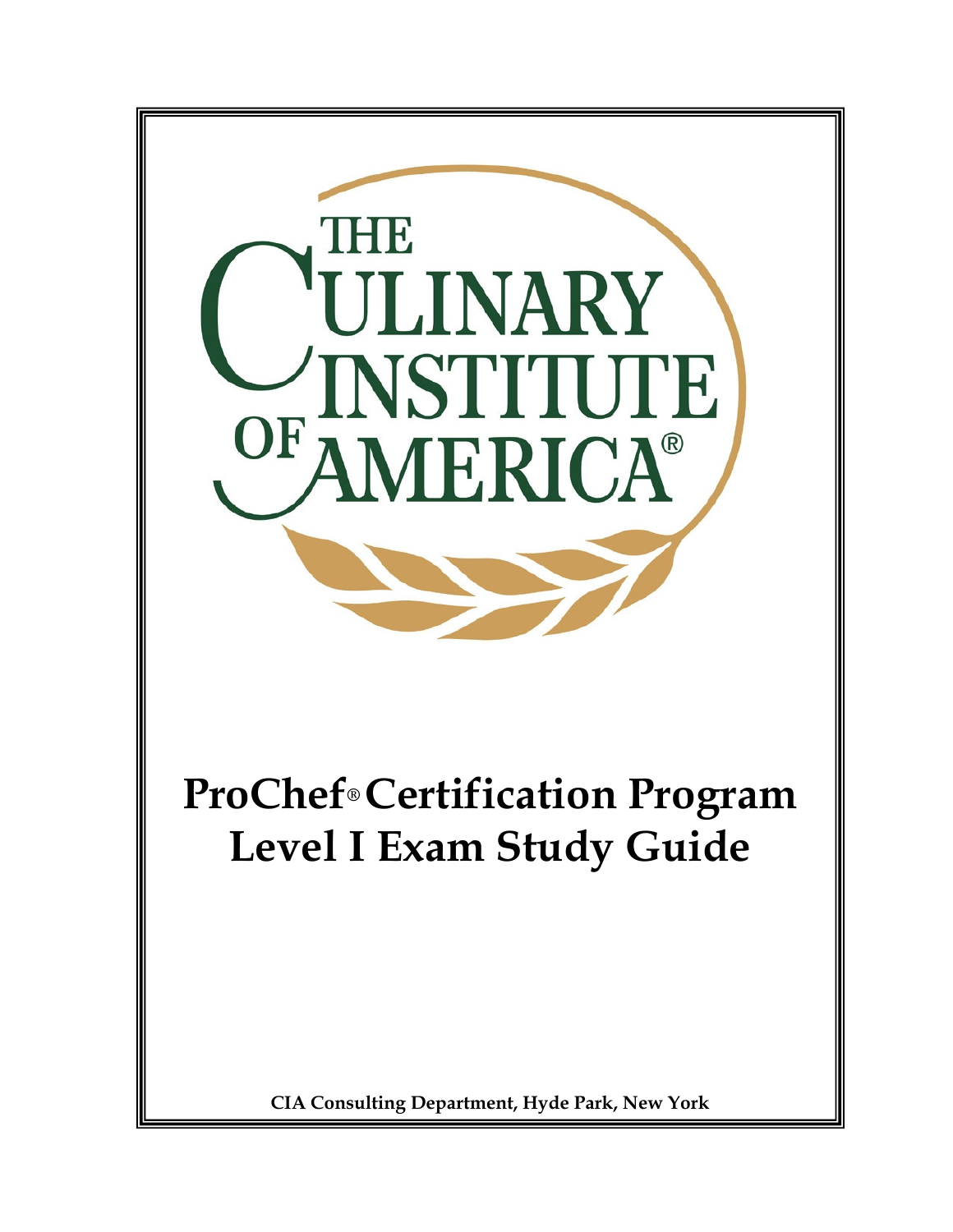Copyright © 2019 The Culinary Institute of America All Rights Reserved

This manual is published and copyrighted by The Culinary Institute of America. Copying, duplicating, selling or otherwise distributing this product is hereby expressly forbidden except by prior written consent of The Culinary Institute of America.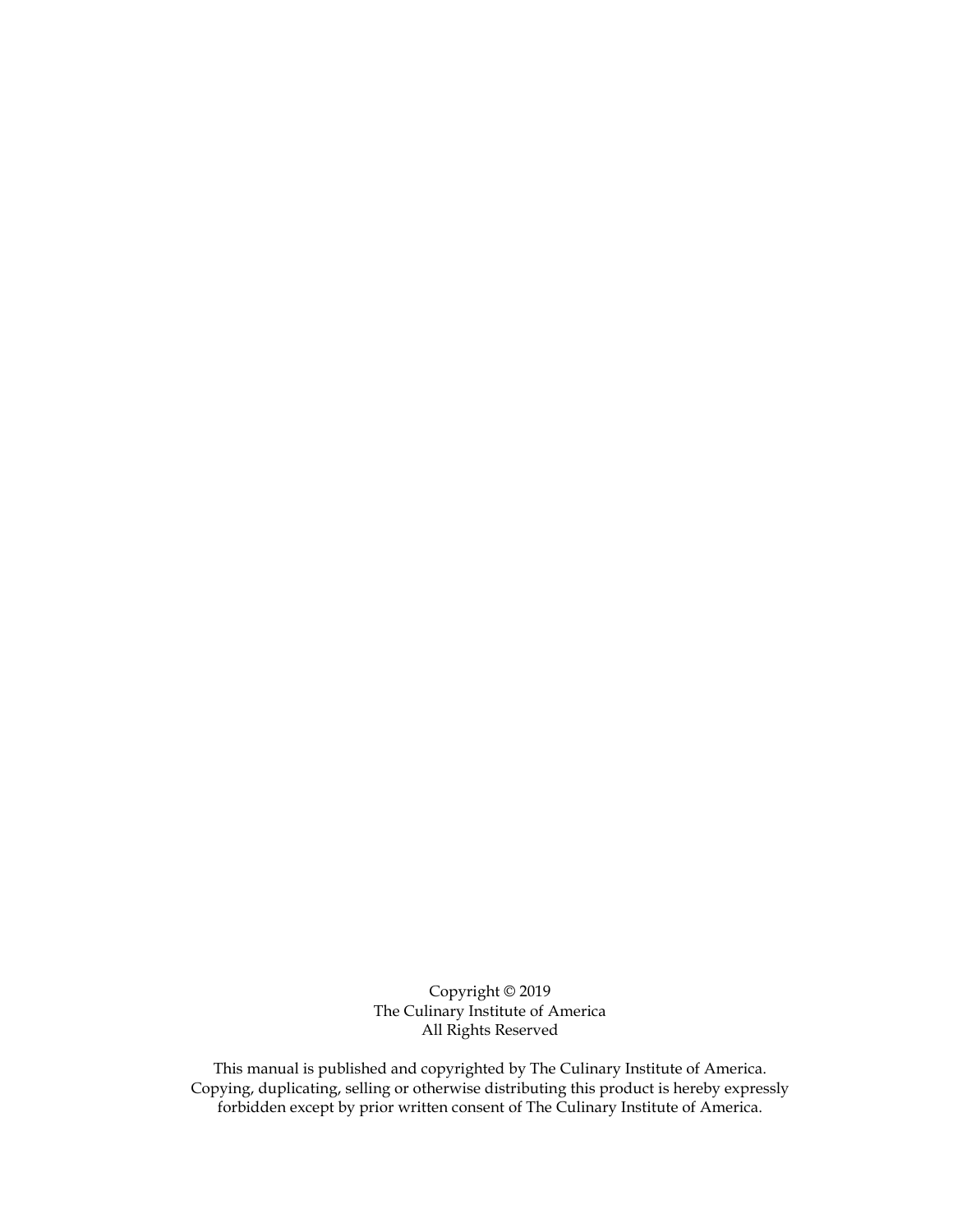**The Culinary Institute of America** 1946 Campus Drive Hyde Park, NY 12538-1499 Tel: 845-452-9600 www.ciachef.edu



Welcome, ProChef Certification Candidate!

Congratulations on making the decision to validate the skills you've gained as a professional culinarian. You have committed to a rigorous process that offers you the opportunity to not only earn a valuable professional certification and promote yourself with a mark of accomplishment, but also help advance our industry.

The ProChef Certification exam, and the skills you practice preparing for it, will challenge you to be the very best you can be. During your time in the program, be sure to take note of all the experience has to offer. You'll want to recall these memories when sharing your knowledge with colleagues who will follow in your footsteps to gain *their* ProChef certification.

At any time in the process, please feel free to share your thoughts with me, or any of the exam evaluators and staff. We value your insight as we continually strive to offer the best, most effective certification program.

Thank you for your pride in our profession, commitment to lifelong learning, and spirit of giving back to the industry we all love. We are truly happy you have chosen to embark on this journey, and look forward to your successfully completing the program and representing the ProChef ideals as you go forward in your career.

Wishing you all the best,

 $cm\overline{\mathcal{L}}$ 

Brad Barnes, CMC Director—CIA Consulting 845-451-1613| b\_barnes @culinary.edu

P.S. Did you know that the CIA is an independent, not-for-profit college? As such, your tuition supports our core mission of providing the world's best professional culinary education. If you would like to further support the future of food with the gift of education, please visit www.ciagiving.org.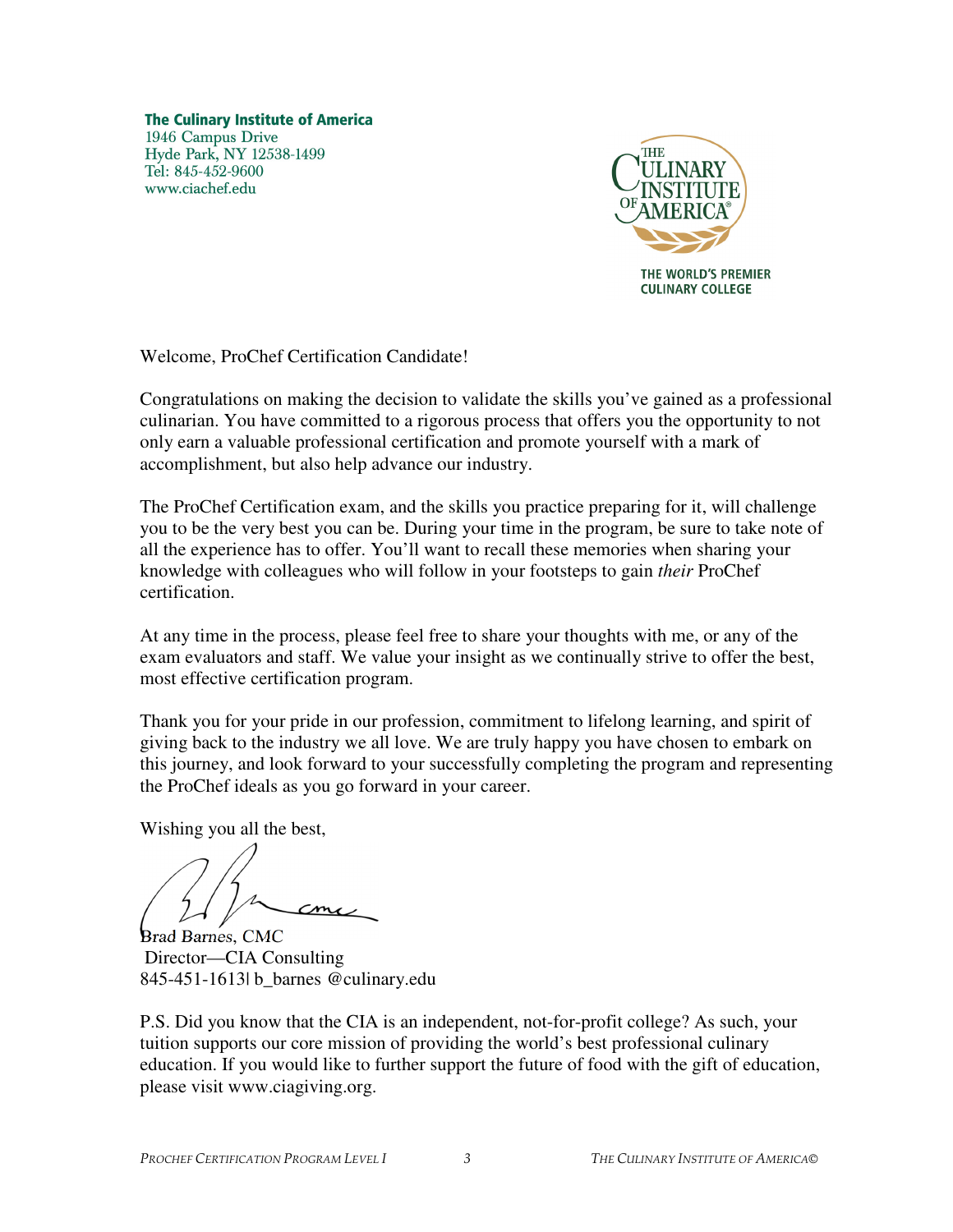# **TABLE OF CONTENTS**

| PROCHEF CERTIFICATION LEVEL I EXAM: OVERVIEW AND GENERAL INFORMATION  13               |  |
|----------------------------------------------------------------------------------------|--|
|                                                                                        |  |
|                                                                                        |  |
|                                                                                        |  |
|                                                                                        |  |
|                                                                                        |  |
|                                                                                        |  |
|                                                                                        |  |
|                                                                                        |  |
|                                                                                        |  |
|                                                                                        |  |
| CULINARY FUNDAMENTALS: EVALUATION GUIDELINES FOR TASTING SCORE SHEET31                 |  |
|                                                                                        |  |
|                                                                                        |  |
|                                                                                        |  |
| EGG COOKERY AND FISH STOCK PREPARATION: EVALUATION GUIDELINES FOR FLOOR SCORE SHEETS37 |  |
|                                                                                        |  |
| EGG COOKERY, AND STOCK PREPARATION: EVALUATION GUIDELINES FOR TASTING SCORE SHEET41    |  |
|                                                                                        |  |
|                                                                                        |  |
|                                                                                        |  |
|                                                                                        |  |
|                                                                                        |  |
|                                                                                        |  |
|                                                                                        |  |
|                                                                                        |  |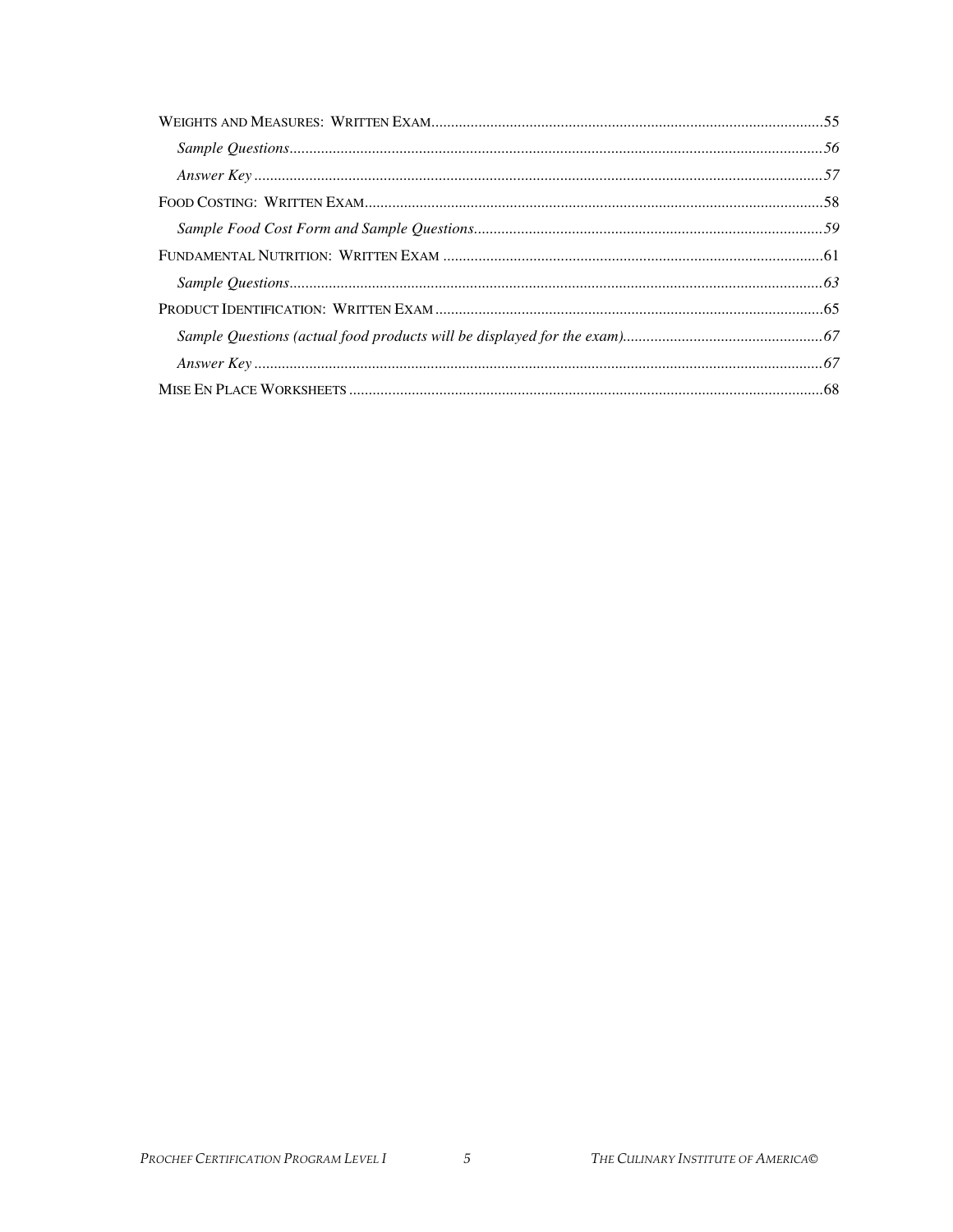# **CIA POLICIES AND PROCEDURES**

### **EXPECTATIONS FOR PARTICIPANTS**

- $\boxtimes$  Remain in attendance for the exam duration
- $\boxtimes$  Actively participate
- $\boxtimes$  Return promptly from breaks
- $\boxtimes$  No cell phone use or text messaging in the kitchen or during any exam time
- $\boxtimes$  Follow all established health and safety regulations
	- o In addition to the precautions necessary to guard against food-borne illness, care must also be taken to avoid accidents. The following safety measures should be practiced.
		- Wash hands before beginning work in the kitchen
		- Keep all perishable items refrigerated until needed
		- NYS law when handling "ready-to-eat" food items, if you don't cook it, glove it!
		- Wash hands, cutting boards, knives, etc. when switching between meats and vegetables
- $\boxtimes$  Adhere to appropriate CIA uniform and attire standards as outlined on the following page.
	- o The Culinary Institute of America (CIA) is committed to providing a working and learning environment free from harassment. Members of the CIA community, guests, and visitors have the right to be free from any form of harassment (which includes sexual misconduct and sexual harassment) or discrimination; all are expected to conduct themselves in a manner that does not infringe upon the rights of others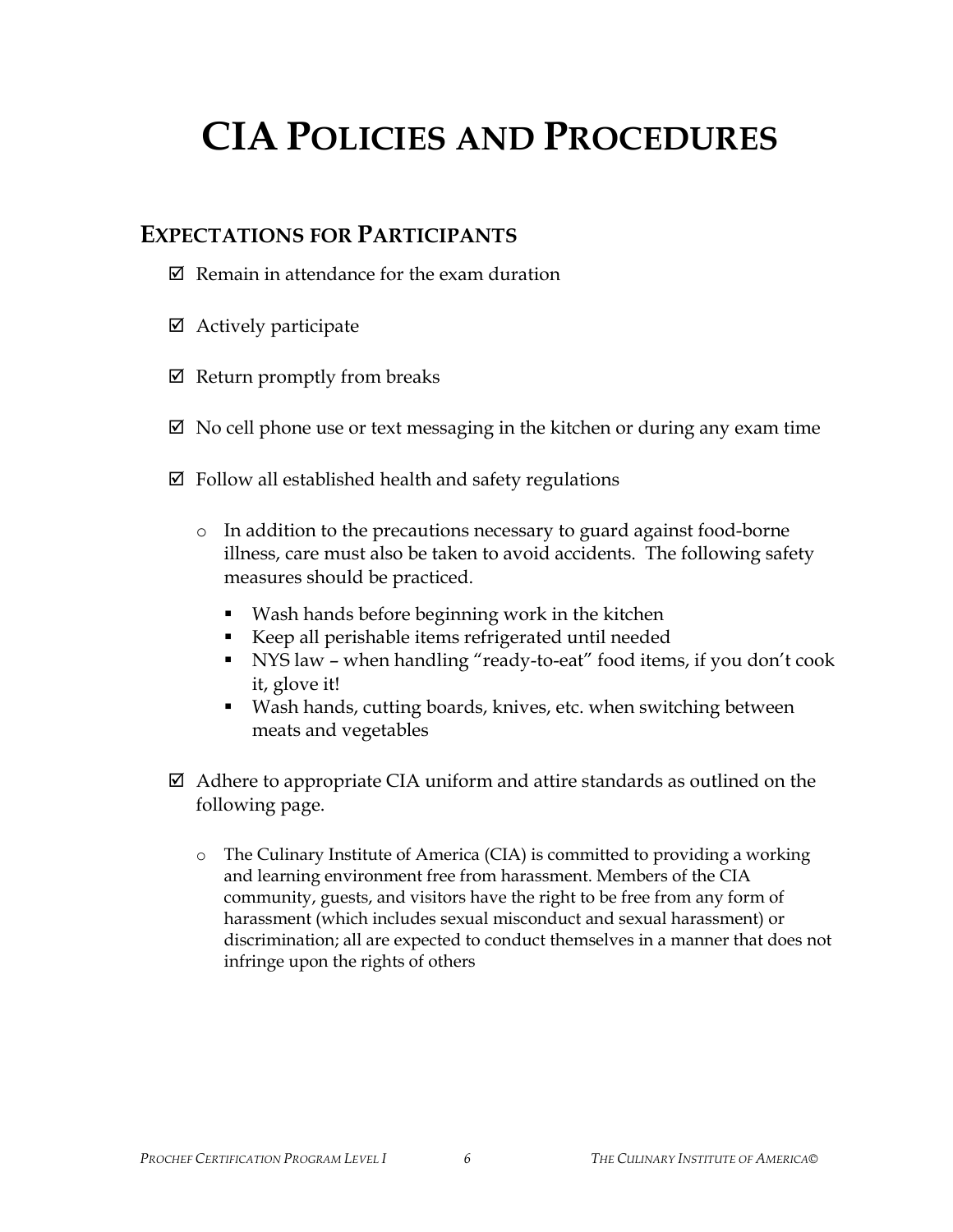# **CIA UNIFORM POLICY**

To foster a professional working environment and to maintain the highest standards of safety and sanitation, the CIA has adopted the following uniform code. Each item has been designed with a practical function in mind. These items must be worn in all production classes unless otherwise stated.

- $\boxtimes$  Chef's jacket
- $\boxtimes$  Kitchen pants, preferably black or checked
- Shoes
	- o Should be made of hard leather, with low heels, slip-resistant soles, and no open toes
- Neckerchief (optional)
- $\boxtimes$  Toque (provided in class)
- $\boxtimes$  Apron (provided in class)
- $\boxtimes$  Side towel (provided in class)
- ⊠ Jewelry
	- o Not permitted except for one plain ring to minimize exposure to potential hazards
- **M** Hair
	- o Should be neatly maintained, clean, and under control at all times
	- o Long hair should be pinned up and worn under a hair net

\*Appropriate attire for our business management classes is business or business casual.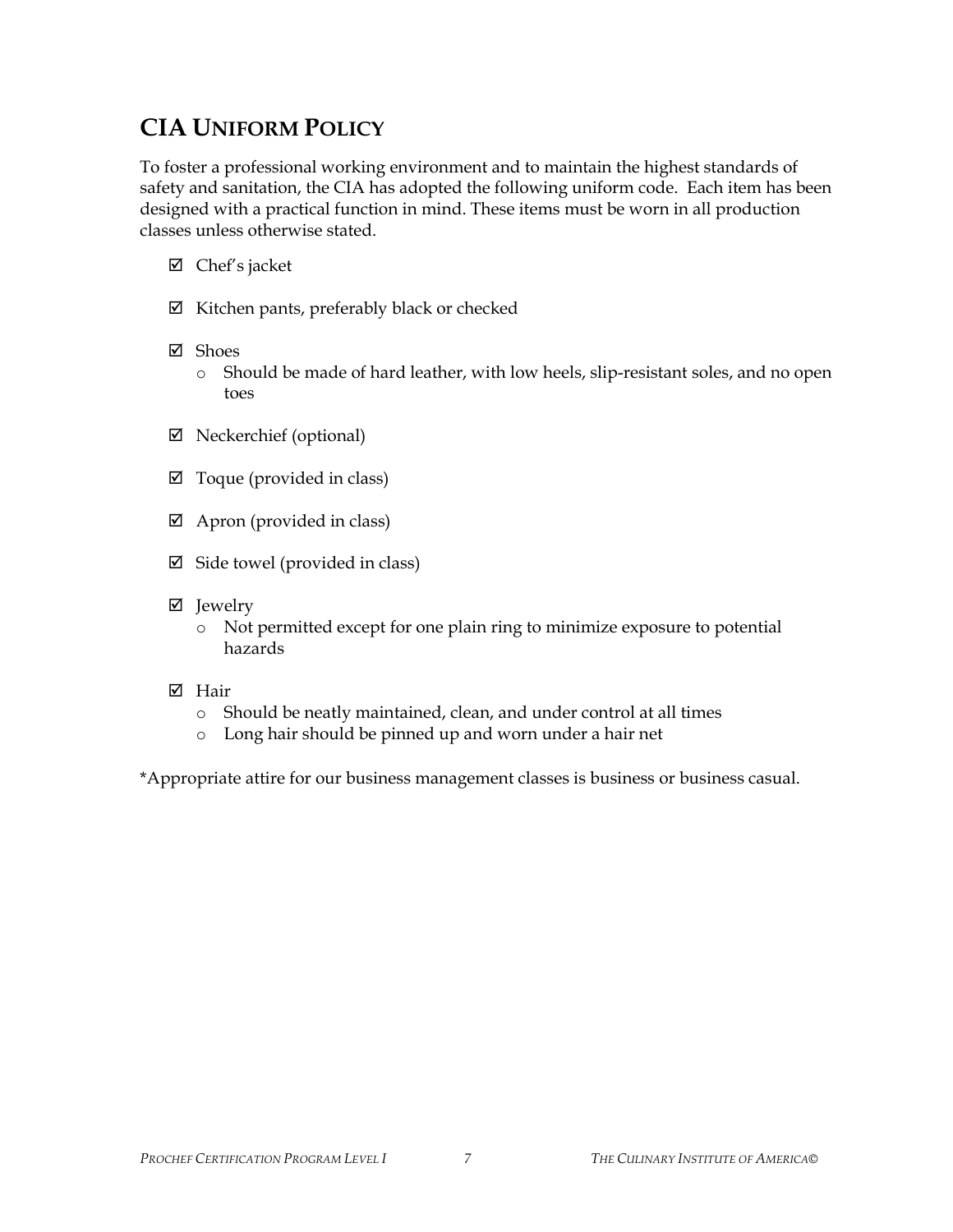# **NOTICE OF NONDISCRIMINATION**

The Culinary Institute of America (CIA) is an Equal Opportunity Employer committed to the principle of equal opportunity in education and employment, in compliance with Title IX of the Education Amendments of 1972, Section 504 of the Rehabilitation Act of 1973, Title VI and Title VII of the Civil Rights Act of 1964, Age Discrimination Act of 1975, and other federal, state, and local laws.

The CIA does not discriminate against individuals on the basis of race, color, sex, sexual orientation, gender identity, religion, disability, age, genetic information, marital status, veteran status, ancestry, national or ethnic origin, or any other protected group or classification under federal or state laws. These principles also apply to admissions, financial aid, academic matters, career services, counseling, housing, employment policies, scholarship programs, medical services, and all other programs and activities available at the CIA.

The Culinary Institute of America, pursuant to Title IX, Title VII, and state laws, also prohibits sexual harassment, which includes sexual assault and sexual violence.

The HR Director, Faculty Relations is designated as the Title IX Coordinator and Age Discrimination Act Coordinator for the CIA. Inquiries to the CIA concerning the application of the Age Discrimination Act and Title IX, and their implementing regulations may be referred to the Title IX and Age Discrimination Act Coordinator, or to the Office for Civil Rights (OCR) of the U.S. Department of Education. Additionally, complaints including the procedure for filing a complaint regarding this Notice of Nondiscrimination and the CIA's compliance with applicable laws, statutes, and regulations as outlined above, may also be directed to:

#### **Civil Rights Compliance Officers:**

Joseph Morano—HR Director, Faculty Relations Title IX and Age Discrimination Act Coordinator The Culinary Institute of America 1946 Campus Drive, Hyde Park, NY 12538 Office: Roth Hall, Room S-324 Telephone: 845-451-1314 E-mail: j\_morano@culinary.edu

Maura King, Director—Compliance 504/ADA Coordinator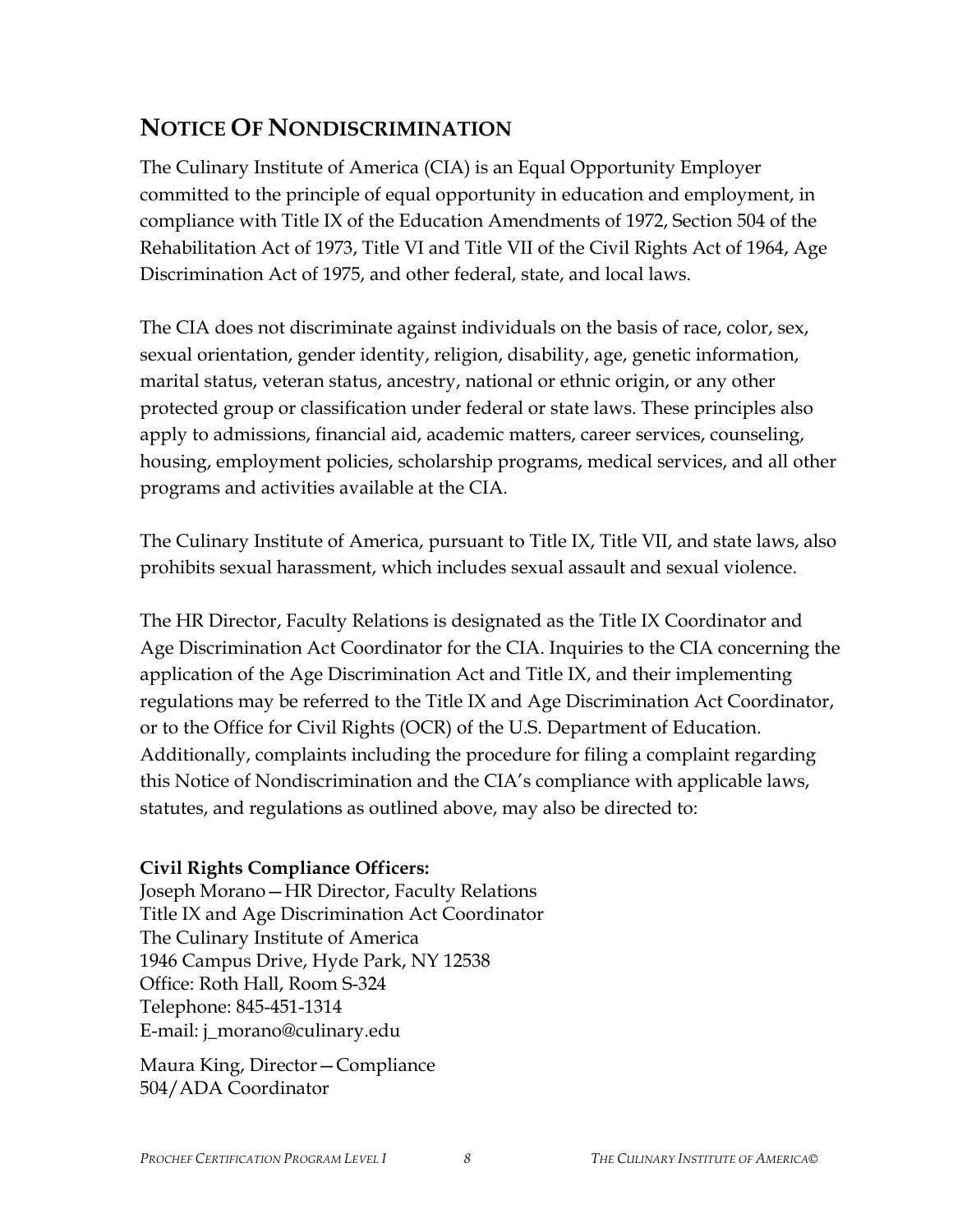The Culinary Institute of America 1946 Campus Drive, Hyde Park, NY 12538 Office: Roth Hall, Room S-351 Telephone: 845-451-1429 E-mail: m\_king@culinary.edu

#### OR

U.S. Department of Education Office for Civil Rights Lyndon Baines Johnson Department of Education Building 400 Maryland Avenue, SW Washington, DC 20202-1100 Telephone: 1-800-421-3481 Fax: 202-453-6012; TDD: 1-877-521-2172 E-mail: OCR@ed.gov

The Harassment, Sexual Misconduct, and Discrimination Policy can be found at www.ciachef.edu/consumer-information.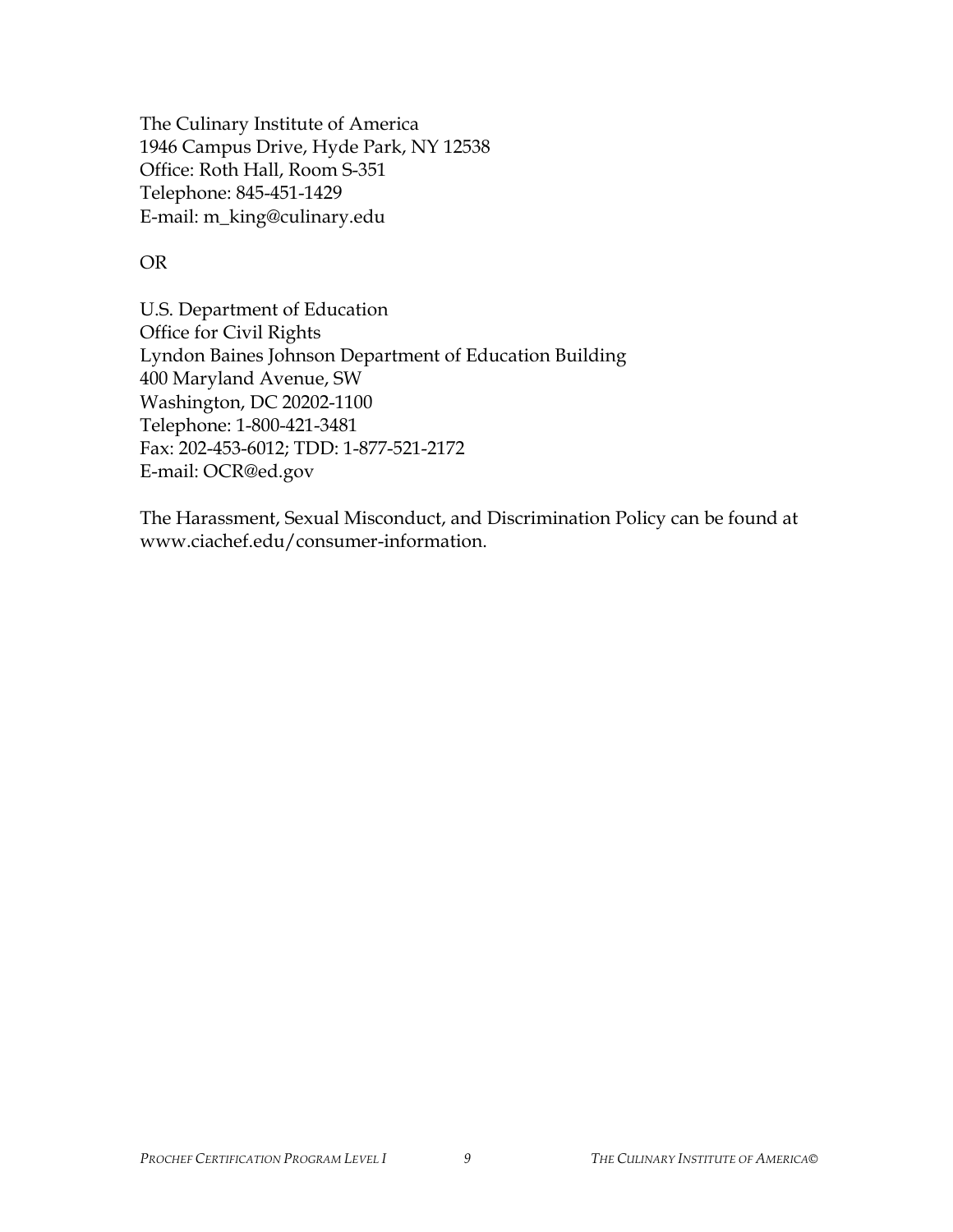# **POLICY ON STUDENTS WITH SPECIAL NEEDS**

Your ProChef advisor can provide assistance and offer suggestions regarding accommodations. If you need a reasonable accommodation, please inform the Director of Certification and Training, or the Chef Instructor coordinating the program prior to the start of the exam. Accommodations will not be provided retroactively.

Disabled student accommodations are based on individual needs and functional limitations. It is your responsibility to initiate a request for services and remain involved as a concerned student who has taken charge of your own needs. Due to confidentiality laws governing institutions of higher education, the student must personally disclose a disability and request accommodations from the instructor or administrator.

Please see next page for *Disability Services*.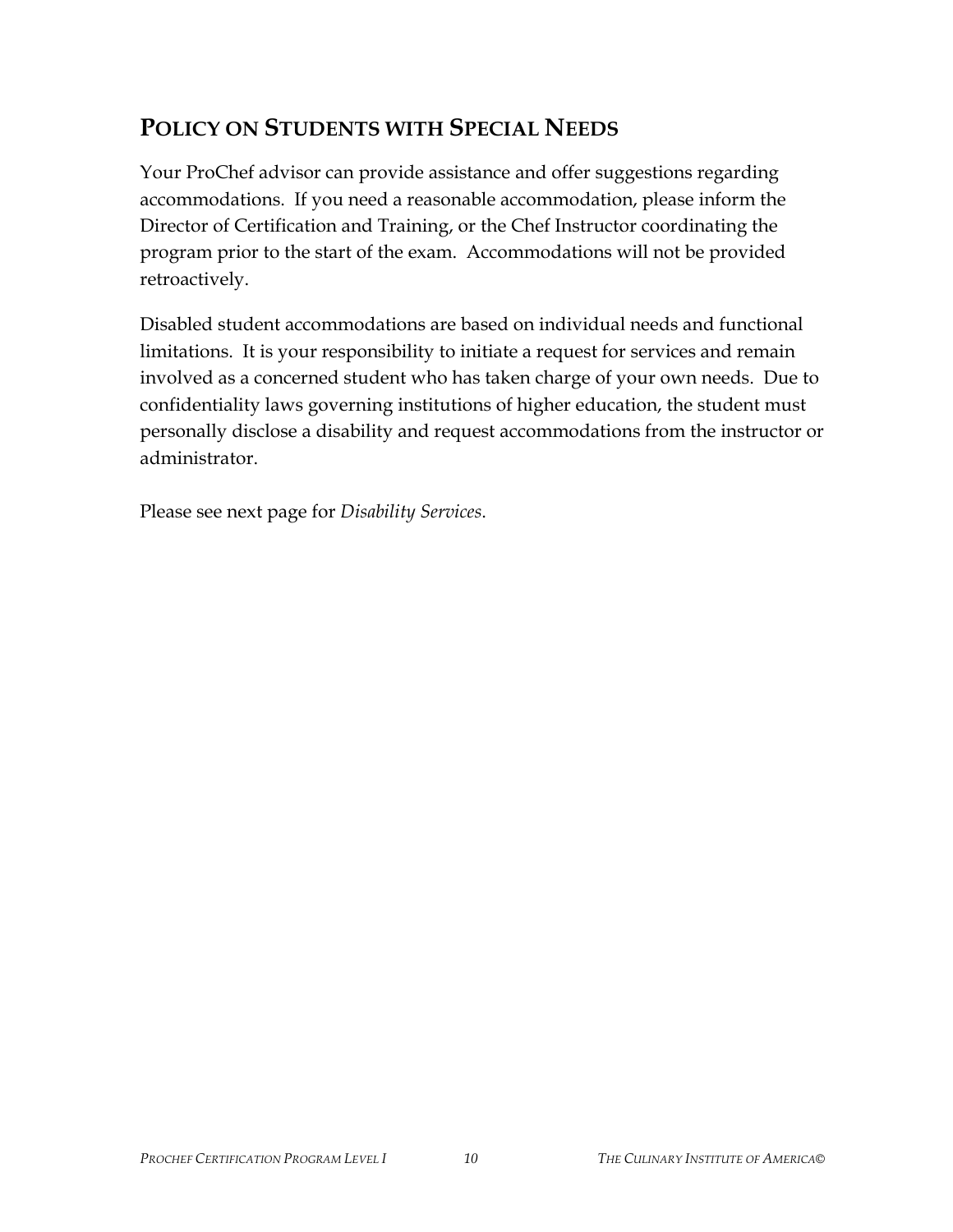# **DISABILITY SERVICES**

The Learning Strategies Center (LSC) is the center for disability services for the CIA.

An individual who is registered with the Learning Strategies Center and has documented CIA approved accommodations is encouraged to discuss accommodations privately with his/her instructors. Failure to disclose and utilize appropriate accommodations in a timely manner may affect class performance and grades.

**Please note:** The Learning Strategies Center does not disclose accommodations to instructors unless directed otherwise by the student.

If you are not registered with the Learning Strategies Center and would like information, please speak to the Disability Support Specialist in The Library Learning Commons/Learning Strategies Center at one of the following campuses:

Hyde Park: Learning Strategies Center (845) 451-4631, Jodi Amato, Senior Manager, <u>j\_amato@culinary.edu</u>

San Antonio: Learning Specialist, Mar-y-sol Salinas, (210) 554-6465, m\_salina@Culinary.edu

Greystone: Learning Strategies Center - (707) 967-2406, Maria Coggiola m\_coggio@culinary.edu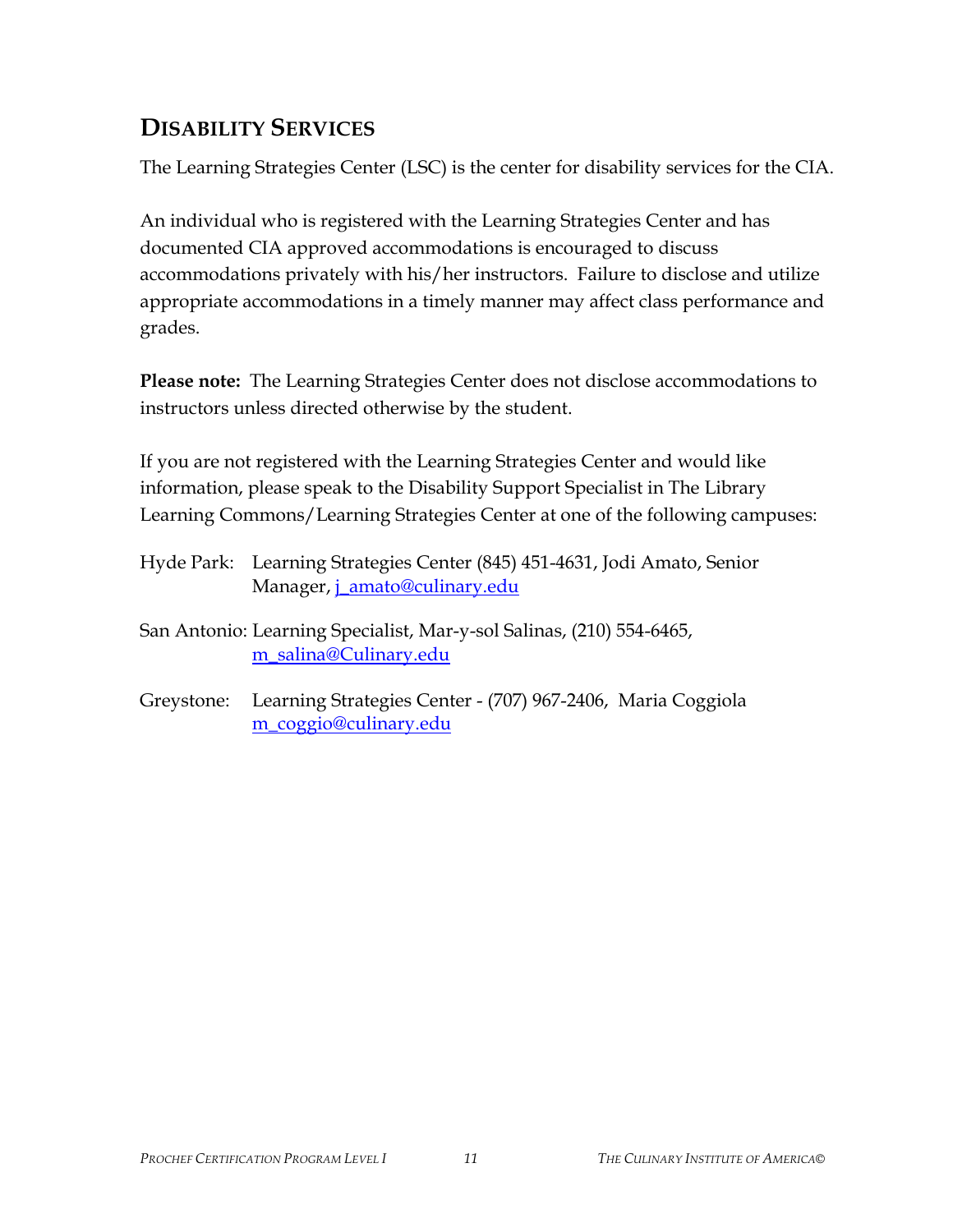# **POLICY ON ACADEMIC HONESTY**

At The Culinary Institute of America, students are expected to develop all of their own work and ideas. Borrowing original thoughts or recipes without giving credit is plagiarism; copying tests or answers from another candidate is stealing; and presenting for evaluation during practical examinations, food or drink that was prepared by someone else for evaluation is cheating. Dishonest behavior, or assisting anyone else with such behavior, represents a serious violation of professional and academic standards at the CIA and will not be tolerated. Such actions are grounds for disqualification from ProChef Certification.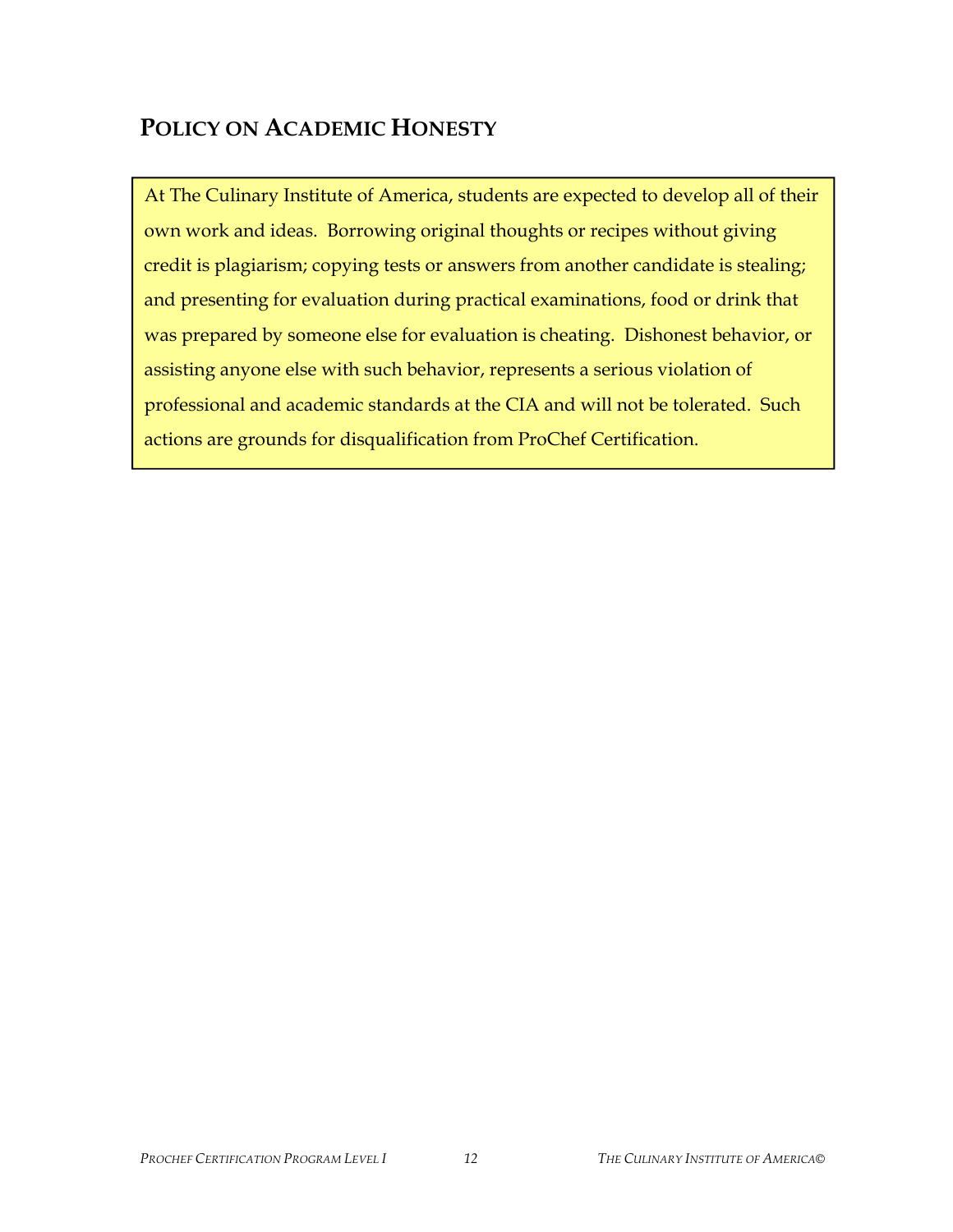# **PROCHEF CERTIFICATION LEVEL I EXAM: OVERVIEW AND GENERAL INFORMATION**

# **EXAM OVERVIEW**

The ProChef Level I Exam evaluates the competency of candidates interested in achieving Pro Chef Level I Certification through The Culinary Institute of America. The certification process is divided into two segments; written testing, and practical testing. Additional details pertaining to the written exams can be found in the study guide.

To achieve certification, the candidate must successfully demonstrate proficiency in the following areas:

- Culinary Math
	- − Recipe Conversion, Yield, and Ratios
	- − Weights and Measures
	- − Food Costing
- Fundamental Nutrition Principles
- Food Safety and Sanitation
- Product Identification
- Mise en Place
- Classical Knife Skills
- **Stock Production**
- Soup Production
- Egg Cookery
- Salad and Salad Dressing Production
- Cooking Techniques for Proteins, Vegetables, Starches, Grains, and Sauces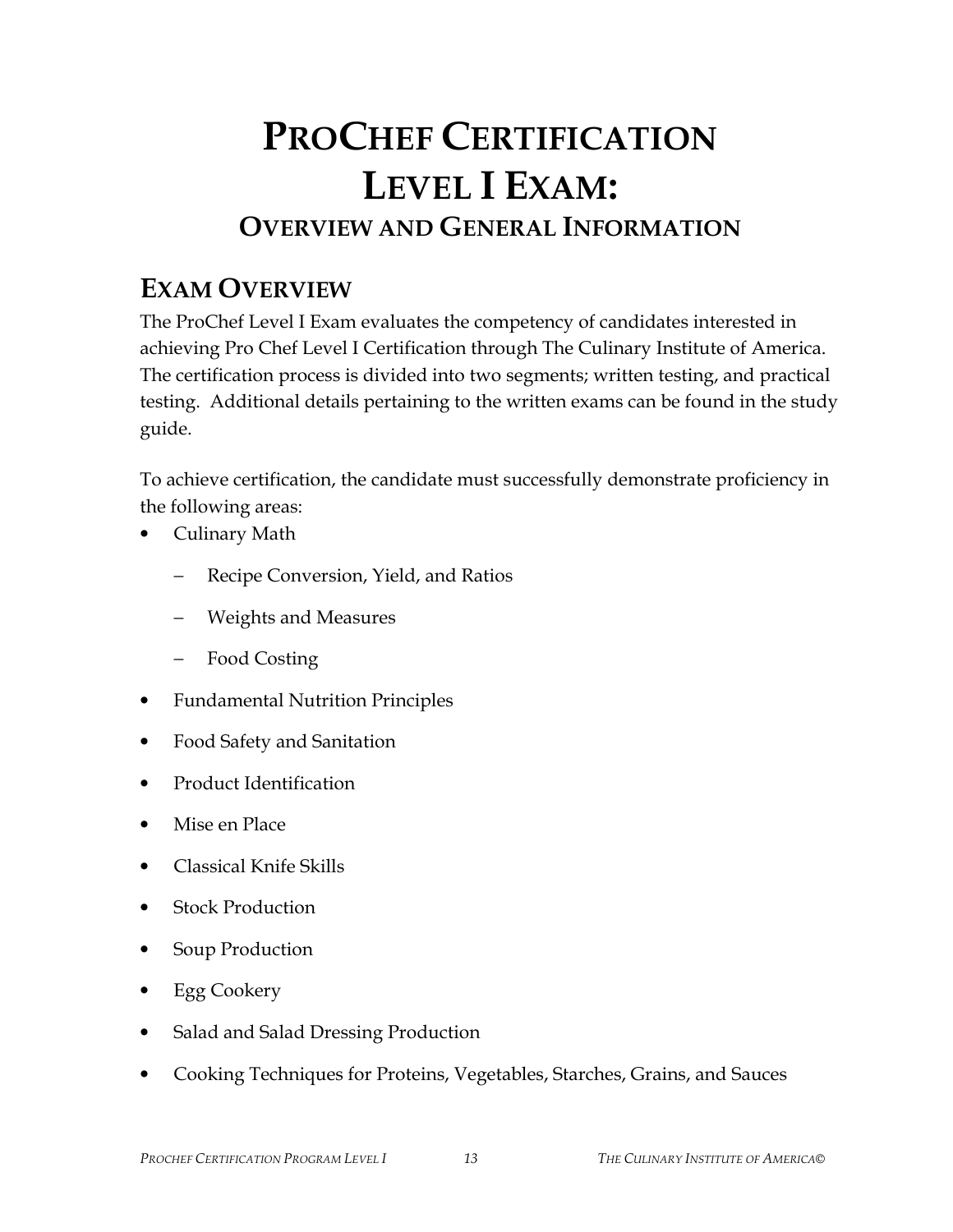### **PROCHEF LEVEL I CERTIFICATION COMPETENCIES**

The ProChef Certification Program divides each certification level into three competency categories – culinary, leadership, and financial. The descriptions that follow are general skills and knowledge that a candidate must possess in order to achieve ProChef Level I Certification.

#### **CULINARY SKILLS**

- Prepare stocks, soups, and sauces
- Prepare basic cold food preparations such as green salads and salad dressings
- Apply fundamental culinary techniques such as sauté, braise, roast, fry, and poach
- Prepare basic vegetable and starch accompaniments such as green vegetables, potatoes, rice, and pasta
- Demonstrate principles of food safety and sanitation
- Demonstrate appropriate principles of plate presentation

#### **LEADERSHIP SKILLS**

- Demonstrate the ability to listen and follow instructions
- Demonstrate effective organization of personal work areas for efficient production
- Demonstrate effective time management during production

#### **FINANCIAL SKILLS**

- Discuss the value of food and labor in a foodservice setting
- Demonstrate the application of weights and measures in a foodservice setting
- Calculate a recipe to the desired number of portions
- Explain yield concept and yield percentage
- Calculate the cost of a recipe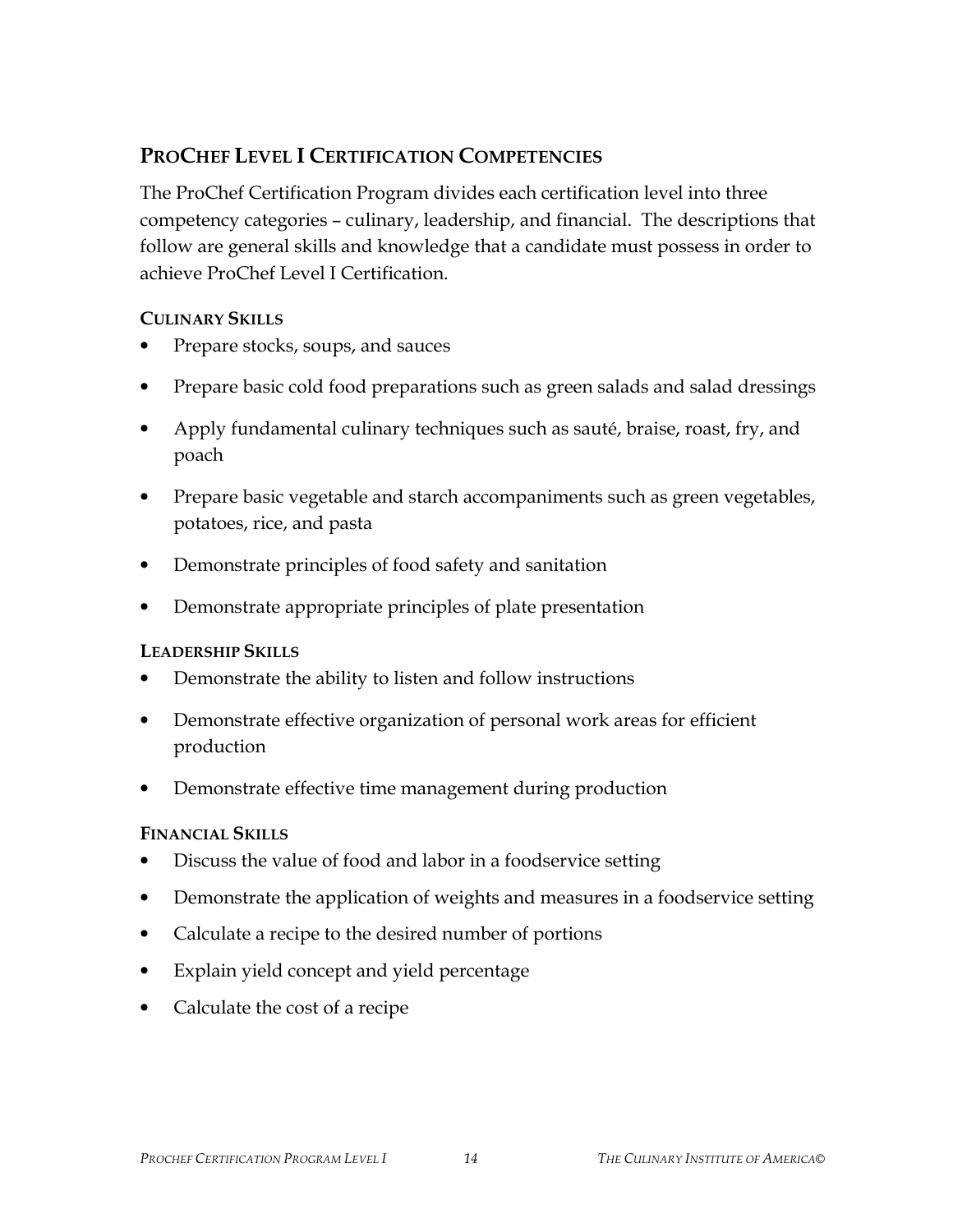# **ADVISORS**

During the ProChef Certification program, you will not only have the chance to grow and validate your skills, but you will be partnered with one of the CIA's top chefs - your ProChef advisor. Our talented advisors possess extensive, specialized knowledge and years of industry experience that they will happily share with you.

Your advisor will serve as your mentor. He/she will work with you to determine your strengths and weaknesses and will be available to answer any questions you may have as you prepare and study for the examination. You will be provided with that person's direct phone extension and e-mail address. *After initial contact, it will be your responsibility to contact your advisor and seek advice and counsel.*

The initial discussion with your advisor will focus on reviewing your application, determining the appropriate starting level, assisting you to develop an action plan, and answering any questions. At the conclusion of this conversation, your advisor may actually recommend that you postpone registering for the exam at that time. You cannot register for an exam without first having a conversation with your advisor.

ProChef candidates that take full advantage of the advisor process are often highly successful in achieving their certification. Ultimately, it is your choice when to take the exam, but by following the recommendations of your advisor, you can ensure that you are fully prepared for the challenge.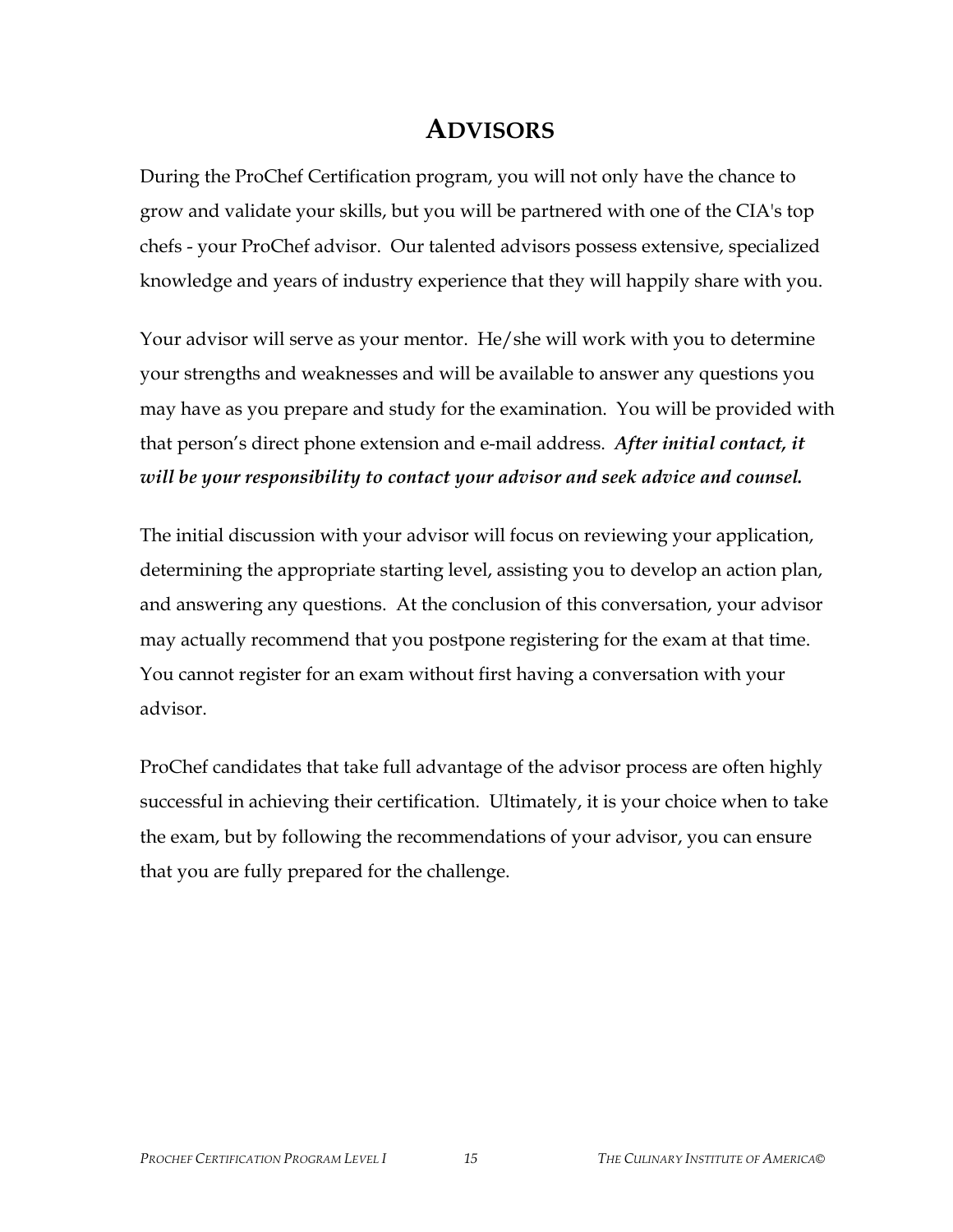# **FAQS**

#### **Q: Are there any prerequisites to take the Level I Exam?**

**A:** Before enrolling in the exam, you must first schedule an appointment with your advisor who will serve as a mentor through the process (refer to page 11 for further information on advisors).

#### **Q: How would you recommend I prepare for the exam?**

**A:** In each section of this study guide, you will find a list of competencies, key terms, and sample exam questions to help guide your studies and preparations. In the Appendix at the back of this manual, you will find a list of recommended training materials that can help you to prepare.

#### **Q: How is the exam administered?**

**A:** The ProChef Certification exam is divided into two segments, written exams and kitchen practical exams. All written exams will be completed within the 3 testing days. The practical kitchen exams take place over a three-day period, and candidates will be allotted a total of three hours for each practical exam. The total length of the day depends on the number of candidates enrolled in each session. Each day concludes with a one-on-one debriefing of the day's results. For your reference, we have included sample schedules on page 14 and 15). Final class schedules will be administered to candidates during the program orientation on day one.

#### **Q: What are the minimum requirements for certification?**

A: To achieve ProChef Certification, you must achieve a minimum total weighted score of no less than 75% for the entire assessment. The breakdown of the total weighted score is as follows:

65% of the average of the practical examination scores 35% of the average of the written examination scores

#### **Q: How many written exams are included in the Level I Certification Exam?**

**A:** Written exams are administered throughout the week, and include the following:

- 1) Food Safety and Sanitation
- 2) Culinary Math
	- a. Weights and Measures
	- b. Recipe Conversion, Yield, and Ratios
	- c. Food Costing
- 3) Fundamental Nutrition
- 4) Product Identification- *the Product Identification exam is not web based and will take place on day three of certification.*

#### **Q: What is the minimum score necessary to pass a written exam?**

**A:** You must receive a score of at least 65%.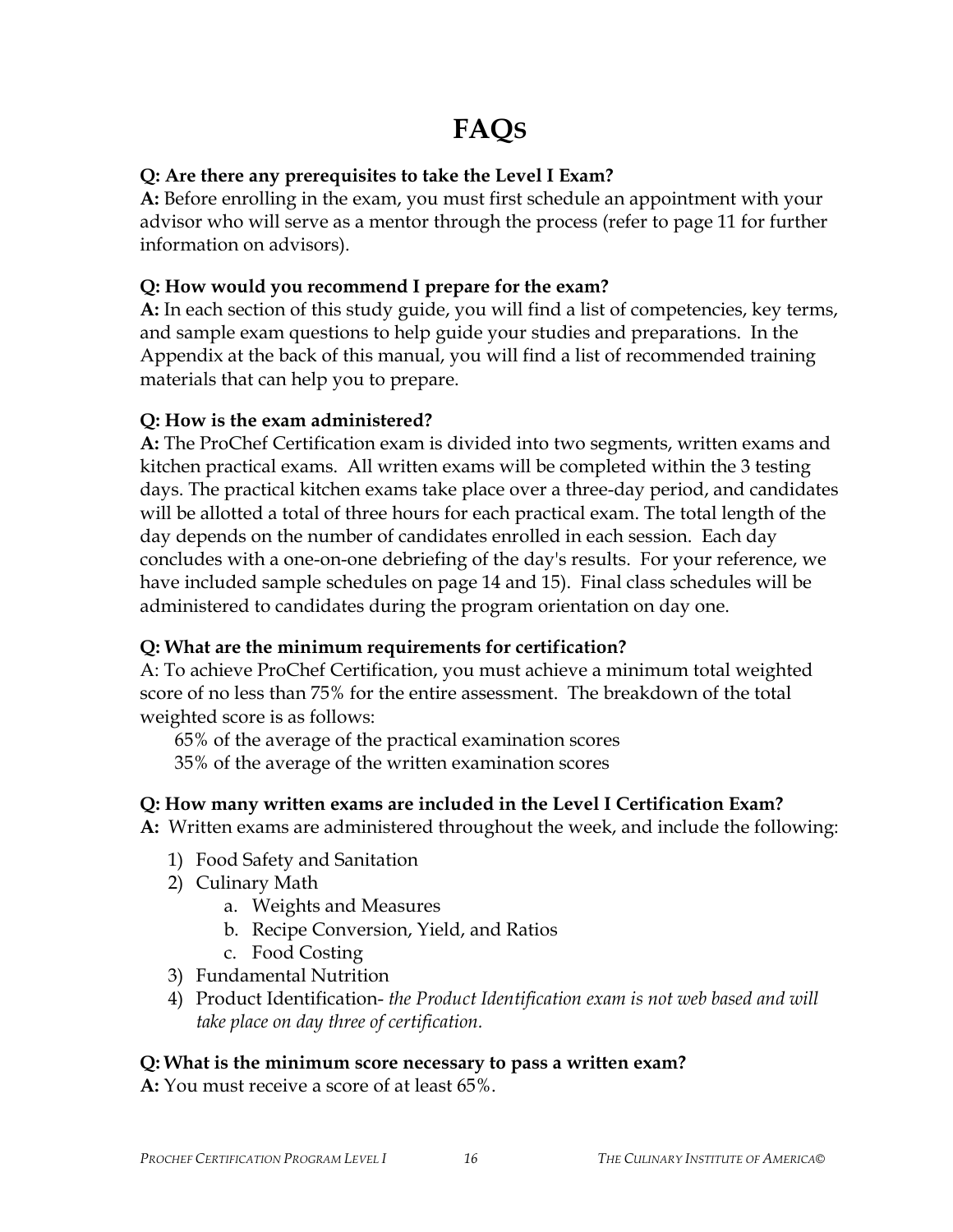#### **Q: What happens if I fail three or more written exams?**

**A:** If you score below 65% on three or more written exams, you will be ineligible for certification for the current assessment period. You may, however, reapply to take the entire ProChef Certification Exam the next time it is offered, but not sooner than 3 months.

#### **Q: How many practical exams are included in the Level I Certification Exam?**

**A:** Three practical cooking exams are administered throughout the week.

#### **Q: What is the minimum score necessary to pass a practical exam?**

**A:** You must receive a score of at least 65% to pass.

#### **Q: What happens if I fail a practical cooking exam? Is there an opportunity to retake the exam?**

**A:** If you score lower than 65% on any of the practical cooking examinations, you are ineligible for certification for the current assessment period. Unlike the written exams, you may not retake the practical exam. You may, however, reapply to take the ProChef Certification Exam at a future date, but not sooner than 3 months. To gain further experience and enhance your education, we strongly encourage you to stay on and participate in all of the practical examinations held during the remainder of the week.

#### **Q: If I don't pass the certification, will I still receive CEUs?**

**A:** Yes - you will still receive 3 CEUs, providing you remain and participate for the remaining exam. In order to receive CEUs the candidate must stay and finish the week.

#### **Q: What items should I bring with me to the exam?**

**A:** You must have the following items available:

- Uniforms: Non-Slip Kitchen Shoes (i.e. Clogs), Chef's Coat, Chef's Pants, Pen, Thermometer
- Knives and hand tools
- Calculator
- ProChef Study Guide and other personal reference books
- Recipes
- Laptop (optional)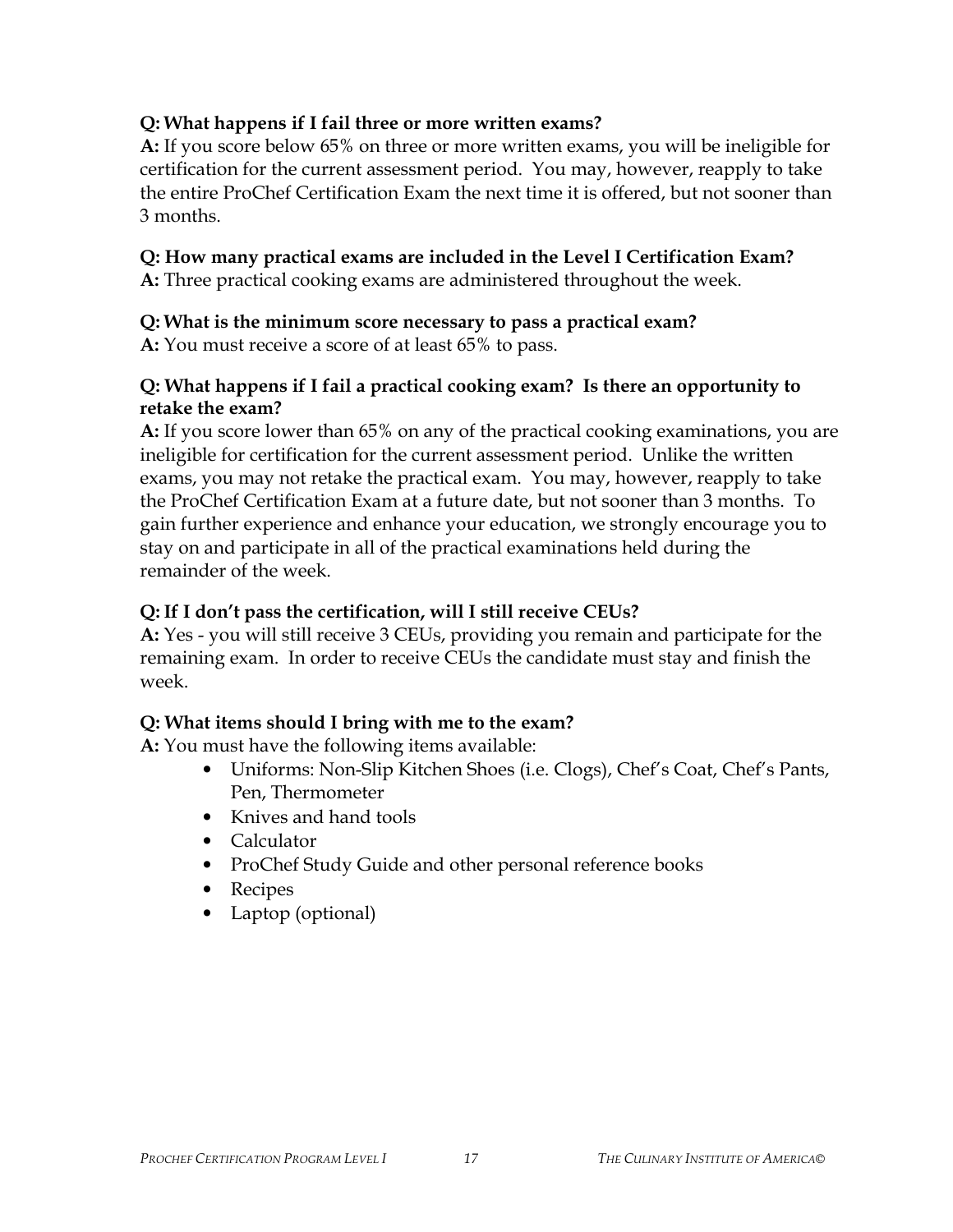# **DISTRIBUTION OF WEEKLY MENU ASSIGNMENTS**

Candidates will receive their menu assignments prior to the start of the kitchen exam. Menu assignments will be randomly distributed. Check with your advisor for more information regarding the distribution of assignments.

# **SAMPLE SCHEDULES FOR WEEK**

The exam days are extended and will fluctuate based on the practical testing site.

Sample schedule sheets follow. *Please note that all times are subject to change depending on the number of candidates.* 

#### **DAY ONE -** *SAMPLE SCHEDULE*

| <b>Start Time</b>                                                                                                                                                                                                                                                                                                                                                                                                                                                                                                                                                                       | Topic                                                                 | Faculty / Staff | Location               |
|-----------------------------------------------------------------------------------------------------------------------------------------------------------------------------------------------------------------------------------------------------------------------------------------------------------------------------------------------------------------------------------------------------------------------------------------------------------------------------------------------------------------------------------------------------------------------------------------|-----------------------------------------------------------------------|-----------------|------------------------|
| Because floor evaluators look for the candidates' ability to transition between production<br>and service, times have been separated into two segments. On day 1, each candidate is<br>given 2 hours and 45 minutes to produce their assigned 3 course menu, and 15 minutes for<br>service. All 3 courses must be presented to the tasting evaluators within the service<br>window or the candidate will lose points. Candidates are not allowed to serve early.<br>Below is a sample schedule for one candidate.<br>Prior to cooking, please present your menus to the floor Evaluator |                                                                       |                 |                        |
| 6:45am                                                                                                                                                                                                                                                                                                                                                                                                                                                                                                                                                                                  | <b>Practical Exam:</b>                                                | Chef Instructor | <b>Testing Kitchen</b> |
|                                                                                                                                                                                                                                                                                                                                                                                                                                                                                                                                                                                         | Production<br>Service window                                          |                 |                        |
| Candidate 1                                                                                                                                                                                                                                                                                                                                                                                                                                                                                                                                                                             | $6:45 - 9:30$<br>$9:30 - 9:45$                                        |                 |                        |
| 9:30 am                                                                                                                                                                                                                                                                                                                                                                                                                                                                                                                                                                                 | <b>First Service Window Open</b>                                      | Chef Instructor | Lecture Hall           |
|                                                                                                                                                                                                                                                                                                                                                                                                                                                                                                                                                                                         | (15 minutes staggered presentations)<br><b>Evaluation and scoring</b> |                 |                        |
|                                                                                                                                                                                                                                                                                                                                                                                                                                                                                                                                                                                         |                                                                       |                 |                        |
|                                                                                                                                                                                                                                                                                                                                                                                                                                                                                                                                                                                         | <b>Group Feedback</b>                                                 |                 |                        |
|                                                                                                                                                                                                                                                                                                                                                                                                                                                                                                                                                                                         | <b>Evaluation and scoring</b>                                         | Chef Instructor | Lecture Hall           |
|                                                                                                                                                                                                                                                                                                                                                                                                                                                                                                                                                                                         | Group Feedback after the last<br>candidate has finished presenting    |                 |                        |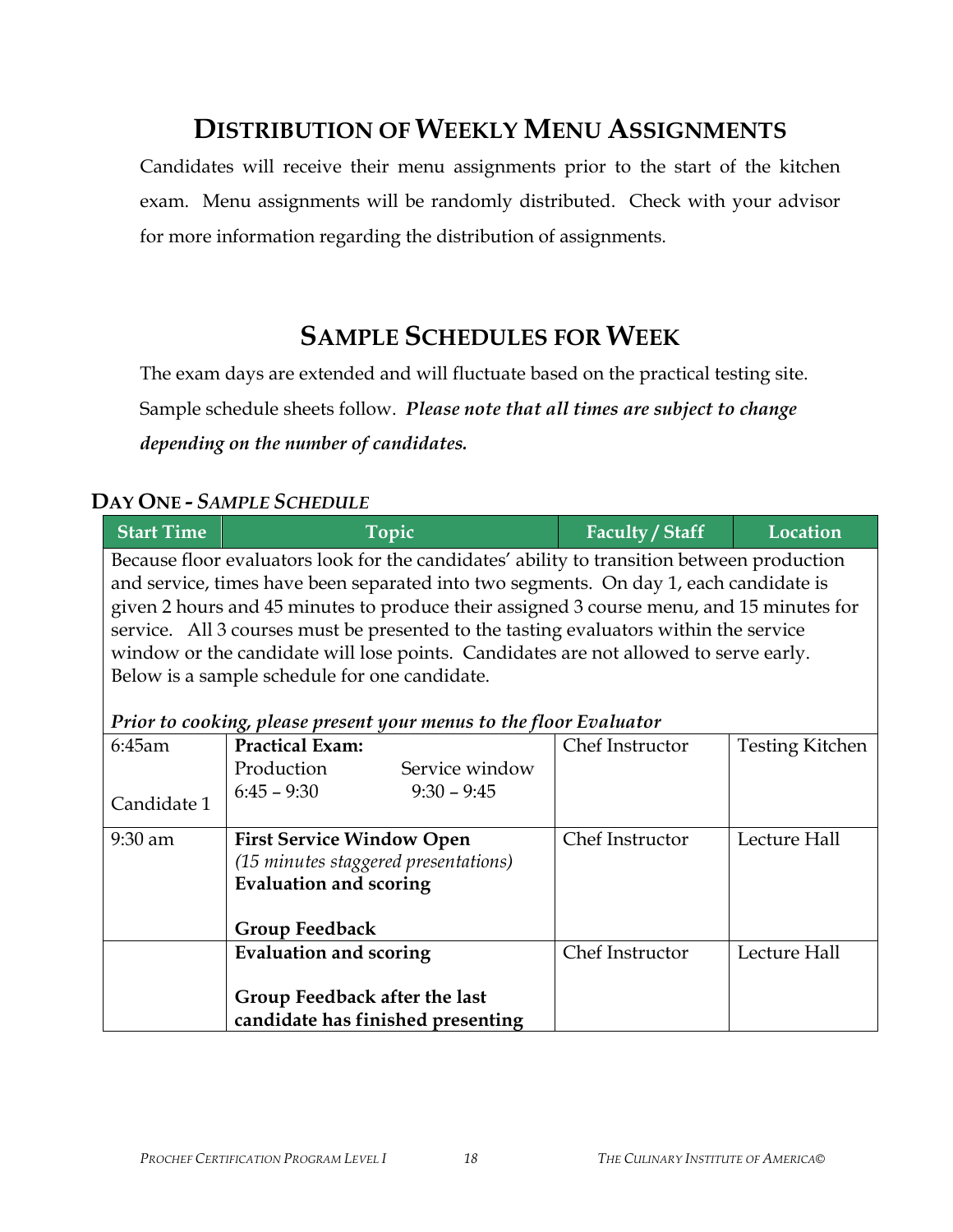# **DAY TWO-** *SAMPLE SCHEDULE*

| <b>Start Time</b>                                                                                  | Topic                                                                                          | <b>Faculty / Staff</b> | Location |
|----------------------------------------------------------------------------------------------------|------------------------------------------------------------------------------------------------|------------------------|----------|
|                                                                                                    | Because floor evaluators look for the candidates' ability to transition between production and |                        |          |
|                                                                                                    | service, times have been separated into two segments. Each candidate is given 3 hours and 15   |                        |          |
| minutes to produce their assigned menu, and egg dishes. Additionally, each candidate will be       |                                                                                                |                        |          |
| given 20 minutes to serve their 3 courses and 2 egg dishes. Fish stock will be evaluated on day 3. |                                                                                                |                        |          |
| All 3 courses and the 2 egg dishes must be presented to the tasting evaluators within the service  |                                                                                                |                        |          |
| window or the candidate will lose points. Candidates are not allowed to serve early. Below is a    |                                                                                                |                        |          |
|                                                                                                    | sample schedule for 1 candidate.                                                               |                        |          |

#### *Prior to cooking, please present your menus to the floor Evaluator*

| 6:45am      | <b>Practical Exam:</b>               | Chef Instructor | <b>Testing Kitchen</b> |
|-------------|--------------------------------------|-----------------|------------------------|
|             | Production<br>Service window         |                 |                        |
| Candidate 1 | $6:45-10:00$<br>10:00-10:20          |                 |                        |
|             |                                      |                 |                        |
| $10:00$ am  | <b>First Service Window Open</b>     | Chef Instructor | Lecture Hall           |
|             | (20 minutes staggered presentations) |                 |                        |
|             | Evaluation and scoring               | Chef Instructor | Lecture Hall           |
|             |                                      |                 |                        |
|             | Group Feedback after the last        |                 |                        |
|             | candidate has finished presenting    |                 |                        |

# **DAY THREE-** *SAMPLE SCHEDULE*

| <b>Start Time</b>                                                                                 | Topic                                                                                          | Faculty / Staff | Location |
|---------------------------------------------------------------------------------------------------|------------------------------------------------------------------------------------------------|-----------------|----------|
| Because floor evaluators look for the candidates' ability to transition between production and    |                                                                                                |                 |          |
| service, times have been separated into two segments. Each candidate is given 3 hours and 15      |                                                                                                |                 |          |
| minutes to produce their assigned menu and fish stock. Additionally, each candidate will be       |                                                                                                |                 |          |
| given 20 minutes to serve their 3 courses and have their fish stock evaluated. All 3 courses must |                                                                                                |                 |          |
|                                                                                                   | be presented to the tasting evaluators within the service window or the candidate will lose    |                 |          |
|                                                                                                   | points. Candidates are not allowed to serve early. Below is a sample schedule for 1 candidate. |                 |          |

#### *Prior to cooking, please present your menus to the floor evaluator*

|             | ייז הייז הייז א                      |                 |                        |
|-------------|--------------------------------------|-----------------|------------------------|
| 6:45am      | <b>Practical Exam:</b>               | Chef Instructor | <b>Testing Kitchen</b> |
|             | Service window<br>Production         |                 |                        |
| Candidate 1 | $6:45-10:00$<br>10:00-10:20          |                 |                        |
| $10:00$ am  | <b>First Service Window Open</b>     | Chef Instructor | Lecture Hall           |
|             | (20 minutes staggered presentations) |                 |                        |
|             | Evaluation and scoring               | Chef Instructor | Lecture Hall           |
|             |                                      |                 |                        |
|             | Group Feedback after the last        |                 |                        |
|             | candidate has finished production    |                 |                        |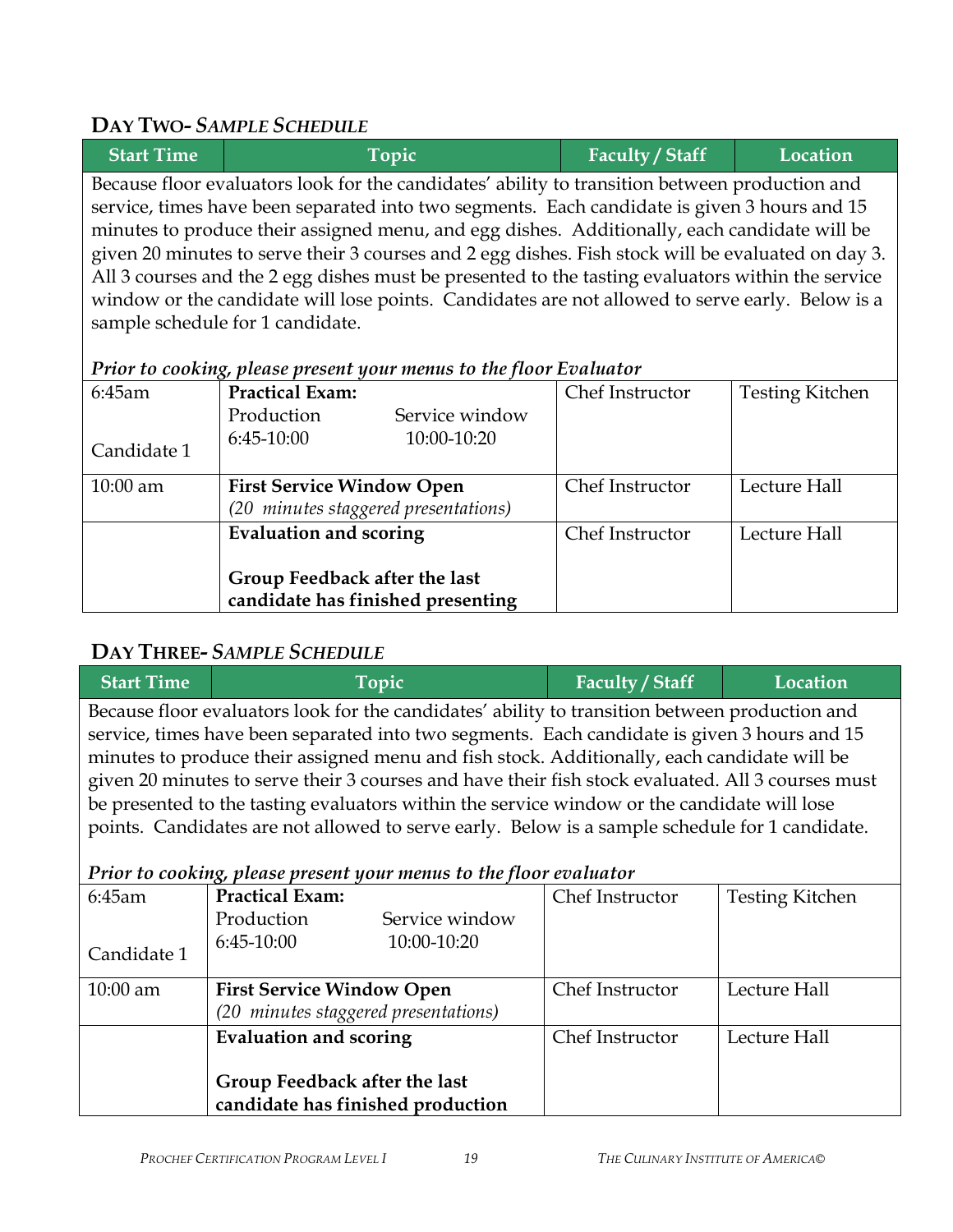# **PRACTICAL EXAMINATION OVERVIEW**

### **PROCHEF LEVEL I PRACTICAL EXAMINATIONS**

• Day One through Day Three: Culinary Fundamentals, Knife Skills, Egg Cookery, and Stock Preparation

### **TIMING**

On Day One, you will have 15 minutes to set up your workstation, 2 ½ hours for mise en place and production, and a 15-minute window to plate and present all three courses. Additionally, on Day Two and Day Three, you will be given a total of 15 minutes set up time, 3 hours of production and 20 minutes for service. This extra time on Day Two and Day Three are necessary for the production and service of your egg dishes and fish stock.

# **EVALUATION**

There are two evaluators per exam: one floor evaluator and one tasting evaluator. The floor evaluator is responsible for grading your performance in the kitchen; both evaluators will score your food from a standpoint of tasting.

After all food has been evaluated each candidate will receive an individual critique with the entire class present. As part of the assessment process, each candidate will be expected to discuss his/her menu as well as provide a self-critique. Following the group critique, and after the grades are calculated, you will have the opportunity to review your scores with the evaluators.

Evaluation guidelines and score sheets are provided in this study guide for your reference.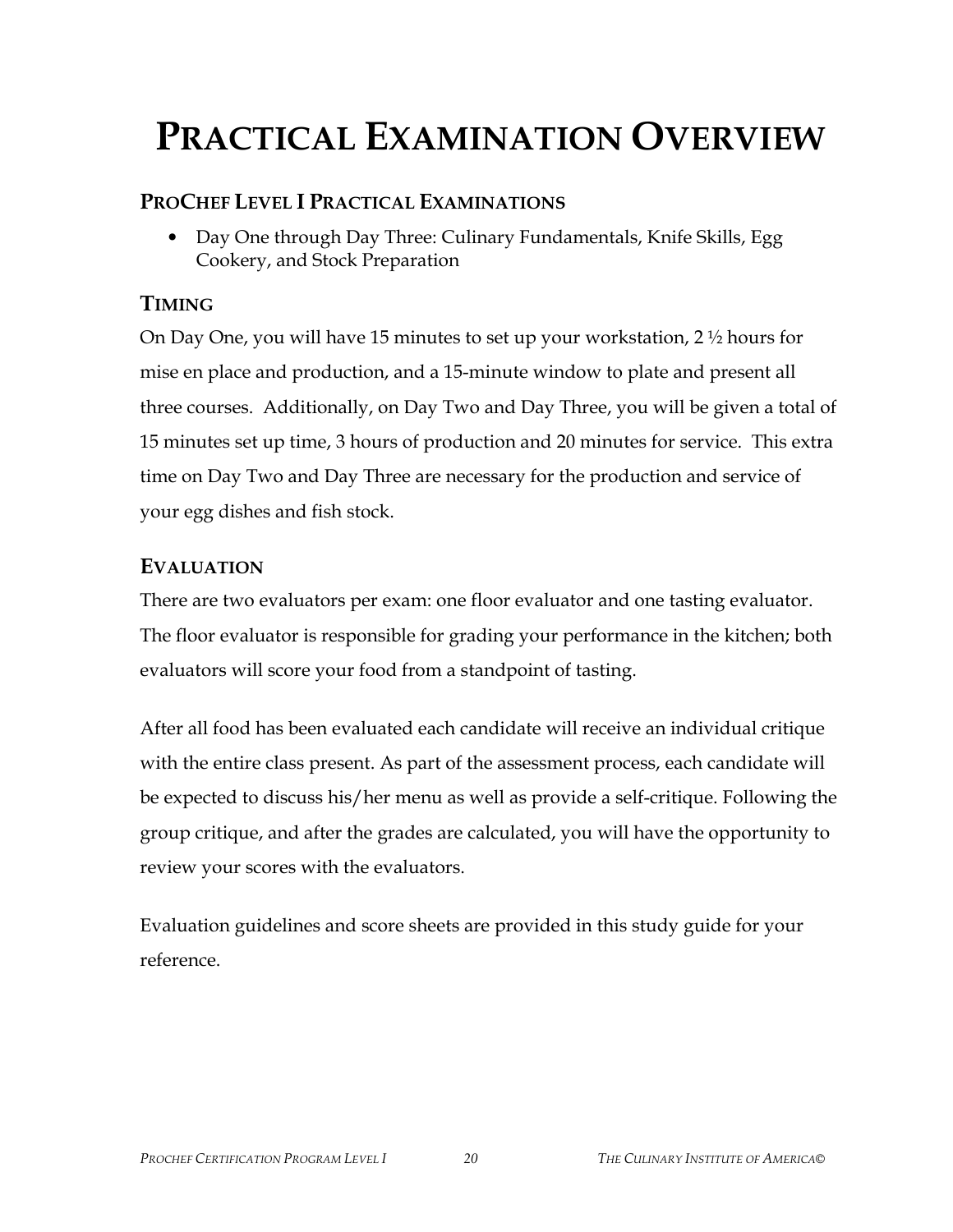### **MENUS**

You are expected to prepare mise en place sheets and typed menus prior to each exam. You must supply the floor evaluator with *(2)* typed copies of your menu on Day One through Day Three of the examinations.

# **MAKE-UPS**

If you score lower than 65% on any of the practical cooking examinations, you are ineligible for certification for the current assessment period. You may, however, reapply to take the ProChef Certification Exam at a future date. To gain further experience and enhance your education, we strongly encourage you to participate in all of the practical examinations held during the remainder of the week.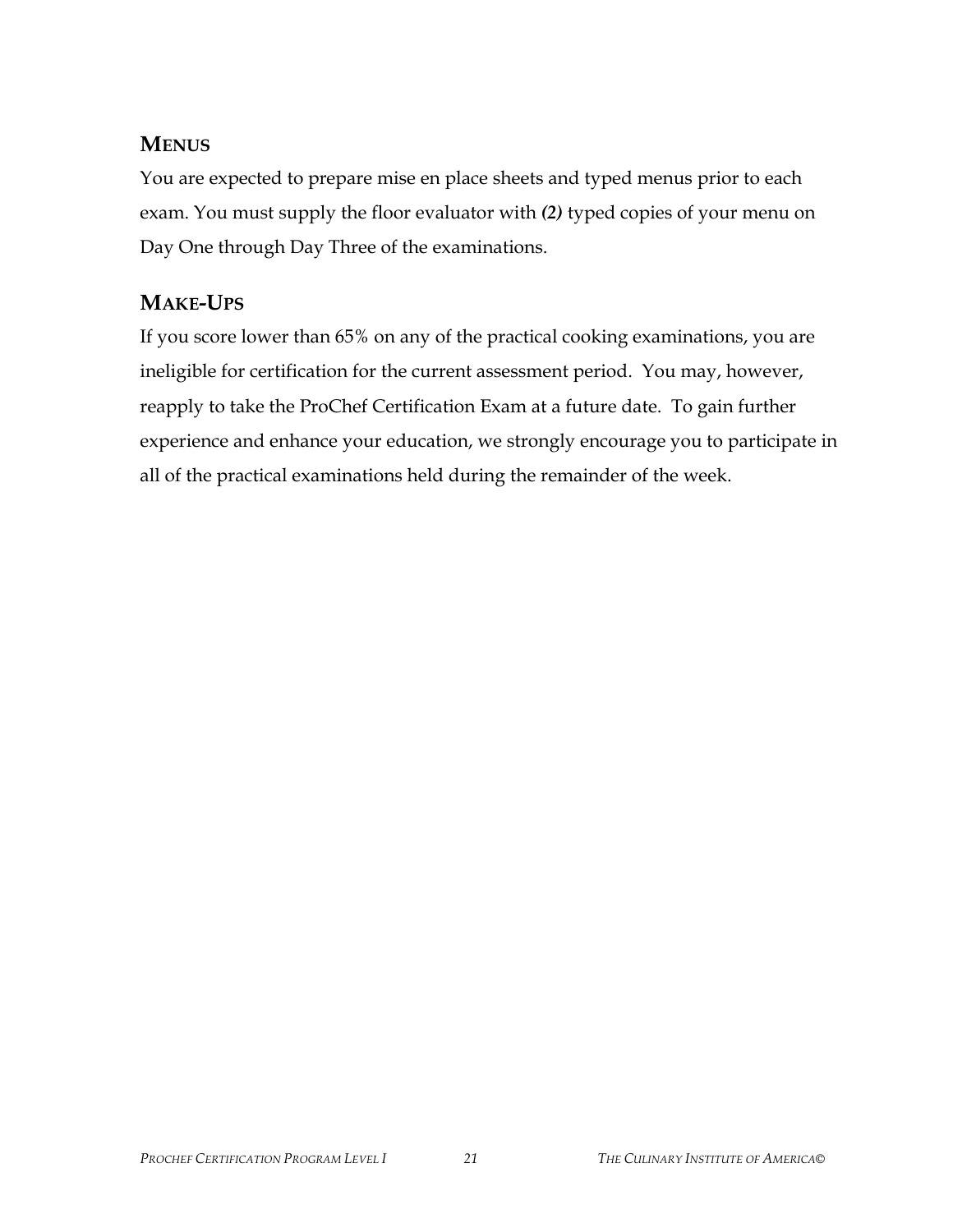# **CULINARY FUNDAMENTALS: COMPETENCIES AND KEY TERMS**

Use the following list of competencies and key terms to prepare for the practical examinations.

#### **COMPETENCIES**

#### *Successful candidates are able to...*

- Demonstrate soup production:
	- − Cream soup
	- − Purée soup
	- − Clear soup
- Demonstrate basic salads and salad dressing production:
	- − Tossed salad with basic vinaigrette
	- − Tossed salad with emulsified vinaigrette
	- − Tossed salad with creamy dressing
- Demonstrate culinary fundamentals as applied to proteins, sauces, vegetables, starches, and grains
- Demonstrate effective organization, workmanship, and presentation
- Demonstrate proper safety and sanitation procedures

#### **KEY TERMS**

| Al dente                      | Fines herbes      | Purée soup         |
|-------------------------------|-------------------|--------------------|
| Béarnaise sauce               | French fries      | Reduction          |
| Blanch                        | Fresh pasta       | Rémoulade sauce    |
| Boil                          | Glaze             | Roast              |
| <b>Braise</b>                 | Grand sauce       | Robert sauce       |
| Carryover cooking             | Grill             | Sauce vin blanc    |
| Clear soup                    | Hollandaise sauce | Sauté              |
| Cream soup                    | Jus/jus lié       | Shallow poach      |
| Creamy dressing               | Nappé             | Simple vinaigrette |
| Deep fry                      | Pan fry           | <b>Stew</b>        |
| Deep poach                    | Pan gravy         | Tossed salad       |
| Demi-glace                    | Pan steam         | Tourné             |
| Duchesse potatoes             | Pilaf             | Tranche            |
| <b>Emulsified vinaigrette</b> | Poach             | <b>Truss</b>       |
| Emulsion                      | Purée             | Velouté            |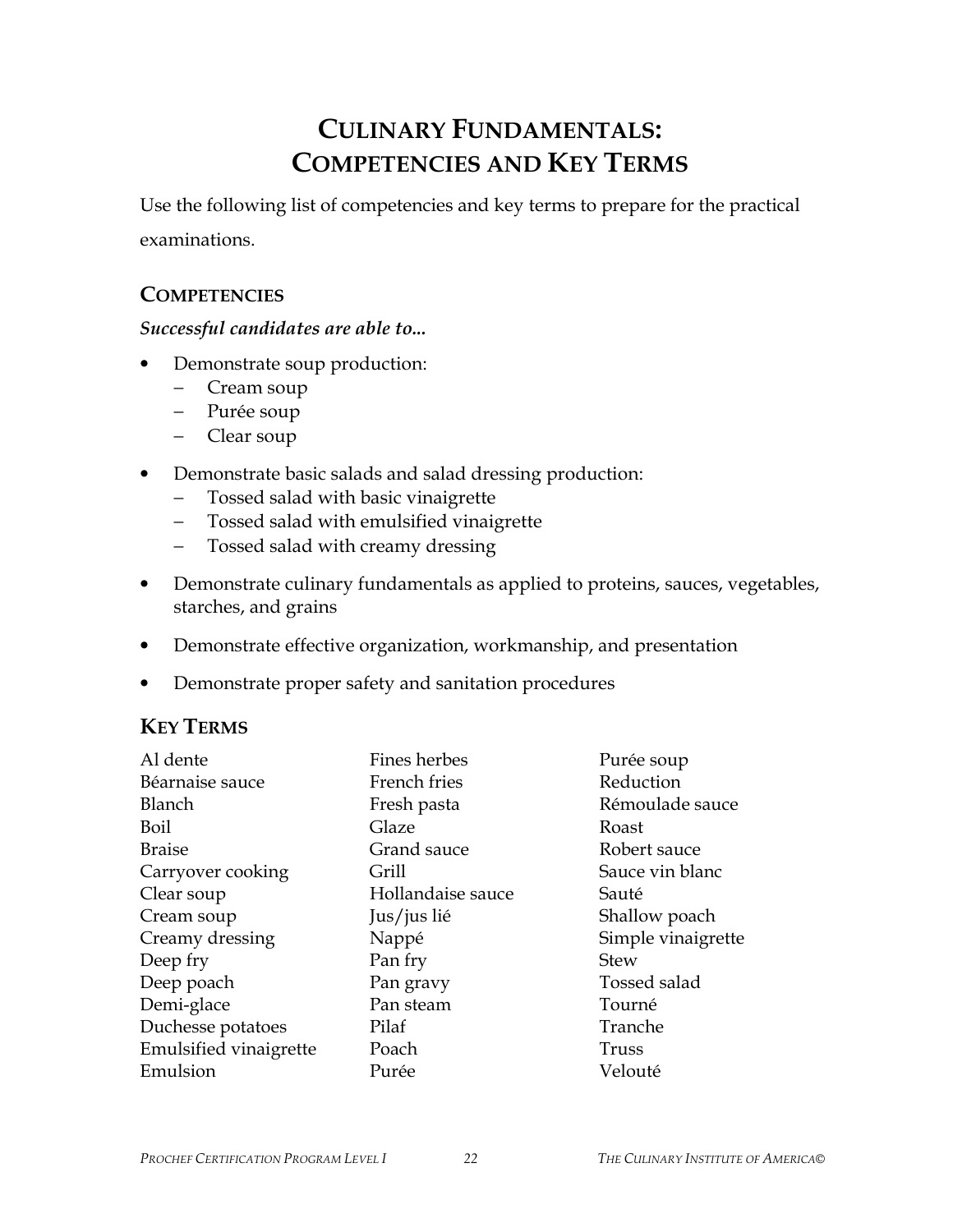# **CULINARY FUNDAMENTALS: PRACTICAL SKILLS GUIDELINES**

#### **OVERVIEW**

Nine different menus have been designed for the Culinary Fundamentals Practical Examination. Each menu features a soup with a garnish, salad with a dressing, and entrée with sauce and accompaniments. You will be assigned three of these menus (one per day). You must prepare four portions of each course (one for use as a show plate, two for judging, and one for your meal).

#### **SOUP**

Over the course of the three days, each candidate will prepare a different style of soup (cream, purée, and clear). The specific type of soup will be assigned (i.e. Cream of Tomato Soup). The soup must be appropriately garnished.

#### **SALAD**

Over the course of the three days, each candidate will have to prepare a tossed salad with a different style of salad dressing (simple vinaigrette, emulsified vinaigrette, and creamy dressing). The style of dressing will be assigned each day, but the specific recipe is at your discretion (i.e. if you are assigned Creamy Dressing, you may choose to prepare Blue Cheese Dressing, Creamy Peppercorn Dressing, etc.). A variety of lettuces will be available for your use; it is up to you to select the lettuce that is most appropriate to the application.

#### **ENTRÉE**

Over the course of the three days, each candidate will have to prepare an entrée with an assigned sauce and starch and vegetable accompaniment. All components, including the specific cooking methods will be assigned (i.e. Roasted Chicken with Pan Gravy).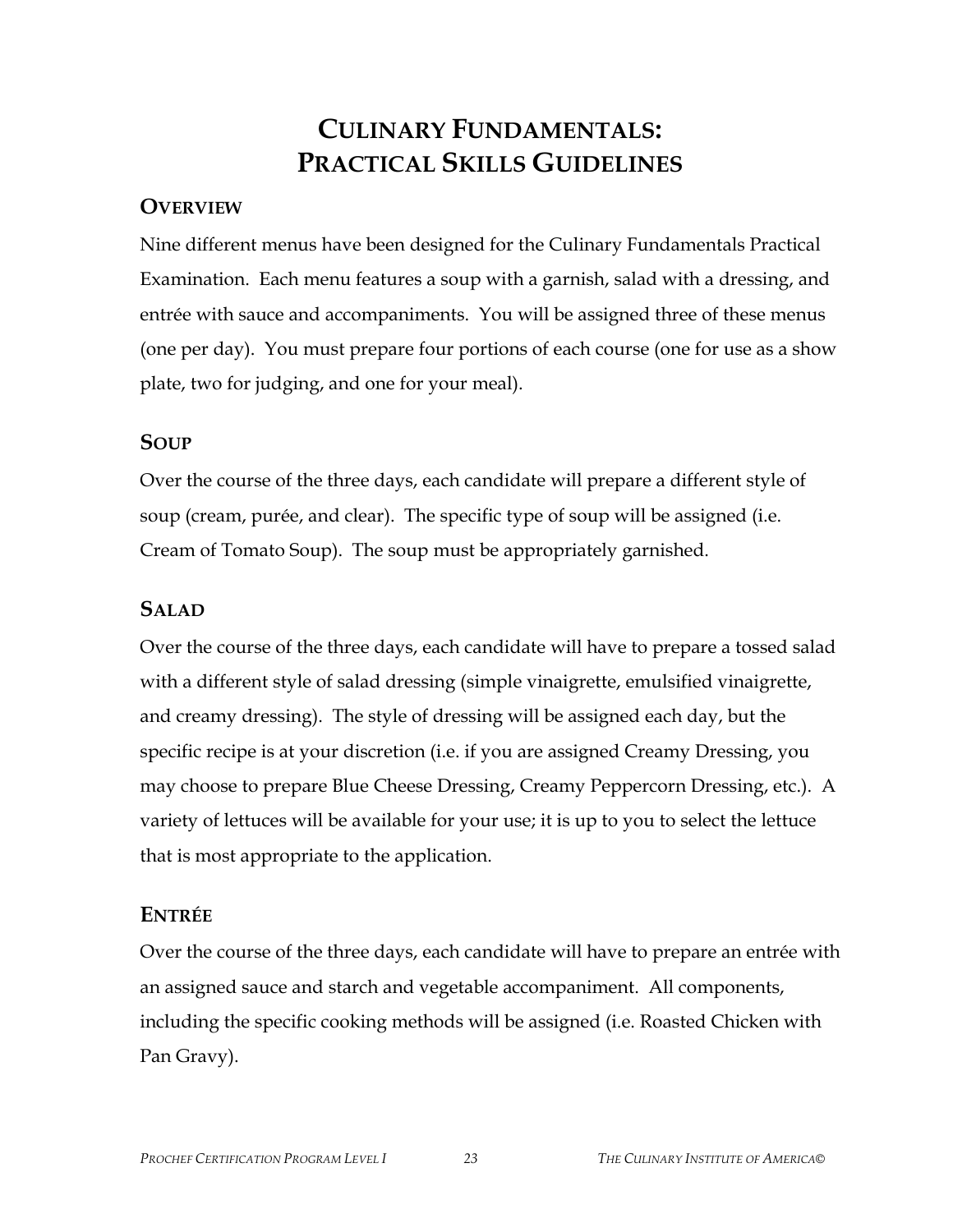# **KNIFE SKILLS: COMPETENCIES AND KEY TERMS**

Culinary Fundamentals, knife skills, egg cookery and fish stock, will be tested within the kitchen practical examinations. Candidates will prepare a soup, salad and enree on Day One, Candidates will prepare their egg dishes on Day Two of the exam, and fish stock on Day Three. Assigned specific knife cuts must be incorporated into daily menus. Both the floor and tasting evaluators will be involved in the scoring of the knife cuts.

#### **COMPETENCIES**

#### *Successful candidates are able to...*

- Demonstrate knife skills.
- Demonstrate proper safety and sanitation procedures.
- Demonstrate effective organization, workmanship, and presentation.

#### **KEY TERMS**

- Chop Mince Concassé Oblique cut Dice Tourné Julienne Slice Mise en Place Bâtonnet
- Brunoise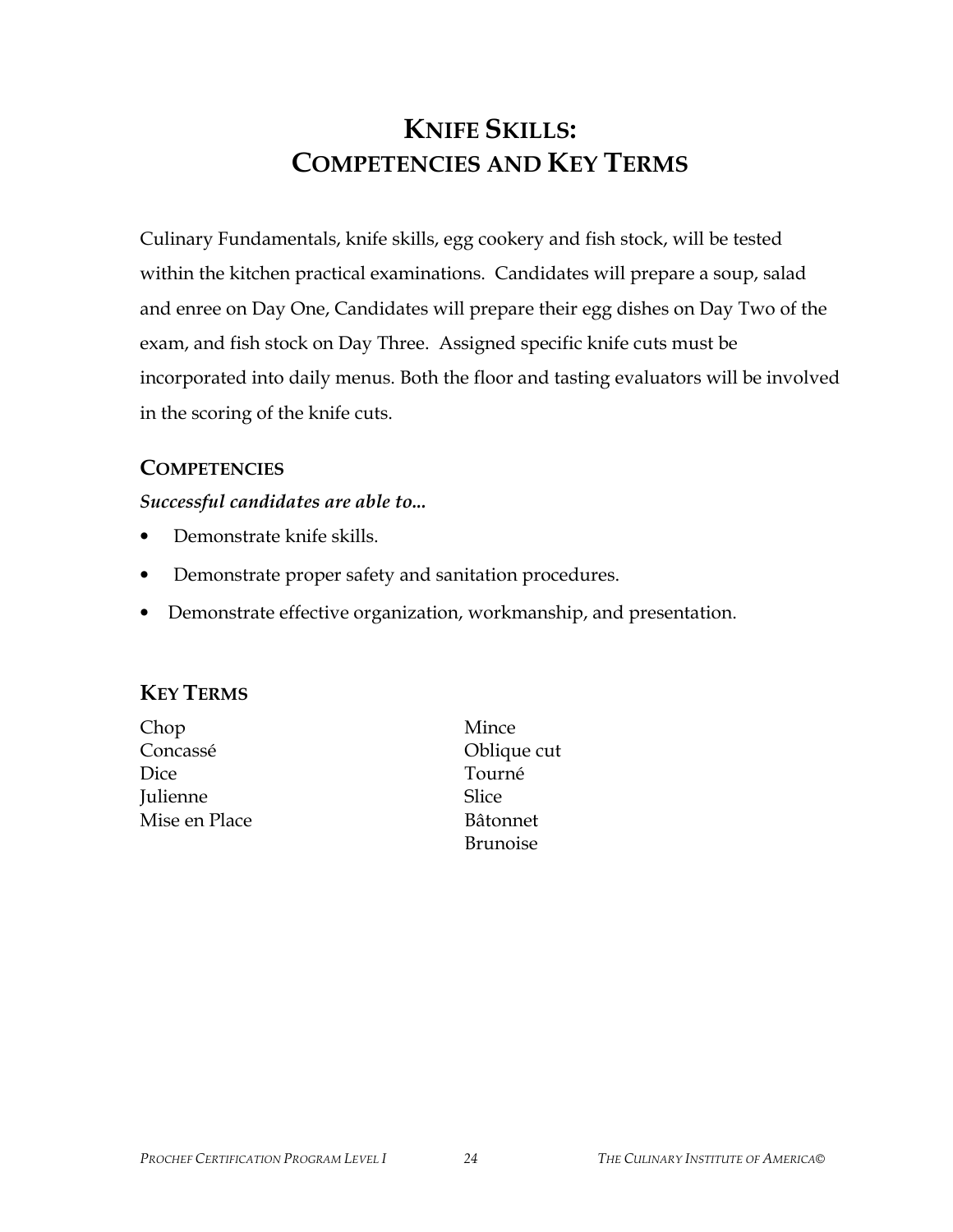# **KNIFE SKILLS: PRACTICAL SKILLS GUIDELINES**

Practical knife skills that will be demonstrated during the week:

**KNIFE SKILLS** (evaluation is spread out throughout the three days of testing)

- **1) Mince, shallots and onions**
- **2) Concassè tomatoes**
- **3) Suprême citrus**
- **4) Finely chop, herbs**
- **5) Potato or vegetable cuts, produced:** 
	- Tournè
	- Julienne
	- Brunoise
	- Bâtonnet
	- Small dice
	- Oblique cut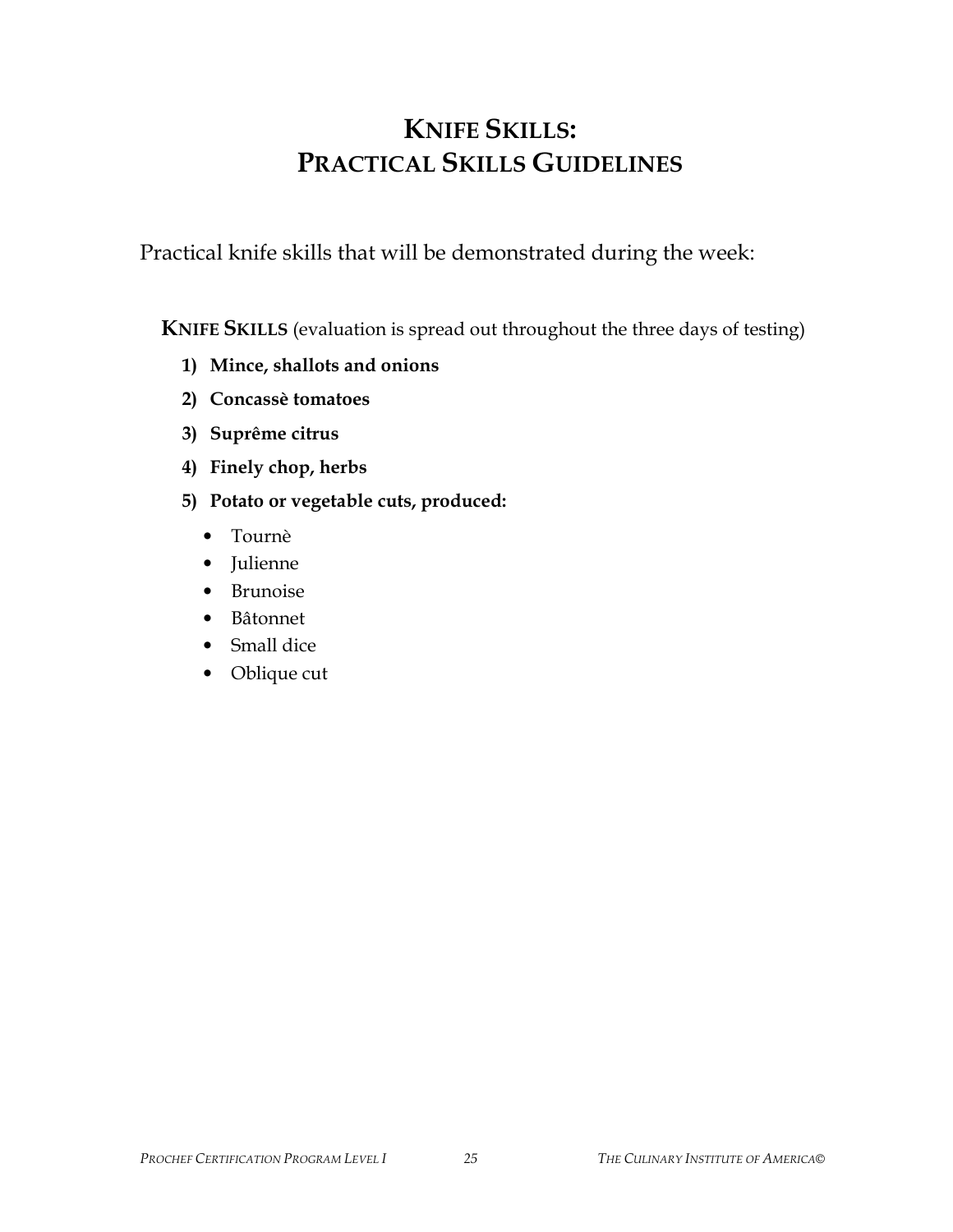### **KNIFE SKILLS- SAMPLE MENU**

Over the course of the three days, each candidate must showcase and prepare a variety of knife cuts which are listed below in this sample menu. It is the candidates' responsibility to design their menus to showcase these cuts throughout the soup, salad and entrée courses. The floor and tasting evaluators will score the cuts which hold a daily value of 16 total points.

| <b>Day One</b>                                                             | <b>Day Two</b>                                                                     | <b>Day Three</b>                                                             |
|----------------------------------------------------------------------------|------------------------------------------------------------------------------------|------------------------------------------------------------------------------|
| <b>Soup</b><br>Cream of Broccoli soup with<br>Garnish                      | <b>Soup</b><br>Purée of Lentil soup with<br>garnish                                | Soup<br>Minestrone Soup with Garnish                                         |
| <b>Salad</b><br><b>Tossed Salad with</b><br>Simple Vinaigrette             | <b>Salad</b><br><b>Tossed Salad with</b><br><b>Emulsified Vinaigrette</b>          | <b>Salad</b><br><b>Tossed Salad with Creamy</b><br><b>Dressing</b>           |
| Entrée<br>Poached Sole vin Blanc                                           | <b>Entrée</b><br>Sautéed chicken aux<br><b>Fines Herbes</b>                        | Entrée<br>Grilled steak with Béarnaise<br>Sauce                              |
| <b>Barley Pilaf</b>                                                        | <b>Fresh Buttered Pasta</b>                                                        | <b>French Fried Potatoes</b>                                                 |
| <b>Glazed Root Vegetables</b>                                              | <b>Glazed Carrots</b>                                                              | <b>Haricots Verts</b>                                                        |
|                                                                            | <b>Assigned Egg Dishes</b>                                                         | <b>Fish Stock</b>                                                            |
| Knife cuts that must be<br>presented somewhere<br>in the menu:<br>• Tourné | Knife cuts that must be<br>presented somewhere<br>in the menu:<br>• Citrus supreme | Knife cuts that must be<br>presented somewhere<br>in the menu:<br>• Julienne |
| • Minced<br>· Julienne<br>• Brunoise                                       | • Mince<br>• Chopped<br>parsley/herbs<br>• Tomato concassè<br>• Oblique cut        | • Small dice<br>• Bâtonnet<br>• Chopped herbs                                |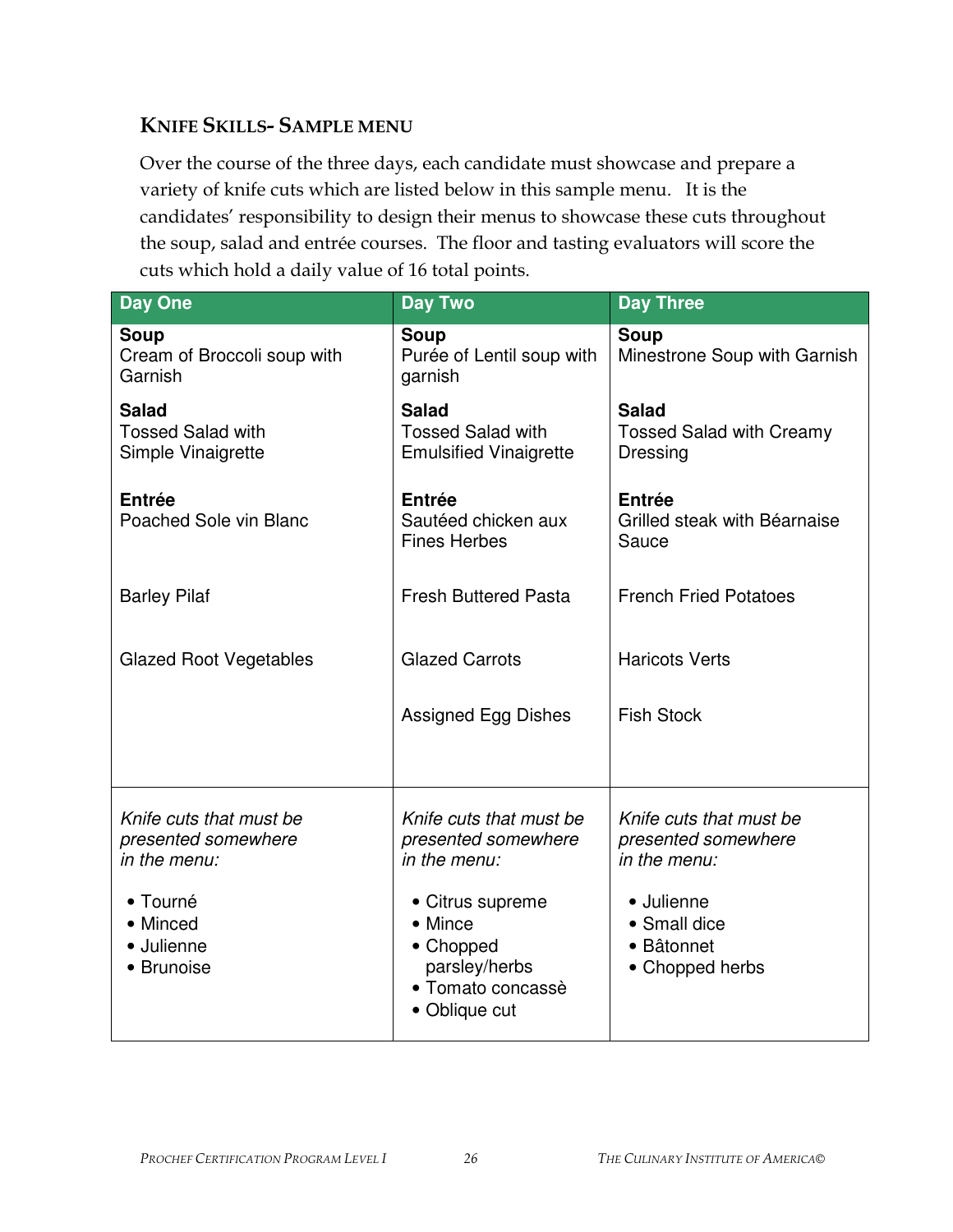# **CULINARY FUNDAMENTALS: EVALUATION GUIDELINES FOR FLOOR SCORE SHEET**

#### Food is Servable (Y/N)

- This criteria is evaluated strictly on a yes/no basis, either the food is safe/servable or it is not.
- The evaluators will determine if any food is **un-servable.** Food deemed unservable will not be evaluated by the Tasting Evaluator. **The candidate will receive a tasting score of zero for that menu segment.** Points may still be awarded for the communication piece.
	- − *Un-Servable Food***:** Food that is unfit for human consumption due to crosscontamination, under-cooking, or other mishandling/abuse that could cause illness.

#### **MISE EN PLACE, ORGANIZATION, AND CLEANLINESS (7 PTS)**

- Timely Menu Submission (1 pt)
	- − Candidate submits *two* neatly typed menus to the Floor Evaluated each day before the start of the exam.
- Timeline/Game Plan Preparation/Utilization (1 pt)
	- − Candidate prepares a timeline/game plan and references it throughout the day's production.
	- − The timeline/game plan should be large enough to be viewed at a distance.
- Station Organization/Cleanliness (4 pts)
	- − Candidate has out only the food, tools, and equipment necessary for the current preparation. The station remains free of clutter.
	- − Candidate's station is free of spills, crumbs, scraps, etc.
	- − Candidate's station is contained to designated area; it does not impede the work of others.
	- − Candidate works in an organized, methodical manner transitioning smoothly between tasks.
	- − Candidate exits the exam leaving his/her station neat and clean.
	- − Candidate's knife kit/ toolbox is clean and sanitary inside.
- Kitchen Organization/Cleanliness (1 pt)
	- Candidate contributes to the overall cleanliness and organization of the kitchen including the refrigerators, dish area, and the floors.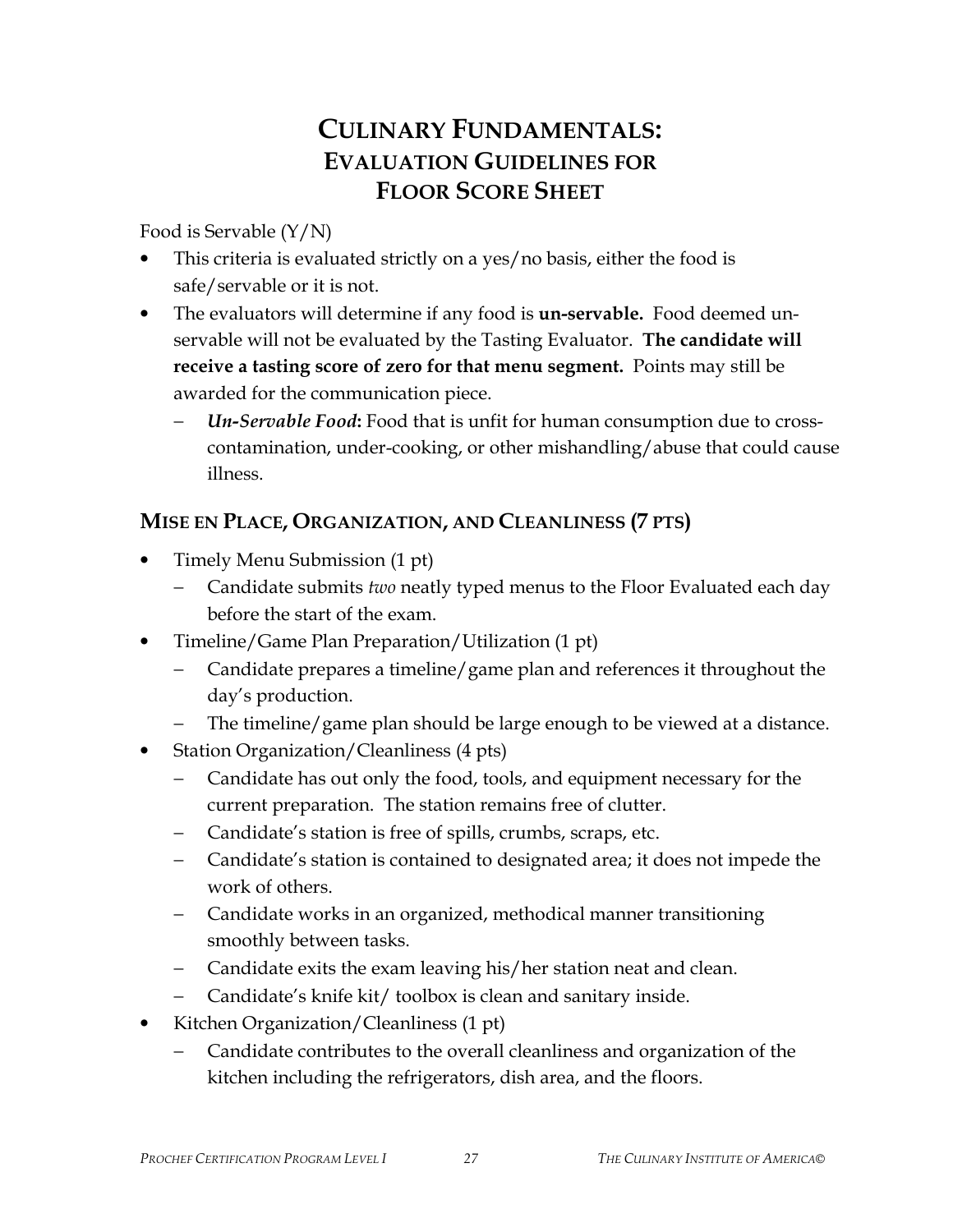# **SAFETY (2 PTS)**

- Candidate moves safely around the kitchen (i.e. alerts other candidates when he/she is behind them or is close to them with knives and/or hot items).
- Candidate safely handles knives.
- Candidate's knives are properly sharpened.
- Candidate safely operates equipment.

### **SANITATION PROCEDURE (1 PT EACH = 5 PTS)**

- Candidate Enters Exam Wearing the Proper Uniform
	- − Non-slip kitchen shoes (i.e. Kitchen Clogs), Chef's Pants, Chef's Coat, Toque\*, Apron\*, Side Towel\*, Pen, and Thermometer. \*(Toque, Apron, and Side Towel are provided by the CIA)
	- − Candidate's uniform is clean and properly maintained.
	- − Candidate wears uniform at all times in the kitchen.
- Appropriate Use of Gloves
	- − Candidate wears gloves when handling food items that are ready to eat, according to CIA policy.
	- − Candidate wears gloves when plating food.
- Avoids Cross-Contamination
	- − Candidate washes hands, cutting boards, knives, etc. when transitioning from fish to meat to vegetable or dairy preparation.
	- − Candidate keeps all finished products away from raw ingredients.
	- − Candidate uses a clean tasting spoon every time no "double-dipping".
- Maintaining Proper Food Temperatures
	- − Candidate stores products properly and at the right temperatures according to ServSafe standards.
- Proper Recycling
	- Candidate uses the proper receptacles for the various types of waste.

# **COOKING TECHNIQUES, SKILLS, AND FUNDAMENTALS (14 PTS)**

- Equipment Usage (2 pts)
	- Candidate chooses appropriate equipment for each task.
	- − Candidate uses equipment properly, according to its intended use.
- Knife Skills (8 pts)
	- Candidate uses the proper knife for each task.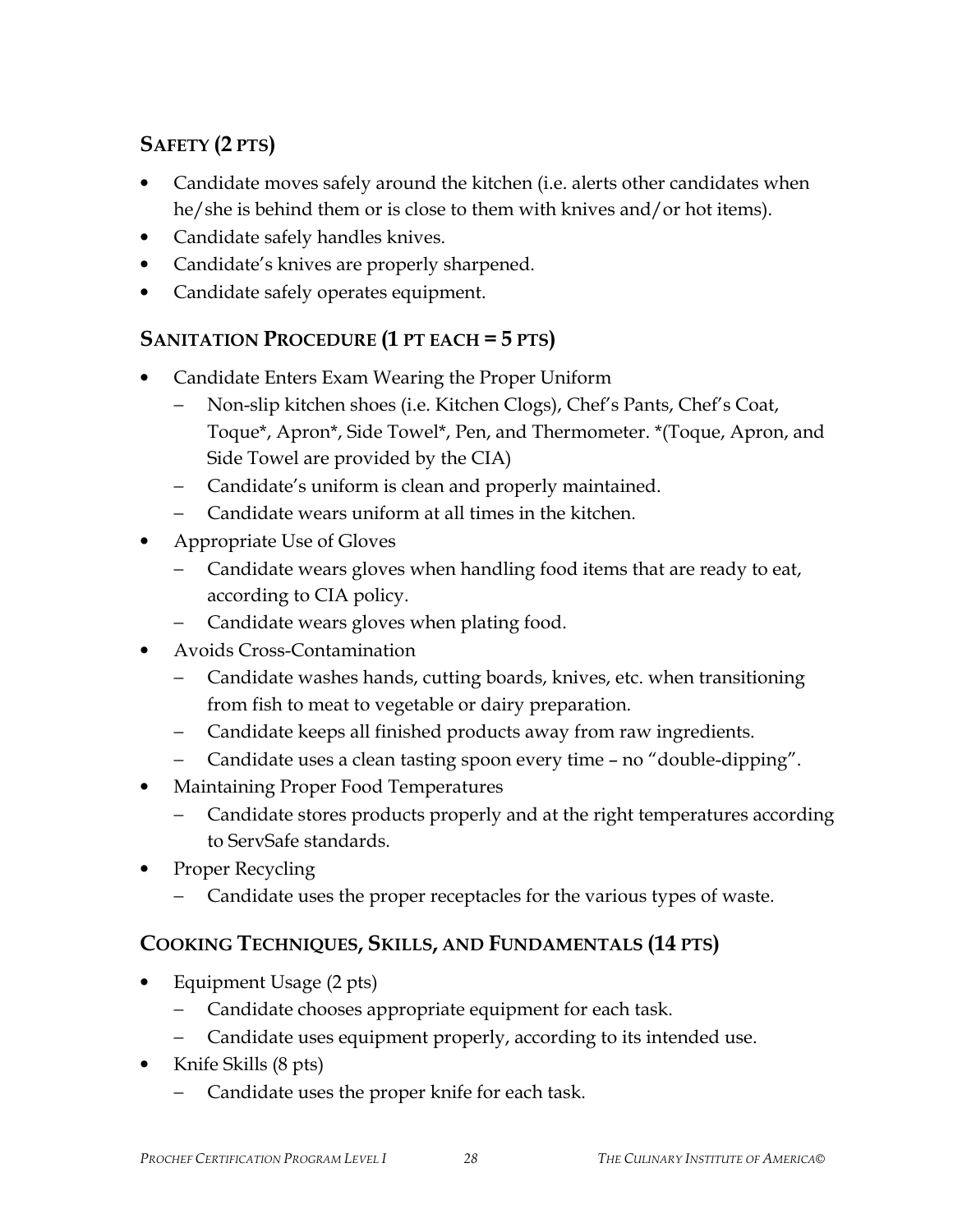- − Candidate demonstrates the proper cutting technique for each task.
- Cooking Technique (4 pts)
	- − Candidate uses the proper technique for each task.
	- − Candidate properly executes each technique.

# **PROPER UTILIZATION OF INGREDIENTS AND LEFTOVERS (1 PTS EACH = 2 PTS)**

- Usable Trim
	- − Candidate saves and properly stores trim that is still usable.
- Proper Storage
	- − Candidate properly stores all food items. Food should be:
		- Wrapped
		- Labeled
		- Dated
		- Properly shelved

# **TIMING OF SERVICE (-5 PTS TO 5 PTS)**

- Candidate serves all items/courses within allotted the 15 minute window.
	- − After the window closes, the candidate will have an additional 10 minute grace period to serve his/her food. However, 1 point per minute will be deducted, which can result in an additional negative score of 5 pts. off the final score. If you miss both the 15 minute window and the 10 minute grace period, your food will not be tasted and you will be ineligible for certification at this time.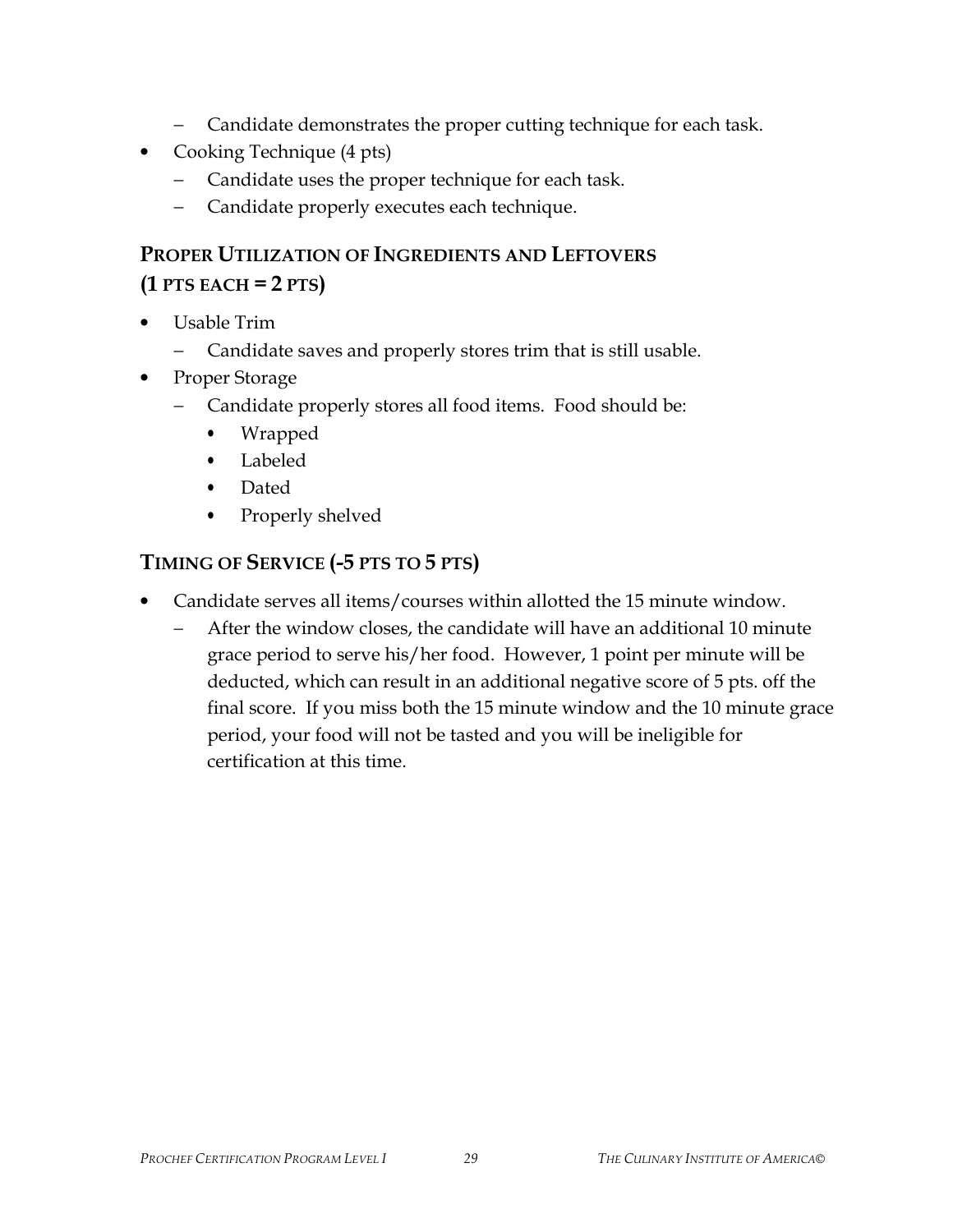# **FLOOR SCORE SHEET**

Candidate: example and the Evaluator: example and the Evaluator:  $\sim$  Evaluator:

#### **Food is Servable: Y / N**

Any food deemed \***un-servable** by the Floor Evaluator will not be evaluated by the Tasting Judges. Candidate will receive a tasting score of **zero** for that menu segment.

| <b>Criteria</b>                                            | <b>Scores</b> | <b>Total</b> |
|------------------------------------------------------------|---------------|--------------|
| Mise en Place, Organization, and Cleanliness               |               |              |
| <b>Timely Menu Submission (1 pt)</b>                       |               |              |
| Timeline/Game Plan Preparation/Utilization (1 pt)          |               |              |
| <b>Station Organization/Cleanliness (4 pts)</b>            |               |              |
| Kitchen Organization/Cleanliness (1 pt)                    |               | $\sqrt{7}$   |
| <b>Safety</b>                                              |               |              |
| Demeanor/Equipment Operation/Knife Usage (2 pts)           |               | /2           |
| <b>Sanitation Procedure</b>                                |               |              |
| Proper Uniform (1 pt)                                      |               |              |
| Appropriate Use of Gloves (1 pt)                           |               |              |
| <b>Avoids Cross-Contamination (1 pt)</b>                   |               |              |
| <b>Maintaining Proper Food Temperatures (1 pt)</b>         |               |              |
| <b>Proper Recycling (1 pt)</b>                             |               | /5           |
| <b>Cooking Techniques, Skills, and Fundamentals</b>        |               |              |
| <b>Equipment Usage (2 pts)</b>                             |               |              |
| Knife Skills (did candidate complete all knife cuts) 8 pts |               |              |
| <b>Cooking Technique (4 pts)</b>                           |               | /14          |
| Proper Utilization of Ingredients and Leftovers            |               |              |
| <b>Usable Trim (1 pts)</b>                                 |               |              |
| Proper Storage (1 pts)                                     |               | /2           |
| <b>Timing of Service</b>                                   |               |              |
| All food served within 15 min. window**                    |               | /5           |
| <b>Total Score</b>                                         |               | /35          |

#### **Important Notes:**

**\*Un-Servable:** Food that is unfit for human consumption due to cross-contamination, under-cooking, or other mishandling/abuse that could cause illness.

\*\*Once your 15 minutes of service time ends you will lose 5 points but you will be given an additional 10 minutes to serve your food. However, during this time, the floor evaluator will deduct 1 point per minute up to a maximum of 10 more points for late service. Once this 10 minute grace period ends, your food will not be tasted and you will be ineligible for certification at this time.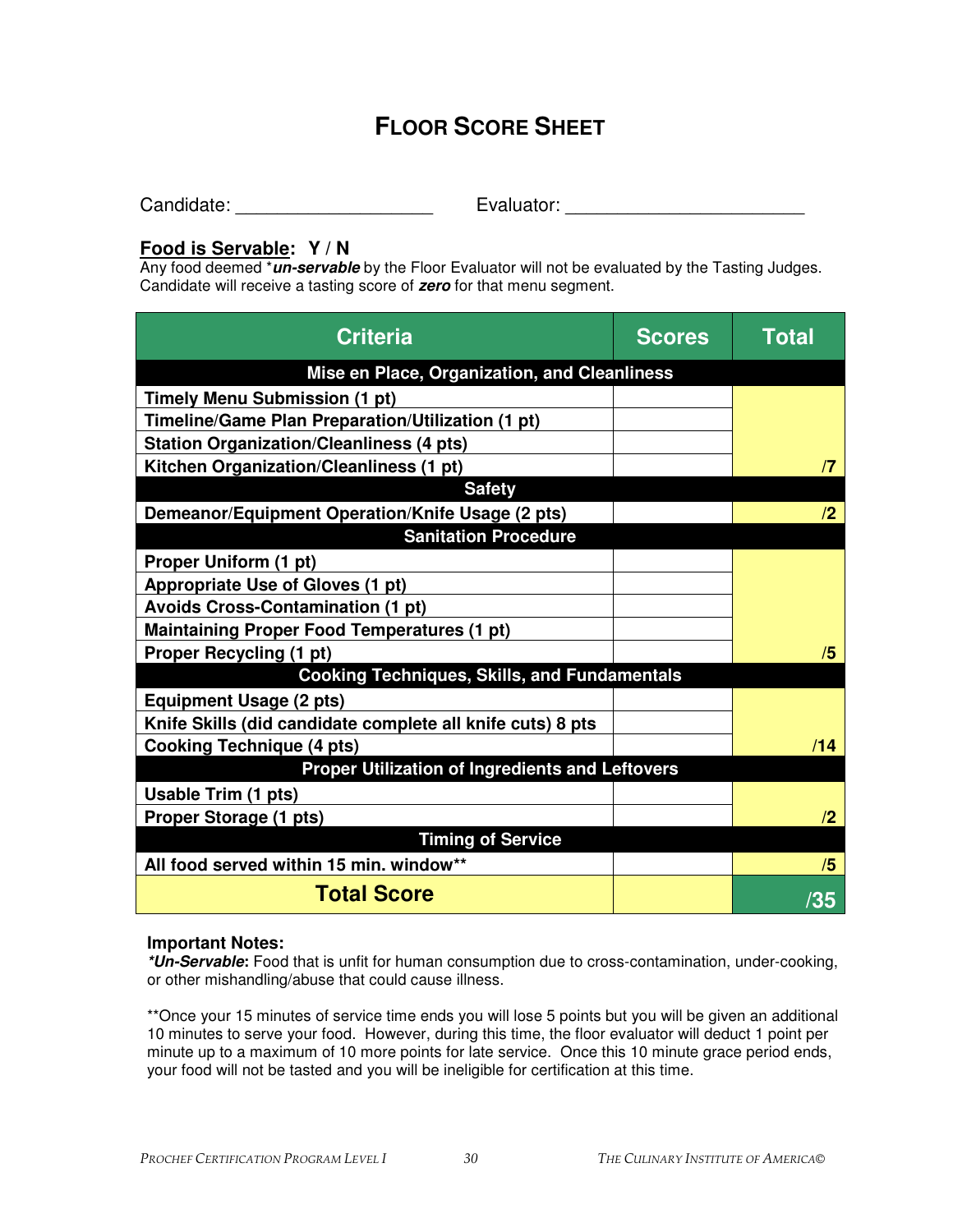# **CULINARY FUNDAMENTALS: EVALUATION GUIDELINES FOR TASTING SCORE SHEET**

### **PRESENTATION (1 PT EACH = 5 PTS)**

- Functional Garnish
	- − Candidate uses a garnish that is appropriate to the dish and is edible.
- Balance
	- − Candidate's choice of ingredients and cooking techniques are complementary to the assigned dish.
- Visual Appeal
	- − Unity: Candidate's plate presents a cohesive unit.
	- − Focus: Candidate's plate has an identifiable focal point.
	- − Flow: Candidate's plate demonstrates flow from item to item.
- Plate Cleanliness
	- − Candidate's plate should have nothing on the rim.
- Plate Temperature
	- − Candidate should plate hot food on hot plates and cold food on cold plates.

# **TASTE (27 PTS)**

- Temperature (7pts)
	- Candidate's food items and plate are at the appropriate temperature:
		- Cold items are cold and served on cold plates.
		- Hot items are hot and served on hot plates.
- Texture (6 pts)
	- − Candidate's dish has the appropriate texture (i.e. fried dishes are crispy, poached dishes are tender, etc.).
- Aroma/Flavor Development (7 pts)
	- − Candidate's dish has an appealing aroma that stimulates the appetite.
	- − Candidate's dish exhibits proper flavor development through proper cooking techniques (i.e. grilled items have a slightly charred, smoky flavor, roasted items have proper browning which leads to depth of flavor, etc.).
- Seasoning (7 pts)
	- − Candidate properly seasons the dish with salt and pepper and uses other seasonings where appropriate.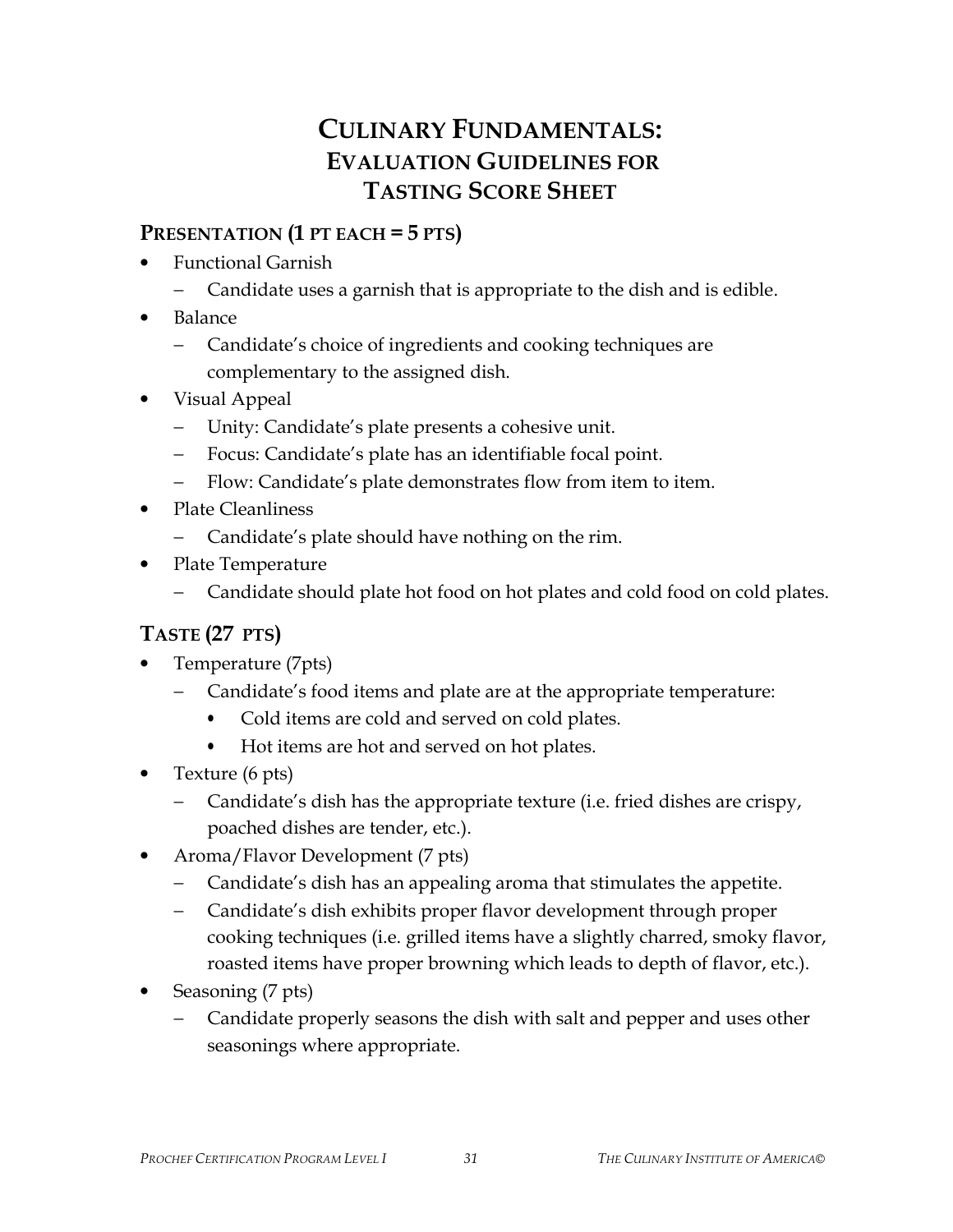### **COMPETENCY EXECUTION (20 PTS)**

- Soup Cookery
	- − Ingredient Selection (2 pts)
		- Candidate chose the appropriate ingredients for the assigned soup.
	- − Portion Size (2 pts)
		- Candidate served the appropriate amount of soup.
	- − Cooking Technique (10 pts)
		- Candidate's soup reflects the assigned technique.
		- Candidate's soup was properly executed resulting in appropriate color, texture, and consistency.
	- − Knife Cuts (4 pts)
		- Candidate's knife cuts are of the appropriate size and shape.
	- − Consistency Across Plates (2 pts)
		- Candidate's final products are consistent across the plates.
- Salad/Dressing Preparation
	- − Ingredient Selection (2 pts)
		- Candidate selected greens that were complementary to their assigned dressing.
	- − Portion Size (2 pts)
		- Candidate served the appropriate amount of salad.
	- − Cooking Technique (10 pts)
		- Candidate's salad has been properly washed and dried.
		- Candidate's dressing reflects the assigned style.
		- Candidate used the appropriate amount of dressing.
	- − Knife Cuts (4 pts)
		- Candidate's knife cuts are of the appropriate size and shape.
	- − Consistency Across Plates (2 pts)
		- Candidate's final products are consistent across the plates.
- Entrée Preparation
	- − Ingredient Selection (2 pt)
		- Candidate selects proper ingredients for assigned item.
	- − Portion Size (2 pts)
		- Candidate's plate has the proper balance of protein, starch, and vegetable.
	- − Cooking Technique (10 pts)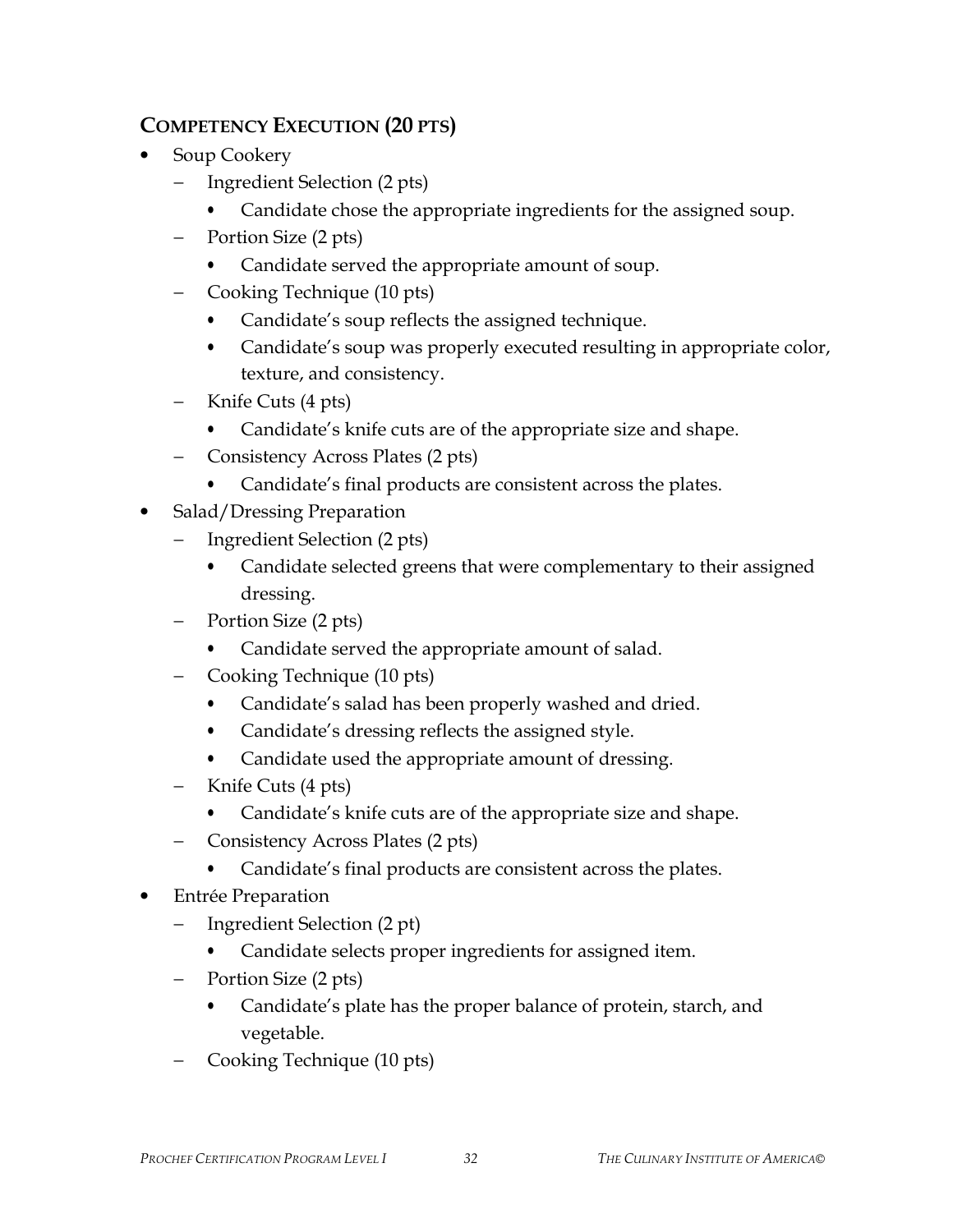- Candidate's protein is properly cooked and reflects the assigned cooking method.
- Candidate's vegetable is properly cooked (1) Proper texture.
	- (2) Proper color.
- Candidate's starch is properly cooked.
- Candidate's sauce is of the proper consistency and served in the proper quantity.
- − Knife Cuts (4 pts)
	- Candidate's knife cuts are of the appropriate size and shape.
	- Candidate's protein is carved appropriately (if applicable).
- − Plate Consistency (2 pts)
	- Candidate's final products are consistent across the plates.

# **KNIFE SKILLS (8 PTS)**

- Accuracy **(4pts each = 8 pts)**
	- Size
		- Candidate produces vegetable and fruit cuts that are standard classical size.
	- − Shape
		- Candidate produces fruit and vegetable cuts that are standard classical shape.

### **COMMUNICATION (2.5 PTS EACH = 5 PTS)**

- Menu Discussion
	- − Candidate is able to intelligently and concisely describe and discuss the items on the menu.
- Discuss Positives/Negatives of Execution
	- − Candidate is able to discuss the positive and negative aspects of his/her experience in the kitchen for the day.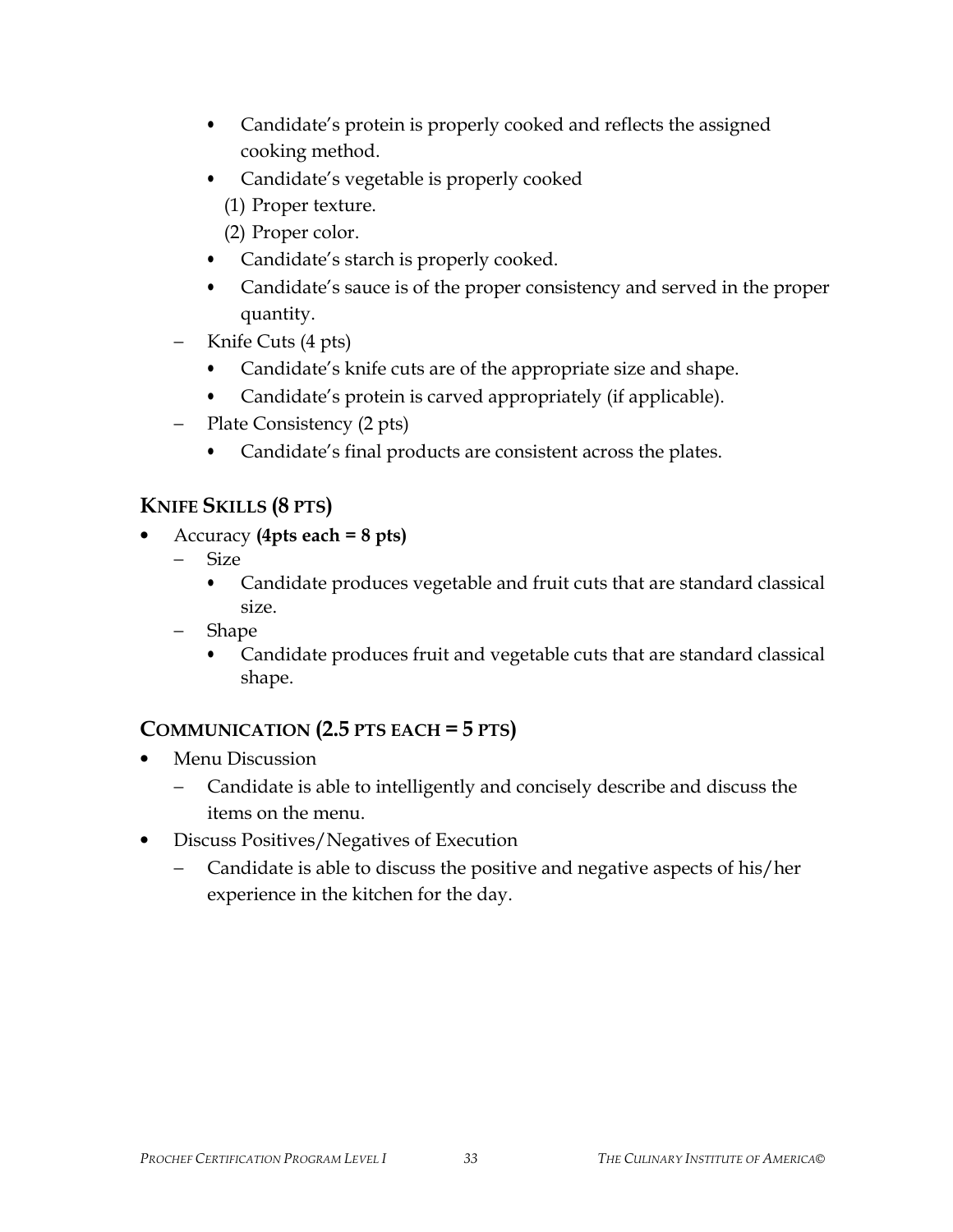# **TASTING SCORE SHEET**

Candidate: \_\_\_\_\_\_\_\_\_\_\_\_\_\_\_\_ Evaluator: \_\_\_\_\_\_\_\_\_\_\_\_\_\_\_\_\_\_\_\_

#### **Food is Servable: Y / N**

**Important Notes:** Any food deemed \***un-servable** by the Floor Evaluator or Tasting Evaluator it will not be evaluated by the Judges. Candidate will receive a tasting score of **zero** for that menu segment. Points may still be awarded for the communication piece.

| <b>Culinary Fundamentals</b>                                |              |              |               |      |
|-------------------------------------------------------------|--------------|--------------|---------------|------|
| <b>Criteria</b>                                             | <b>Score</b> |              |               | Avg. |
| <b>Presentation</b>                                         | <b>Soup</b>  | <b>Salad</b> | <b>Entrée</b> |      |
| <b>Functional Garnish (1 pt)</b>                            |              |              |               |      |
| Balance (1 pt)                                              |              |              |               |      |
| Visual Appeal (1 pt)                                        |              |              |               |      |
| <b>Plate Cleanliness (1 pt)</b>                             |              |              |               |      |
| Plate Temperature (1 pt)                                    |              |              |               |      |
| <b>Totals:</b>                                              | /5           | /5           | /5            | /5   |
| <b>Taste</b>                                                | <b>Soup</b>  | <b>Salad</b> | <b>Entrée</b> |      |
| Temperature (7 pts)                                         |              |              |               |      |
| Texture (6 pts)                                             |              |              |               |      |
| Aroma/Flavor Development (7 pts)                            |              |              |               |      |
| Seasoning (7 pts)                                           |              |              |               |      |
| <b>Totals:</b>                                              | /27          | /27          | /27           | /27  |
| <b>Competency Execution</b>                                 | <b>Soup</b>  | <b>Salad</b> | <b>Entrée</b> |      |
| <b>Ingredient Selection (2 pts)</b>                         |              |              |               |      |
| Portion Size (2 pts)                                        |              |              |               |      |
| Cooking/Prep. Techniques (14 pts)                           |              |              |               |      |
| <b>Plate Consistency (2 pts)</b>                            |              |              |               |      |
| <b>Totals:</b>                                              | /20          | /20          | /20           | /20  |
| <b>Knife Skills</b>                                         | <b>Soup</b>  | <b>Salad</b> | <b>Entrée</b> |      |
| <b>Accuracy: Size (4 pts)</b>                               |              |              |               |      |
| <b>Accuracy: Shape (4 pts)</b>                              |              |              |               |      |
| <b>Totals:</b>                                              | /8           | /8           | /8            | /8   |
| <b>Communication</b>                                        | <b>Soup</b>  | <b>Salad</b> | <b>Entrée</b> |      |
| <b>Menu Discussion (2.5 pts)</b>                            |              |              |               |      |
| <b>Discuss Positive /Negative of</b><br>Execution (2.5 pts) |              |              |               |      |
| <b>Totals:</b>                                              | /5           | /5           | /5            | /5   |
| <b>Total Score:</b>                                         | /65          | /65          | /65           | /65  |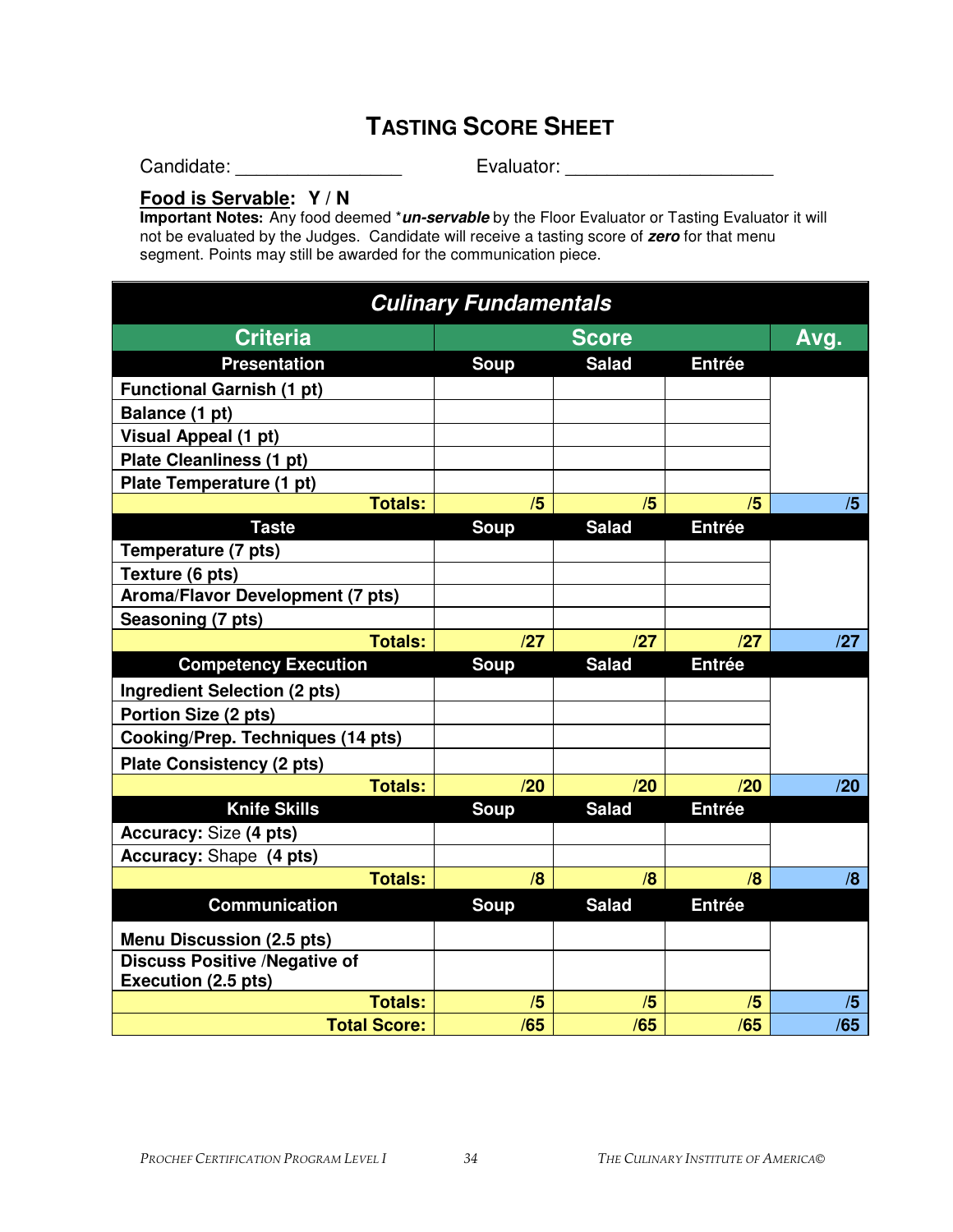# **EGG COOKERY AND FISH STOCK PREPARATION: COMPETENCIES AND KEY TERMS**

Use the following list of competencies and key terms to prepare for the egg cookery, and stock preparation segment of the practical examinations.

#### **COMPETENCIES**

- *Successful candidates are able to...*Demonstrate methods of egg cookery.
- Demonstrate stock preparation.
- Demonstrate proper safety and sanitation procedures.
- Demonstrate effective organization, workmanship, and presentation.

#### **KEY TERMS**

Stock Over-easy eggs French rolled omelet Poached eggs Hard-cooked/hard-boiled eggs Sachet d'épices Mise en place Soft-cooked/soft-boiled eggs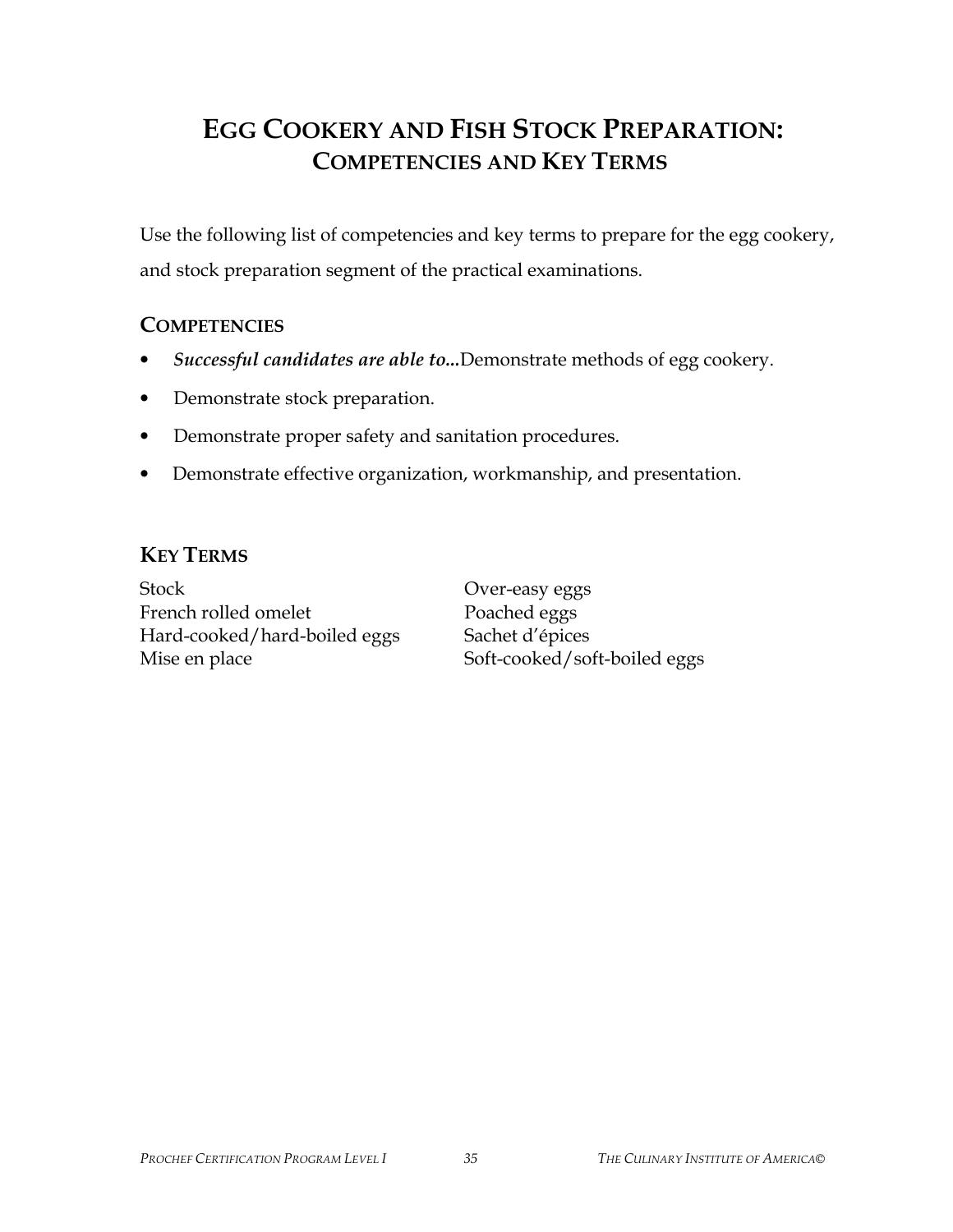# **EGG COOKERY AND FISH STOCK PREPARATION: PRACTICAL SKILLS GUIDELINES**

Practical knife skills that will be demonstrated during the week:

### **EGG DISHES**

- Produce 2 French-Style (Rolled) Omelets (3 eggs per portion)
- Produce, after random selection, ONE of the following egg dishes:
	- − 2 Portions of Poached Eggs (2 Eggs per Portion)
	- − 2 Portions of Soft-Boiled Eggs (2 Eggs per Portion)
	- − 2 Portions of Over-Easy Eggs (2 Eggs per Portion)

#### **STOCK**

Produce 1 Quart of Fish Stock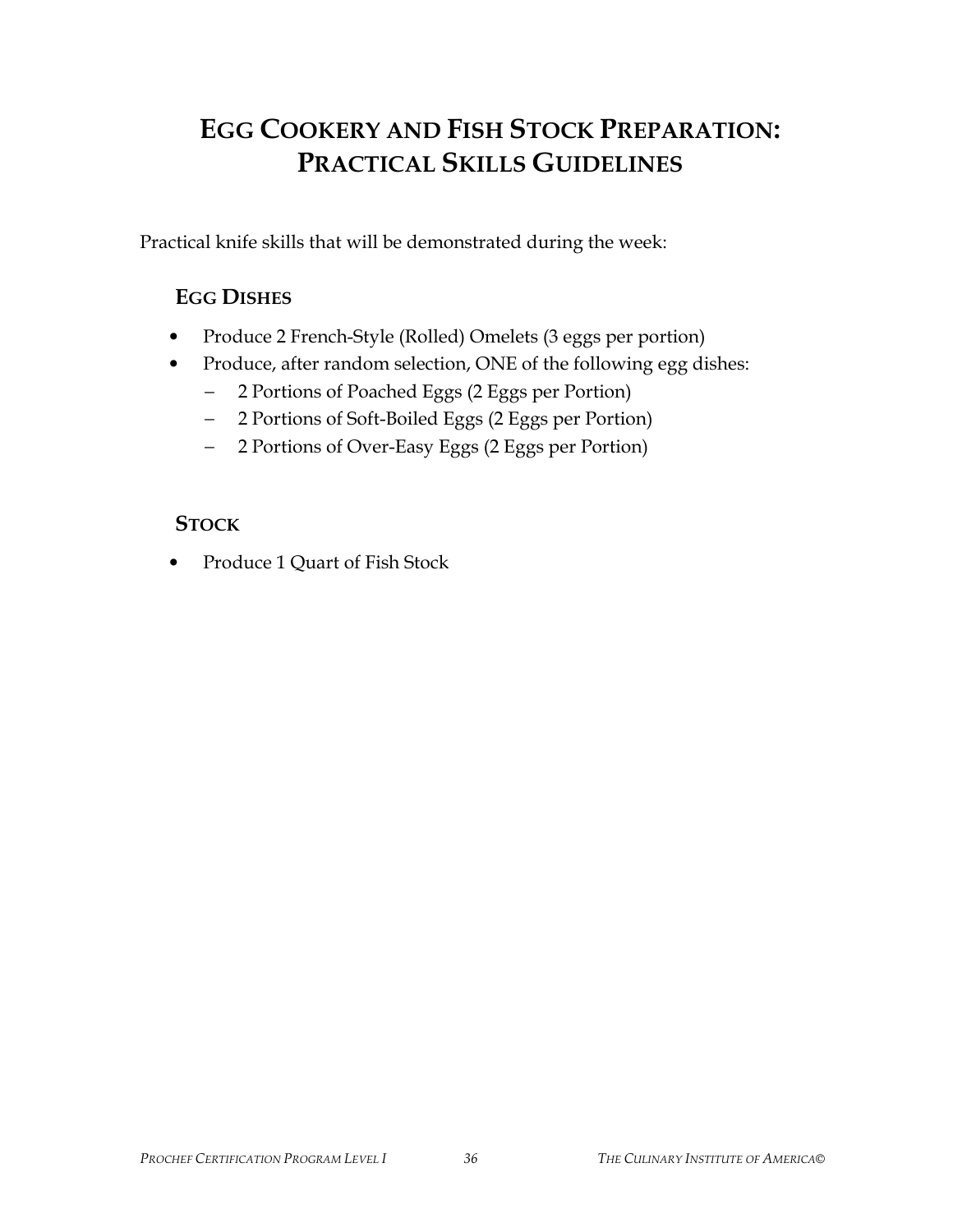# **EGG COOKERY AND FISH STOCK PREPARATION: EVALUATION GUIDELINES FOR FLOOR SCORE SHEETS**

# **FOOD IS SERVABLE (Y/N)**

- This criteria is evaluated strictly on a yes/no basis, either the food is safe/servable or it is not.
- The Floor or tasting evaluators will determine if any food is **un-servable.** Food deemed un-servable will not be evaluated. **The candidate will receive a tasting score of zero for that food item.** Points may still be awarded for the communication piece.
	- − *Un-Servable Food***:** Food that is unfit for human consumption due to crosscontamination, under-cooking, or other mishandling/abuse that could cause illness.

### **MISE EN PLACE, ORGANIZATION, AND CLEANLINESS (7 PTS)**

- Timely Menu Submission: (1 pt)
	- − Candidate submits *two* neatly typed menus to the Floor Evaluator each day before the start of the exam.
- Timeline/Game Plan Preparation/Utilization: (1 pt)
	- − Candidate prepares a timeline/game plan and references it throughout the day's production.
	- − The timeline/game plan should be large enough to be viewed at a distance.
- Station Organization/Cleanliness: (4 pts)
	- − Candidate has out only the food, tools, and equipment necessary for the current preparation. The station remains free of clutter.
	- − Candidate's station is free of spills, crumbs, scraps, etc.
	- − Candidate's station is contained to designated area; it does not impede the work of others.
	- − Candidate works in an organized, methodical manner transitioning smoothly between tasks.
	- − Candidate exits the exam leaving his/her station neat and clean.
	- − Candidate's knife kit/ toolbox is clean and sanitary inside.
- Kitchen Organization/Cleanliness: (1 pt)
	- − Candidate contributes to the overall cleanliness and organization of the kitchen including the refrigerators, dish area, and the floors.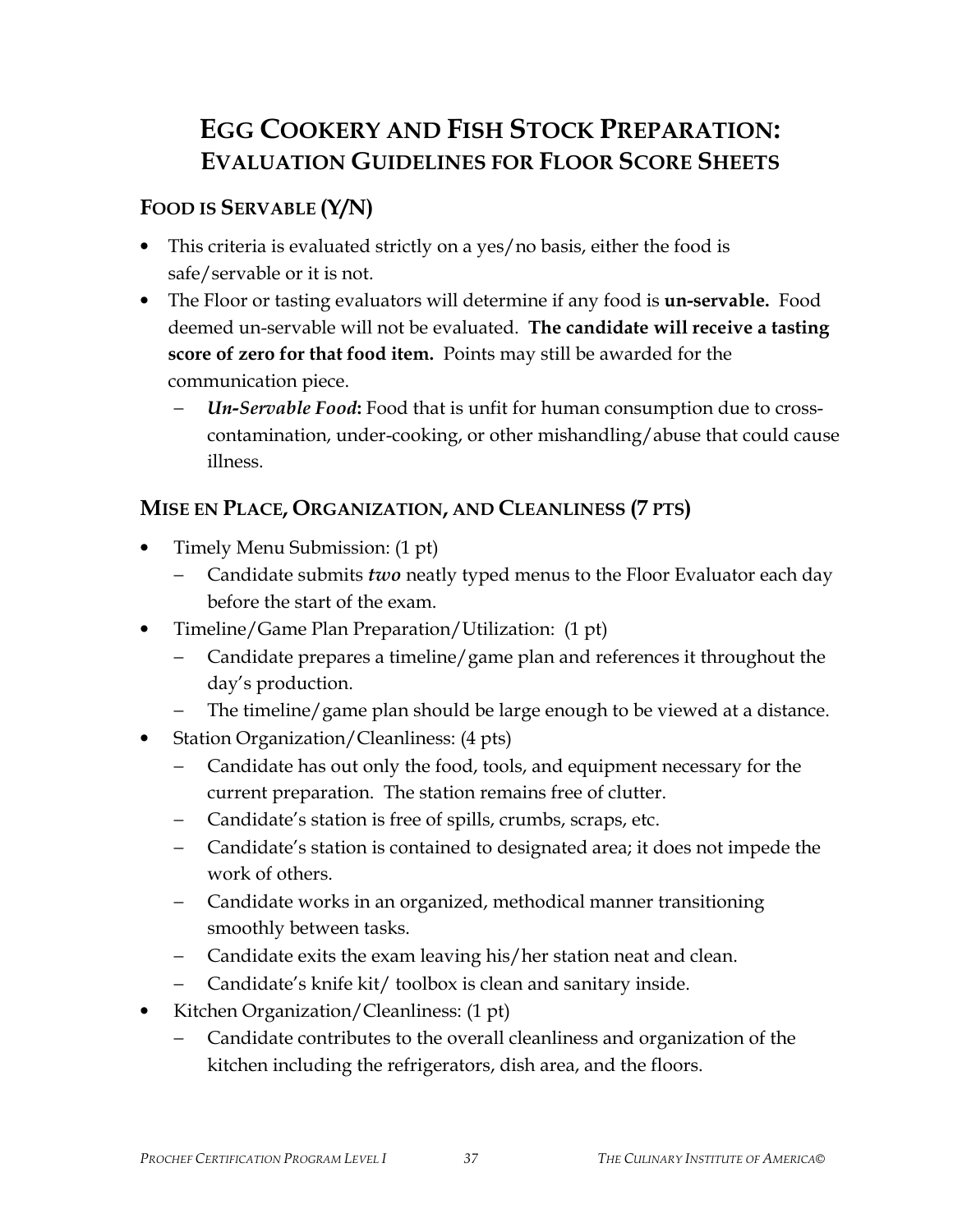# **SAFETY (2 PTS)**

- Candidate moves safely around the kitchen (i.e. alerts other candidates when he/she is behind them or is close to them with knives and/or hot items).
- Candidate safely handles knives.
- Candidate's knives are properly sharpened.
- Candidate safely operates equipment.

### **SANITATION PROCEDURE (1 PT EACH = 5 PTS)**

- Candidate Enters Exam Wearing the Proper Uniform:
	- − Non-slip kitchen shoes (i.e. Kitchen Clogs), Chef's Pants, Chef's Coat, Toque\*, Apron\*, Side Towel\*, Pen, and Thermometer. \*(Toque, Apron, and Side Towel are provided by the CIA)
	- − Candidate's uniform is clean and properly maintained.
	- − Candidate wears uniform at all times in the kitchen.
- Appropriate Use of Gloves:
	- − Candidate wears gloves when handling food items that are ready to eat, according to CIA policy.
	- − Candidate wears gloves when plating food.
- Avoids Cross-Contamination:
	- − Candidate washes hands, cutting boards, knives, etc. when transitioning from fish to meat to vegetable or dairy preparation.
	- − Candidate keeps all finished products away from raw ingredients.
	- − Candidate uses a clean tasting spoon every time no "double-dipping".
- Maintaining Proper Food Temperatures:
	- − Candidate stores products properly and at the right temperatures according to ServSafe standards.
- Proper Recycling:
	- Candidate uses the proper receptacles for the various types of waste.

# **COOKING TECHNIQUES, SKILLS, AND FUNDAMENTALS (14 PTS)**

- Equipment Usage (2 pts)
	- − Candidate chooses appropriate equipment for each task.
	- − Candidate uses equipment properly, according to its intended use.
- Knife Skills (8 pts)
	- − Candidate uses the proper knife for each task.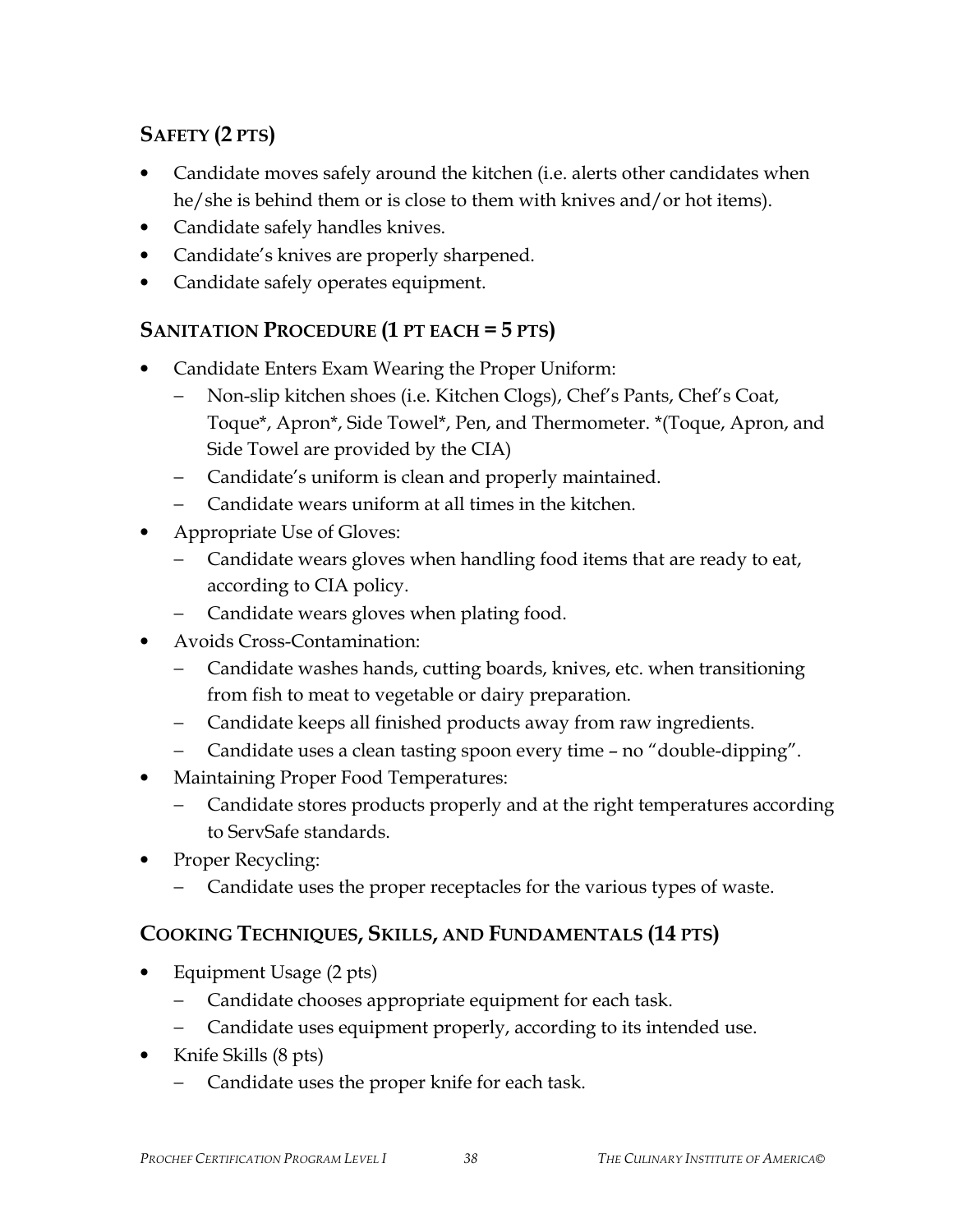- − Candidate demonstrates the proper cutting technique for each task.
- Cooking Technique (4 pts)
	- Candidate uses the proper technique for each task.
	- − Candidate properly executes each technique.

# **PROPER UTILIZATION OF INGREDIENTS AND LEFTOVERS (1 PTS EACH = 2 PTS)**

- Usable Trim:
	- Candidate saves and properly stores trim that is still usable.
- Proper Storage:
	- − Candidate properly stores all food items. Food should be:
		- Wrapped
		- Labeled
		- Dated
		- Properly Shelved

# **TIMING OF SERVICE IF LATE ( -1) POINT PER MINUTE UP TO (-10) POINTS**

- Candidate serves all items/courses within allotted 15 minute window (20 minute window for egg cookery and fish stock on Days Two and Three).
	- − After the window closes, the candidate will have an additional 10 minute grace period to serve his/her food. However, during this grace period, the floor evaluator will deduct 1 point per minute up to a maximum of 10 points for late service. After this 10 minute grace period your food will not be tasted and you will be ineligible for certification at this time.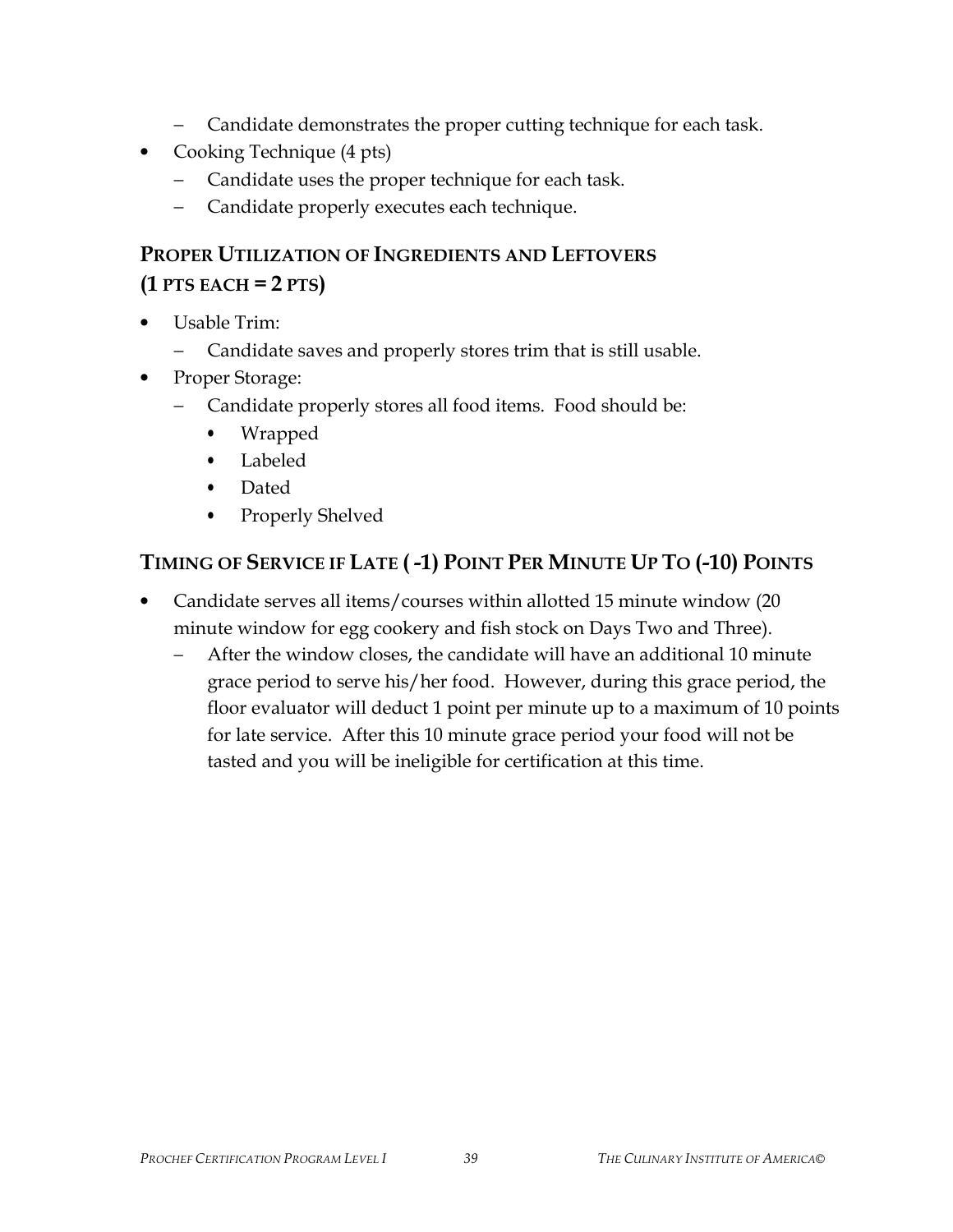### **FLOOR SCORE SHEET**

Candidate: example and the Evaluator: example and the Evaluator:  $\sim$  Evaluator:  $\sim$  2007.

#### **Food is Servable: Y / N**

Any food deemed \***un-servable** by the Floor Evaluator will not be evaluated by the Tasting Judges. Candidate will receive a tasting score of **zero** for that menu segment.

| <b>Criteria</b>                                            | <b>Scores</b> | <b>Total</b> |
|------------------------------------------------------------|---------------|--------------|
| Mise en Place, Organization, and Cleanliness               |               |              |
| <b>Timely Menu Submission (1 pt)</b>                       |               |              |
| Timeline/Game Plan Preparation/Utilization (1 pt)          |               |              |
| <b>Station Organization/Cleanliness (4 pts)</b>            |               |              |
| Kitchen Organization/Cleanliness (1 pt)                    |               | $\sqrt{7}$   |
| <b>Safety</b>                                              |               |              |
| Demeanor/Equipment Operation/Knife Usage (2 pts)           |               | /2           |
| <b>Sanitation Procedure</b>                                |               |              |
| Proper Uniform (1 pt)                                      |               |              |
| Appropriate Use of Gloves (1 pt)                           |               |              |
| <b>Avoids Cross-Contamination (1 pt)</b>                   |               |              |
| <b>Maintaining Proper Food Temperatures (1 pt)</b>         |               |              |
| <b>Proper Recycling (1 pt)</b>                             |               | /5           |
| <b>Cooking Techniques, Skills, and Fundamentals</b>        |               |              |
| <b>Equipment Usage (2 pts)</b>                             |               |              |
| Knife Skills (did candidate complete all knife cuts) 8 pts |               |              |
| <b>Cooking Technique (4 pts)</b>                           |               | /14          |
| <b>Proper Utilization of Ingredients and Leftovers</b>     |               |              |
| <b>Usable Trim (1 pts)</b>                                 |               |              |
| Proper Storage (1 pts)                                     |               | /2           |
| <b>Timing of Service</b>                                   |               |              |
| All food served within 15 min. window**                    |               | /5           |
| <b>Total Score</b>                                         |               | /35          |

#### **Important Notes:**

**\*Un-Servable:** Food that is unfit for human consumption due to cross-contamination, under-cooking, or other mishandling/abuse that could cause illness.

\*\*Once your 15 minute service time ends you will lose 5 points but you will be given an additional 10 minutes to serve your food. However, during this time, the floor evaluator will deduct 1 point per minute up to a maximum of 10 more points for late service. Once this 10 minute grace period ends, your food will not be tasted and you will be ineligible for certification at this time.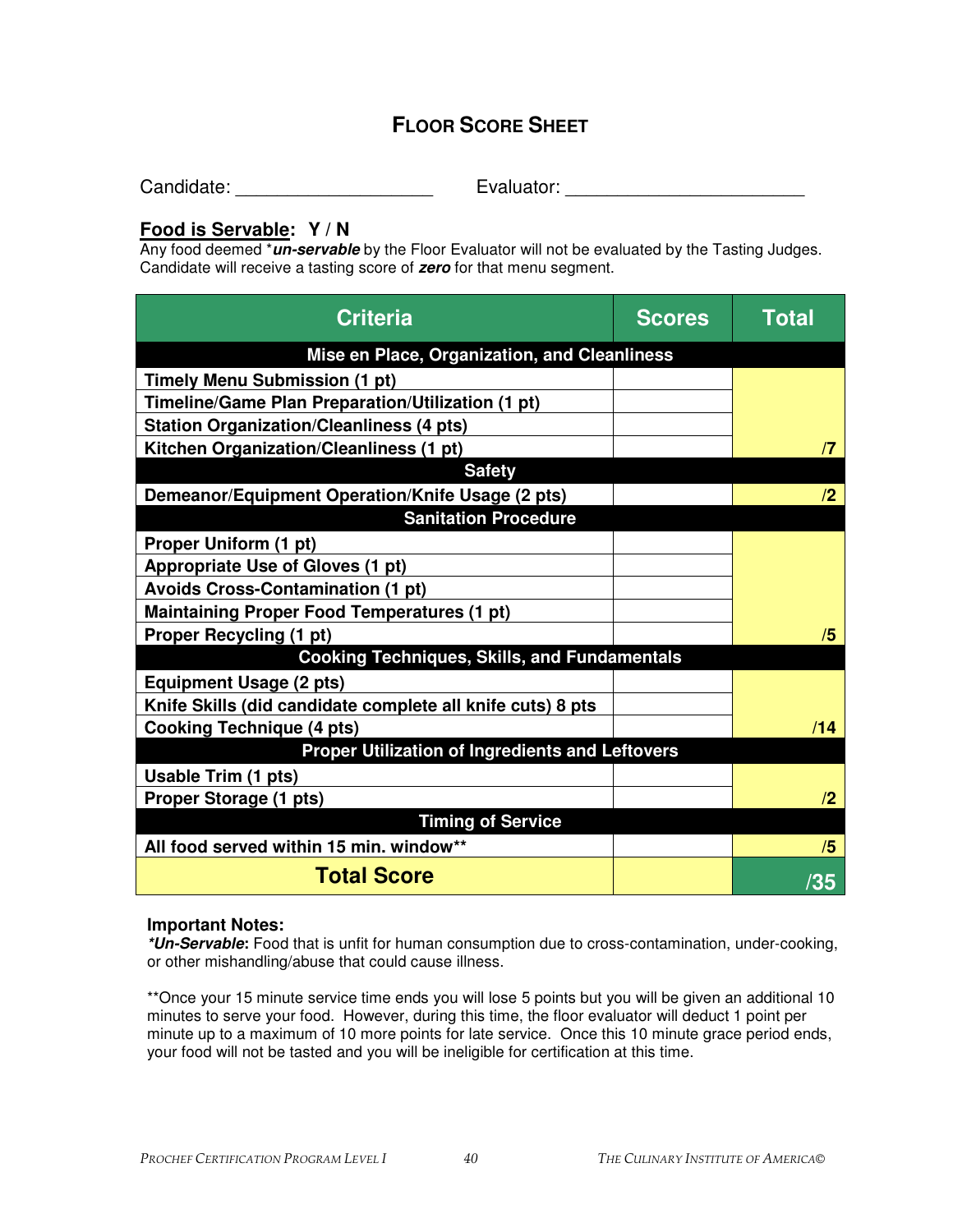# **EGG COOKERY, AND STOCK PREPARATION: EVALUATION GUIDELINES FOR TASTING SCORE SHEET**

### **EGG COMPETENCY #1: FRENCH ROLLED OMELET (20PTS)**

- Seasoning (6 pts)
	- − Candidate properly seasons eggs with salt and pepper.
- Presentation (1.5 pts)
	- − Candidate presents a *neatly* rolled omelet on a clean plate.
- Execution (15 pts total)
	- − Proper Procedure (5pts)
		- Candidate properly mixes eggs.
		- Candidate uses the proper cooking technique.
	- − Doneness/Color (5pts)
		- Candidate cooks the omelets to the proper doneness.
	- − Uniformity across portions (5pts)

#### **EGG COMPETENCY #2: MOIST OR DRY HEAT (20 PTS)**

- Seasoning (6 pts)
	- − Candidate properly seasons eggs with salt and pepper.
- Presentation (1.5 pt)
	- − Candidate **neatly** presents the eggs on a clean plate or bowl.
- Execution (15 pts total)
	- − Proper Procedure (5 pts)
		- Candidate properly executes the specified cooking technique.
	- − Doneness/Color (5 pts)
		- Candidate cooks the eggs to the proper doneness for the specified cooking technique.
	- − Uniformity Across Portions (5 pts)
		- Candidate produces consistent products.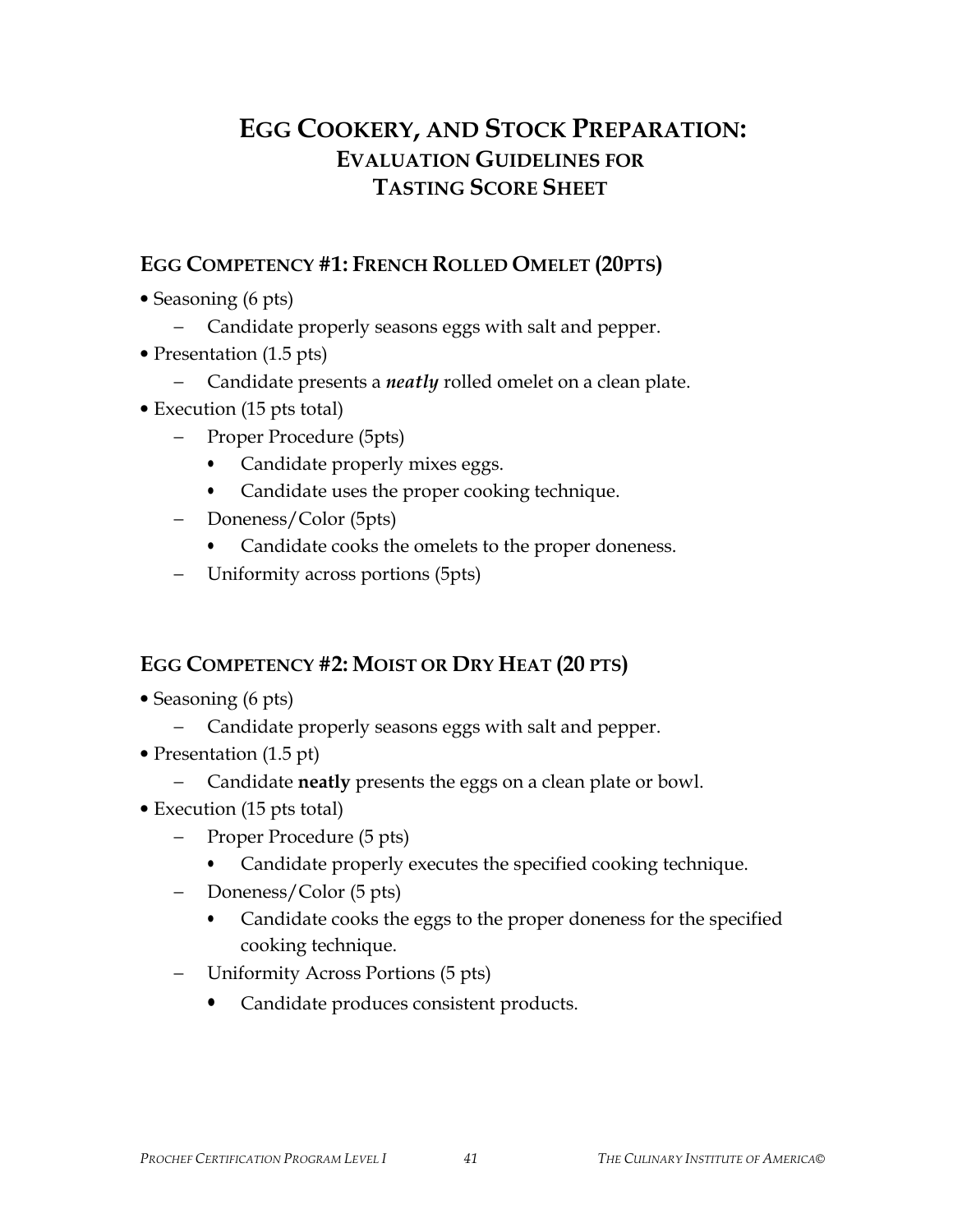### **STOCK (5 PTS EACH = 20 PTS)**

- Clarity
	- − Candidate produces a stock which is clear, not cloudy.
- Color
	- − Candidate produces a stock which is light gold in color.
- Aroma
	- − Candidate produces a stock which smells primarily of *fresh* fish, with a background of mirepoix.
- Flavor
	- − Candidate produces a stock which tastes primarily of *fresh* fish, with a background of mirepoix.
	- − Candidate's stock is presented *unsalted.*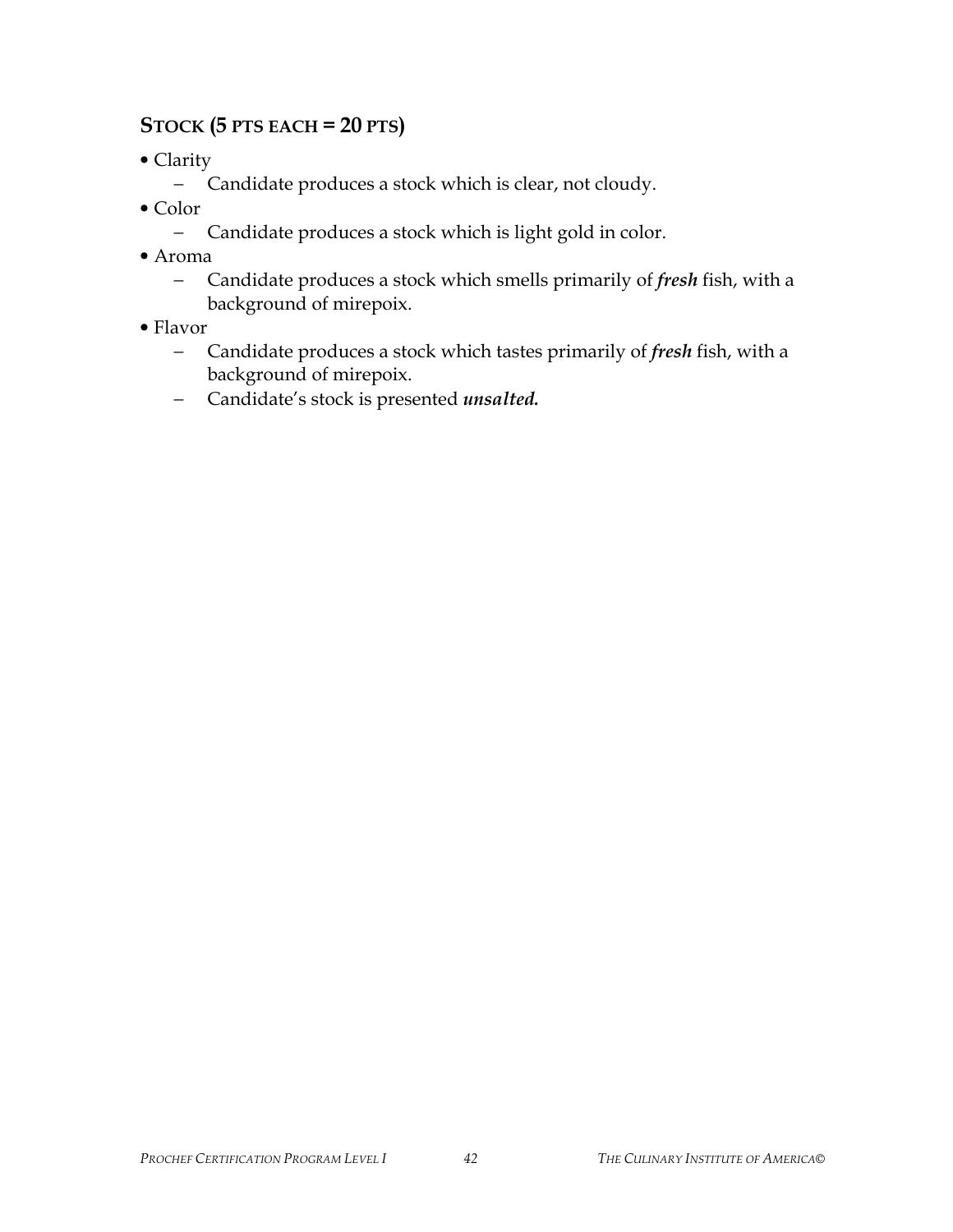# **TASTING SCORE SHEET**

Candidate: \_\_\_\_\_\_\_\_\_\_\_\_\_\_\_\_ Evaluator: \_\_\_\_\_\_\_\_\_\_\_\_\_\_\_\_\_\_\_\_

#### **Food is Servable: Y / N**

**Important Notes:** Any food deemed \***un-servable** by the Floor Evaluator will not be evaluated by the Tasting Judges. Candidate will receive a tasting score of **zero** for that menu segment. Points may still be awarded for the communication piece.

| <b>Egg Cookery and Stock Preparation</b>                          |                                      |              |               |       |  |
|-------------------------------------------------------------------|--------------------------------------|--------------|---------------|-------|--|
| <b>Criteria</b><br><b>Score</b>                                   |                                      |              |               |       |  |
| Egg Competency #1: French Rolled Omelet                           |                                      |              |               | Avg.  |  |
| Seasoning (6 pts)                                                 |                                      |              |               |       |  |
| Presentation (1.5 pts)                                            |                                      |              |               |       |  |
| <b>Execution: Proper Procedure (5 pts)</b>                        |                                      |              |               |       |  |
| Execution: Doneness/Color (5 pts)                                 |                                      |              |               |       |  |
| <b>Execution: Uniformity Across Portions</b><br>$(5 \text{ pts})$ |                                      |              |               |       |  |
| <b>Totals:</b>                                                    |                                      |              |               | /22.5 |  |
|                                                                   | Egg Competency #2: Moist or Dry Heat |              |               |       |  |
| Seasoning (6 pts)                                                 |                                      |              |               |       |  |
| Presentation (1.5 pts)                                            |                                      |              |               |       |  |
| <b>Execution: Proper Procedure (5 pts)</b>                        |                                      |              |               |       |  |
| Execution: Doneness/Color (5 pts)                                 |                                      |              |               |       |  |
| <b>Execution: Uniformity Across Portions</b><br>$(5$ pts)         |                                      |              |               |       |  |
| <b>Totals:</b>                                                    |                                      |              |               | /22.5 |  |
|                                                                   | <b>Stock</b>                         |              |               |       |  |
| Clarity (5 pts)                                                   |                                      |              |               |       |  |
| Color (5 pts)                                                     |                                      |              |               |       |  |
| Aroma (5 pts)                                                     |                                      |              |               |       |  |
| Flavor (5 pts)                                                    |                                      |              |               |       |  |
| <b>Totals:</b>                                                    |                                      |              |               | /20   |  |
| <b>Total Score:</b>                                               |                                      |              | /65           | /65   |  |
|                                                                   | <b>Culinary Fundamentals</b>         |              |               |       |  |
| <b>Criteria</b>                                                   |                                      | <b>Score</b> |               | Avg.  |  |
| <b>Presentation</b>                                               | <b>Soup</b>                          | <b>Salad</b> | <b>Entrée</b> |       |  |
| <b>Functional Garnish (1 pt)</b>                                  |                                      |              |               |       |  |
| Balance (1 pt)                                                    |                                      |              |               |       |  |
| <b>Visual Appeal (1 pt)</b>                                       |                                      |              |               |       |  |
| <b>Plate Cleanliness (1 pt)</b>                                   |                                      |              |               |       |  |
| Plate Temperature (1 pt)                                          |                                      |              |               |       |  |
| <b>Totals:</b>                                                    | /5                                   | /5           | /5            | /5    |  |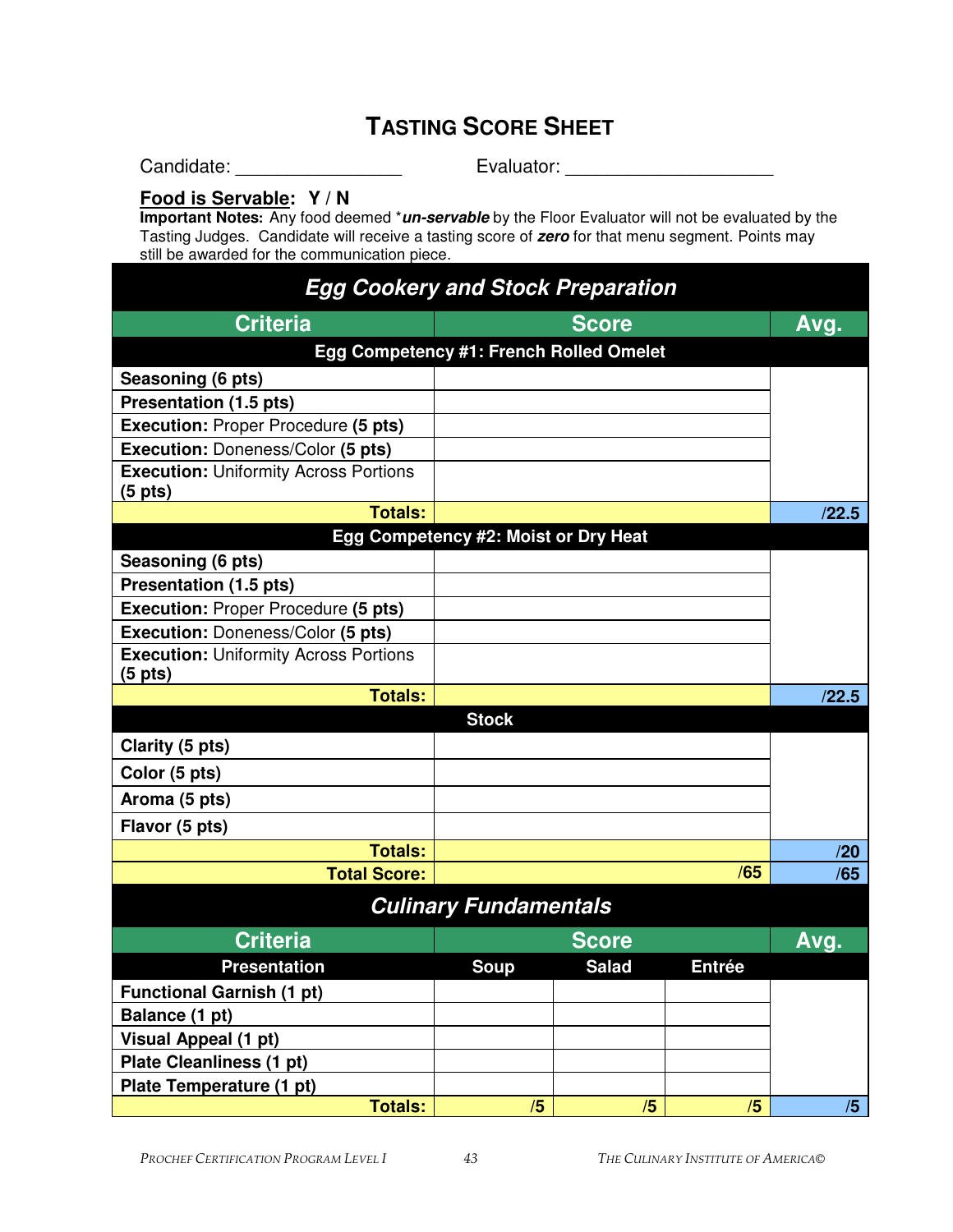| <b>Taste</b>                                                | <b>Soup</b> | <b>Salad</b> | <b>Entrée</b> |     |
|-------------------------------------------------------------|-------------|--------------|---------------|-----|
| Temperature (7 pts)                                         |             |              |               |     |
| Texture (6 pts)                                             |             |              |               |     |
| Aroma/Flavor Development (7 pts)                            |             |              |               |     |
| Seasoning (7 pts)                                           |             |              |               |     |
| <b>Totals:</b>                                              | /27         | /27          | /27           | /27 |
| <b>Competency Execution</b>                                 | <b>Soup</b> | <b>Salad</b> | <b>Entrée</b> |     |
| <b>Ingredient Selection (2 pts)</b>                         |             |              |               |     |
| Portion Size (2 pts)                                        |             |              |               |     |
| Cooking/Prep. Techniques (14 pts)                           |             |              |               |     |
| <b>Plate Consistency (2 pts)</b>                            |             |              |               |     |
| <b>Totals:</b>                                              | /20         | /20          | /20           | /20 |
| <b>Knife Skills</b>                                         | <b>Soup</b> | <b>Salad</b> | <b>Entrée</b> |     |
| Accuracy: Size (4 pts)                                      |             |              |               |     |
| <b>Accuracy: Shape (4 pts)</b>                              |             |              |               |     |
| <b>Totals:</b>                                              | /8          | /8           | /8            | /8  |
| <b>Communication</b>                                        | <b>Soup</b> | <b>Salad</b> | <b>Entrée</b> |     |
| Menu Discussion (2.5 pts)                                   |             |              |               |     |
| <b>Discuss Positive /Negative of</b><br>Execution (2.5 pts) |             |              |               |     |
| <b>Totals:</b>                                              | /5          | /5           | /5            | /5  |
| <b>Total Score:</b>                                         | /65         | /65          | /65           | /65 |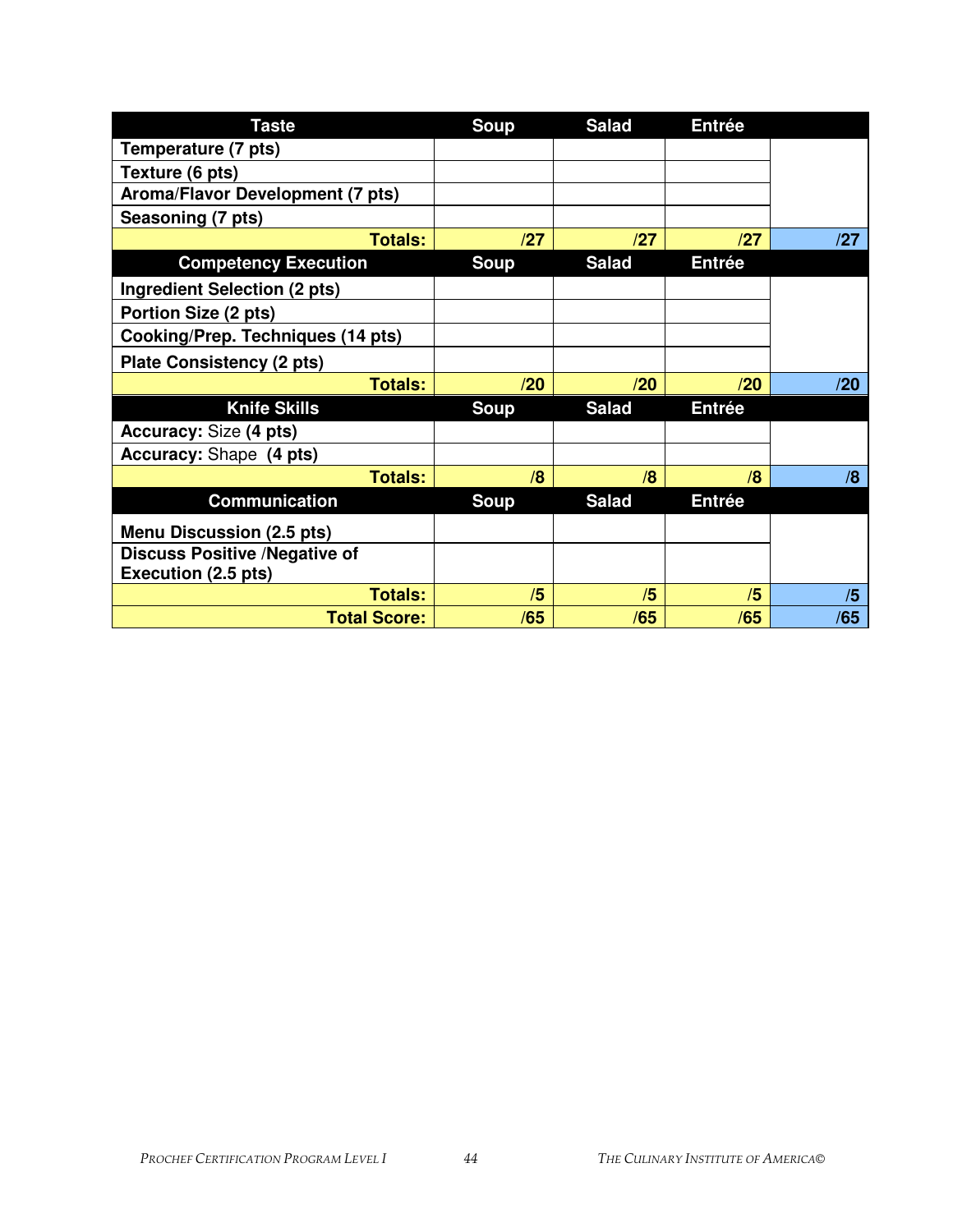# **PROCHEF COMMUNITY TABLE**

The following items will be made available to candidates during the exam.

| <b>Flours &amp;</b>  | <b>Sweeteners</b>      | <b>Nuts</b>               | <b>Oils</b>          | <b>Vinegars</b>     |
|----------------------|------------------------|---------------------------|----------------------|---------------------|
| <b>Thickeners</b>    | • Honey                | · Almonds (whole,         | • Canola oil         | • Balsamic vinegar  |
| • Arrowroot          | • Brown sugar          | sliced, slivered)         | • Olive oil          | • Cider vinegar     |
| • Cornstarch         | • White sugar          | • Cashews                 | • Extra virgin olive | • Red wine vinegar  |
| • All-purpose        |                        | • Hazelnuts               | oil                  | • Rice vinegar      |
| flour                |                        | • Peanuts                 | · Peanut oil         | • Sherry vinegar    |
| • Bread flour        |                        | • Pecans                  | • Sesame oil         | • Tarragon vinegar  |
| • Cake flour         |                        | • Pine nuts               | • Vegetable spray    | • White wine        |
| • Durum flour        |                        | • Walnuts                 | • Vegetable oil      | vinegar             |
|                      |                        |                           |                      |                     |
| <b>Spices &amp;</b>  | <b>Condiments</b>      | <b>Wine &amp; Spirits</b> | <b>Stocks</b>        | <b>Dairy</b>        |
| <b>Seasonings</b>    | • Currant jelly        | • Apple Jack              | • Brown veal stock   | • Butter (unsalted) |
| • Saffron            | • Ketchup              | • Brandy                  | • White beef stock   | • Buttermilk        |
| • Kosher salt        | • Dijon mustard        | • Burgundy wine           | • Chicken stock      | • Cream cheese      |
| • Standard salt      | • Pommery              | • Chablis                 |                      | $\bullet$ Eggs      |
| • Assorted spices    | mustard                | • Madeira                 |                      | • Heavy cream       |
|                      | • Tabasco              | • Marsala                 |                      | • Mayonnaise        |
|                      |                        | • Red Port                |                      | • Parmesan          |
|                      |                        | • Sherry wine             |                      | cheese              |
|                      |                        |                           |                      | • Ricotta cheese    |
|                      |                        |                           |                      | • Skim milk         |
|                      |                        |                           |                      | • Whole milk        |
|                      |                        |                           |                      | • Sour cream        |
|                      |                        |                           |                      | • Yogurt            |
| <b>Breads &amp;</b>  | <b>Kitchen-Produce</b> | <b>Kitchen Produce</b>    | <b>Freezer</b>       | <b>Meat Items</b>   |
| <b>Miscellaneous</b> |                        | • Belgian endive          | • Corn niblets       | • Ham hocks         |
| <b>Pantry Items</b>  | • Fresh garlic         | • Iceberg lettuce         | • Corn tortillas     | • Bacon             |
| • French bread       | • Ginger               | · Mesclun salad           | (yellow)             |                     |
| • Pullman bread      | • Red onions           | mix, field greens,        | • Flour tortillas    |                     |
| • Breadcrumbs        | • Russet potatoes      | spring salad mix          | • Petite peas        |                     |
| • Capers             | • Shallots             | (or assorted              | • Phyllo dough       |                     |
| • Grape leaves       | • Yellow onions        | baby salad                | • Puff pastry sheets |                     |
| • Crushed            | • Carrots              | greens)<br>• Radicchio    | • Spring roll        |                     |
| tomatoes             | • Celery               |                           | wrappers             |                     |
| • Tomato paste       | • Lemons               | • Romaine lettuce         | • Wonton wrappers    |                     |
| • Tomato purée       | $\bullet$ Limes        | • Cucumbers               |                      |                     |
|                      | • Basil                | • Radishes                |                      |                     |
|                      | • Chives               | • Plum tomatoes           |                      |                     |
|                      |                        | • Cherry/Grape            |                      |                     |
|                      |                        | tomatoes                  |                      |                     |
|                      |                        | • Apples                  |                      |                     |
|                      |                        | • Flat-leaf parsley       |                      |                     |
|                      |                        | • Rosemary<br>• Thyme     |                      |                     |
|                      |                        |                           |                      |                     |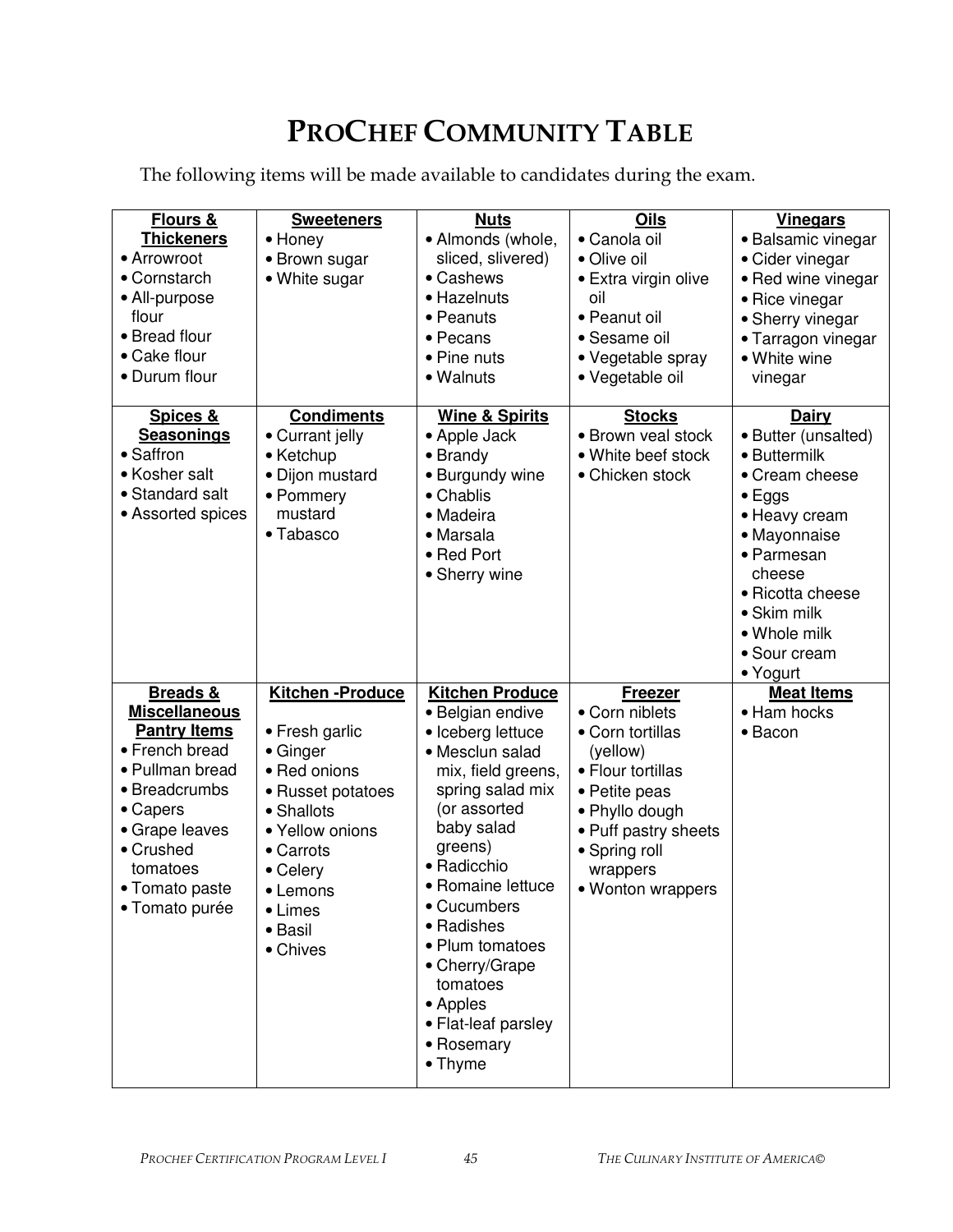# **WRITTEN EXAMINATION OVERVIEW**

### **PROCHEF LEVEL I WRITTEN EXAMINATIONS**

- Food Safety and Sanitation
- Culinary Math
	- − Weights and Measures
	- − Recipe Conversion, Yield, and Ratios
	- − Food Costing
- Fundamental Nutrition
- Product Identification
	- The product identification exam is not web based and will take place on day three of certification.

### **RESPONSIBILITIES**

It is your responsibility to prepare for the examinations. In the Appendix, you will find a listing of textbooks, DVDs, and podcasts that contain the material covered in these exams. We recommend that you complete the questions and activities at the end of the chapters and study the sample questions appearing at the end of each exam section to familiarize yourself with their format and content.

# **TIMING**

You will receive one hour to complete each written examination.

# **MAKE-UPS**

You will be given an opportunity to retake up to two of the written examinations you did not pass. The scores for the original and make up exams will be averaged together. If the average of the two exams is below 65%, you will be ineligible for certification for the current assessment period. You may, however, reapply to take the ProChef Certification Exam.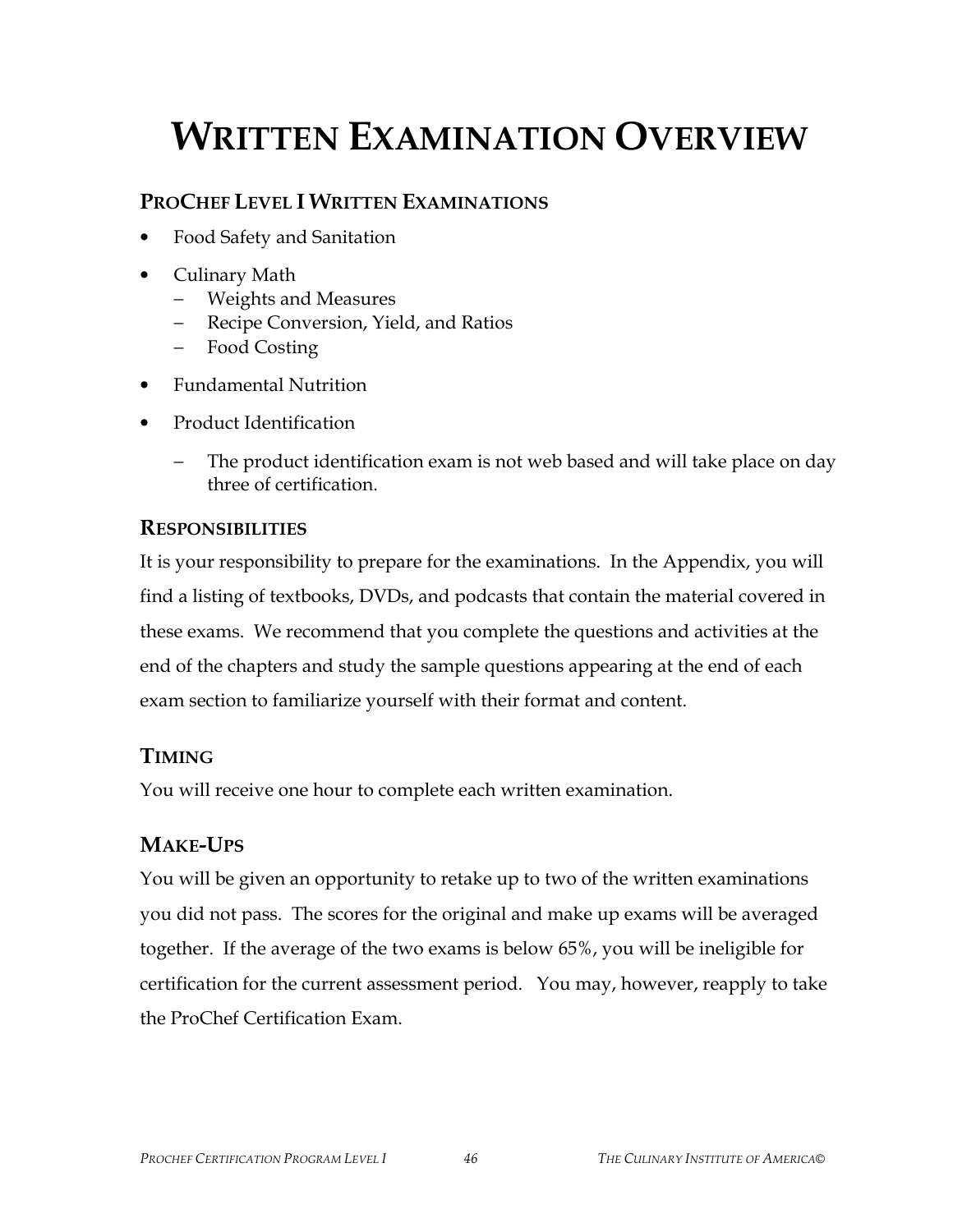# **FOOD SAFETY AND SANITATION: WRITTEN EXAM**

The food safety and sanitation written examination contains a combination of 25 multiple choice and true/false questions. Use the following list of competencies, key terms, and sample questions to prepare for the exam.

#### **COMPETENCIES**

#### *Successful candidates are able to...*

- Discuss food-borne illnesses, including populations at highest risk for contracting these illnesses, and methods of prevention.
- Identify and describe potential hazards to food safety including biological, physical, and chemical contaminants.
- List and describe pathogens associated with various types of foods and state methods of prevention.
- Identify common food allergens, allergy symptoms, and methods of prevention.
- Discuss procedures for safe food handling.
- Outline and describe the steps in the flow of food.
- Define key concepts that should be regulated in the flow of foods such as crosscontamination and time-temperature abuse.
- Discuss guidelines for proper food cooking, cooling, storage, reheating, and holding.
- Identify the steps in a HACCP plan.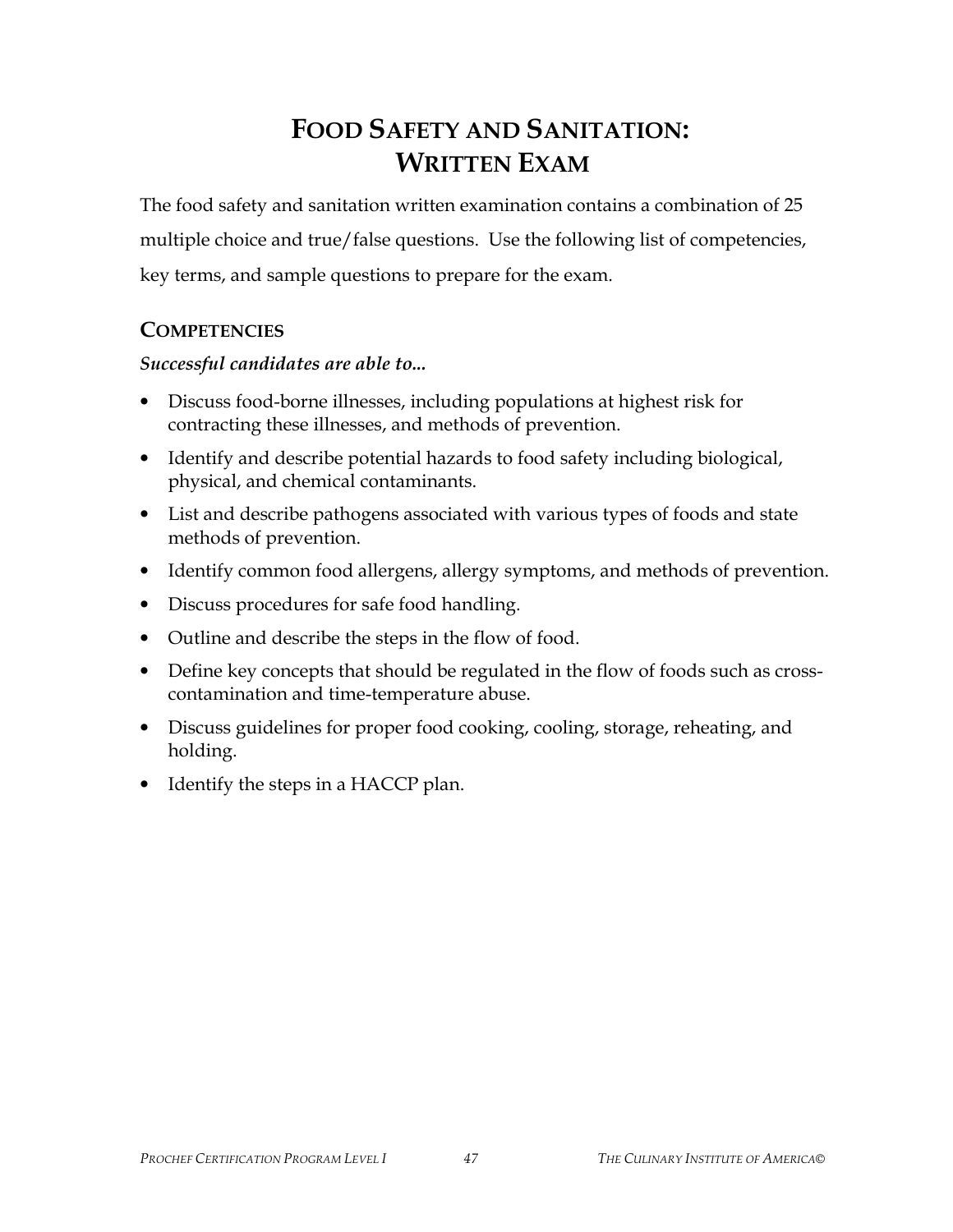#### **KEY TERMS**

Antiseptic Hepatitis At-risk groups Infestation Bacteria **Internal cooking temperature** Bacterial growth Internal storage temperature Biological hazard LIFO Botulism Pathogen Chemical hazard Physical hazard Clean Reheat Contaminant Rinse Cooling procedures Salmonellosis Cross-contamination Sanitize FAT TOM Shellstock tag FIFO Shiga Toxin-Producing E. Coli Food allergen TCS Food safety management system Temperature danger zone Food storage procedures Thawing Food-borne illness Time-temperature abuse HACCP Toxin Hand-washing Virus

Ciguartera toxin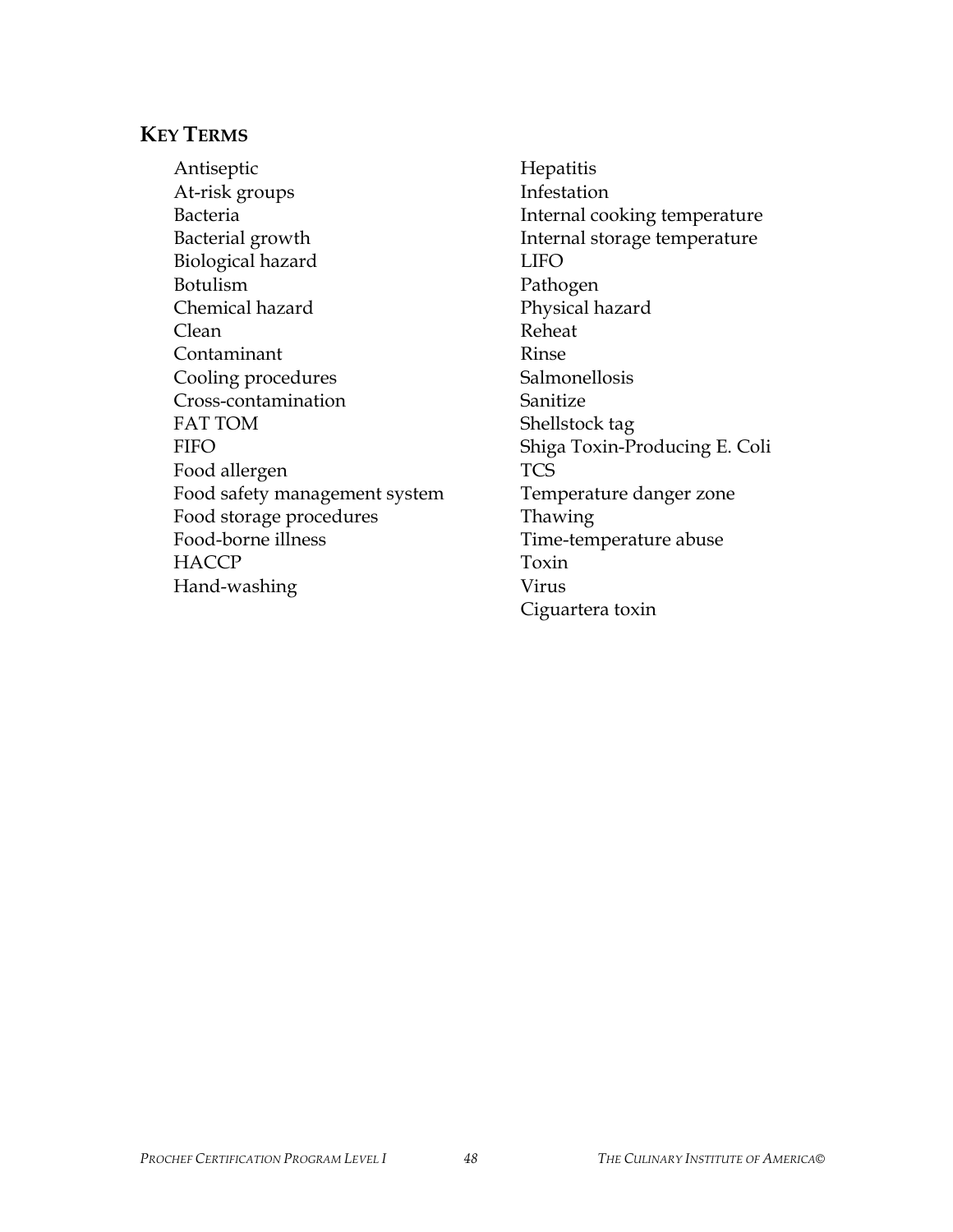### **SAMPLE QUESTIONS**

#### **1. Why are infants and young children at a higher risk contracting for food-borne illness?**

- a. They are more likely to spend time in a hospital
- b. Their immune systems are not yet fully developed
- c. They are more likely to suffer allergic reactions
- d. Their appetites are suppressed

#### **2. Several people became ill with Bacillus Cereus Gastroenteritis after eating time-temperature abused rice. This result is an example of what?**

- a. Cross-contamination
- b. Food-borne illness
- c. Food irradiation
- d. Stationary phase

#### **3. Which of the following is a seafood toxin?**

- a. Botulism
- b. Cyanide
- c. Ciguatera
- d. None of the above

#### **4. Which of the following food-borne illnesses is a potential risk of eating raw shellfish?**

- a. Hepatitis A
- b. Salmonella
- c. E-coli
- d. Botulism

#### **5. The potential to transmit food-borne illness ends after the food is fully cooked.**

- a. True
- b. False

#### **6. Which is a TCS food?**

- a. Saltines
- b. Bananas
- c. Sprouts
- d. Coffee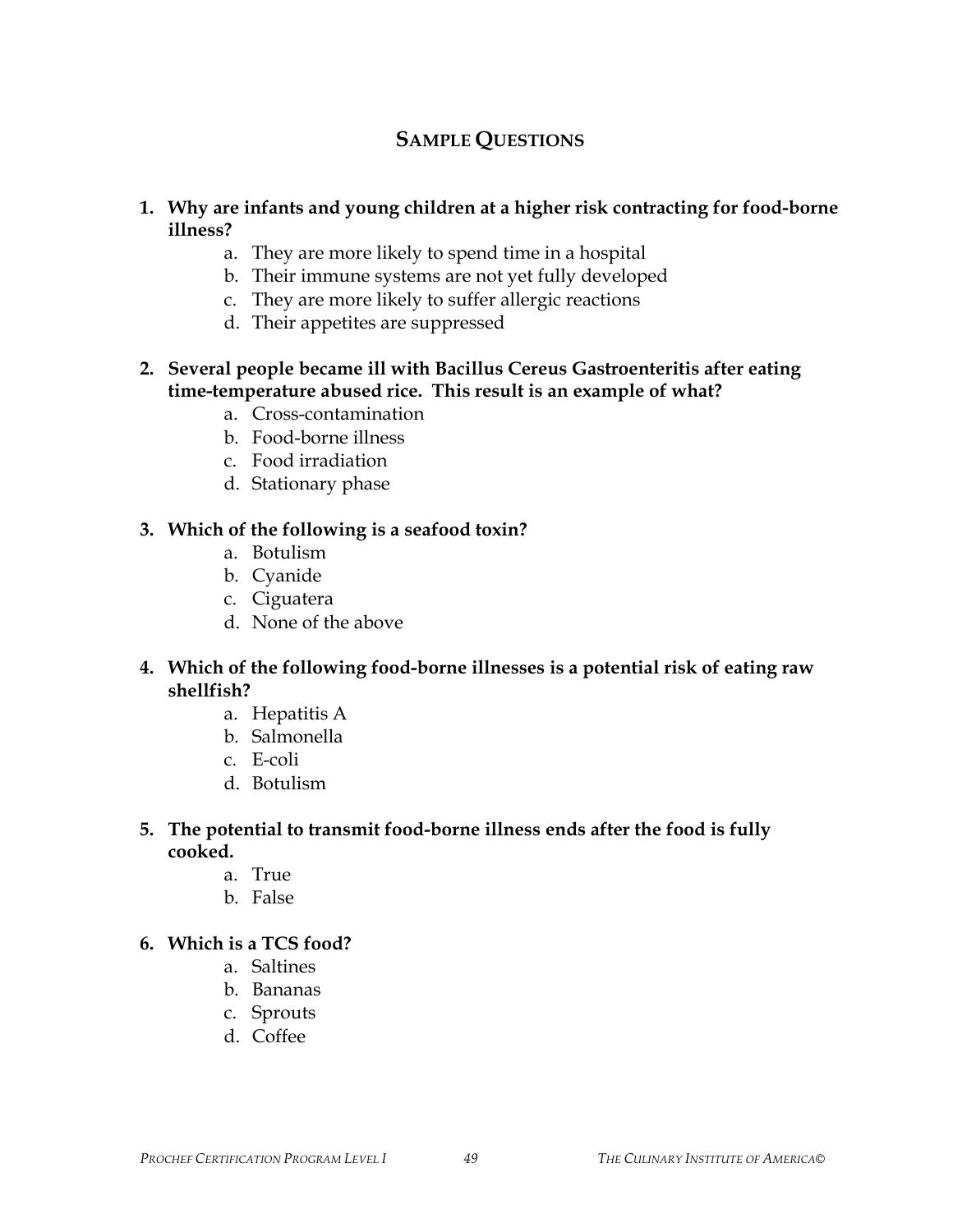#### **7. Which of the following is a biological contaminant?**

- a. Bones in a chicken fillet
- b. Ciguatera toxin in a red snapper
- c. Metal shavings in a can of peaches
- d. Tomato juice served in a pewter pitcher

#### **8. Peanuts and soy products are dangerous for people with what condition?**

- a. FAT TOM
- b. Food allergies
- c. Chemical sensitivity
- d. Poor personal hygiene

#### **9. The proper internal cooking temperature for eggs that will be served immediately is \_\_\_\_\_\_\_\_\_\_\_\_\_\_.**

- a. 165ºF
	- b. 155ºF
	- c. 140ºF
	- d. 145ºF

#### **10. Which of the following is a safe and acceptable way to thaw a frozen 20 lb. turkey?**

- a. Gradual thawing under refrigeration
- b. Under 120ºF running water
- c. Thawing at room temperature
- d. In a kettle of cool water on the counter

#### **11. All hot foods should be held at a temperature no less than \_\_\_\_\_\_\_\_\_\_\_\_\_.**

- a. 115°F/46°C
- b. 125°F/52°C
- c. 135°F/57°C
- d. 155°F/68°C

#### **12. How should a prep table be cleaned and sanitized?**

- a. Spray with a cleaning solution, and then wipe with a sanitized cloth
- b. Spray with a sanitizing solution, rinse with clean water, and then dry
- c. Brush off loose dirt with a clean cloth, and then wipe or spray with a sanitizing solution
- d. Clean the surface, rinse the surface, sanitize the surface, and then allow the surface to air-dry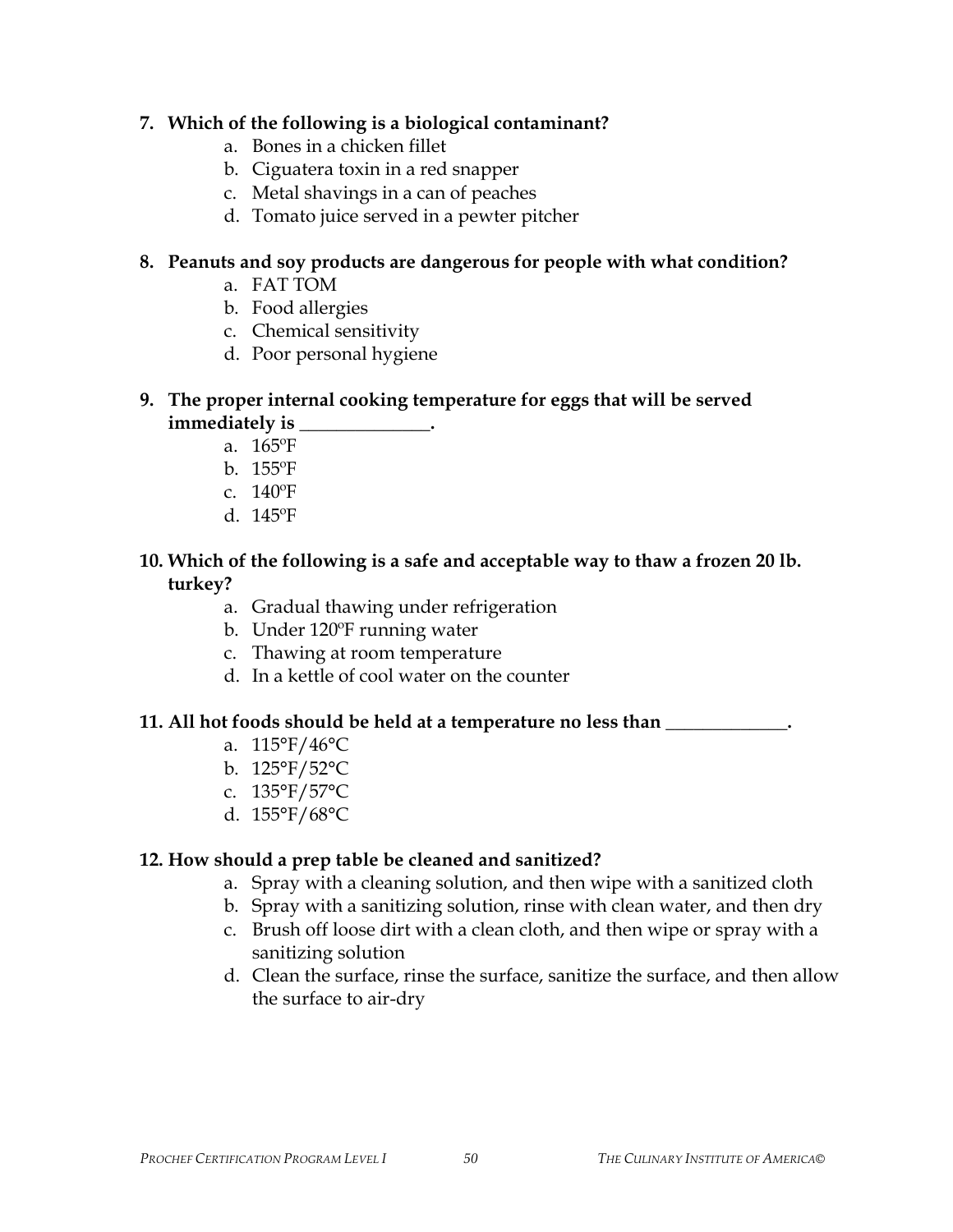#### **13. Handwashing is the most important part of personal hygiene.**

- a. True
- b. False

#### **14. Most regulations for foodservice operations are written at what level?**

- a. City
- b. County
- c. State
- d. Federal

#### **15. HACCP is a federally-mandated program established and regulated by the FDA and USDA.**

- a. True
- b. False

#### **ANSWER KEY**

- 1. b
- 2. b
- 3. c
- 4. a
- 5. b
- 6. c
- 7. b
- 8. b
- 9. d
- 10. a
- 11. c
- 12. d
- 13. a
- 14. c
- 15. b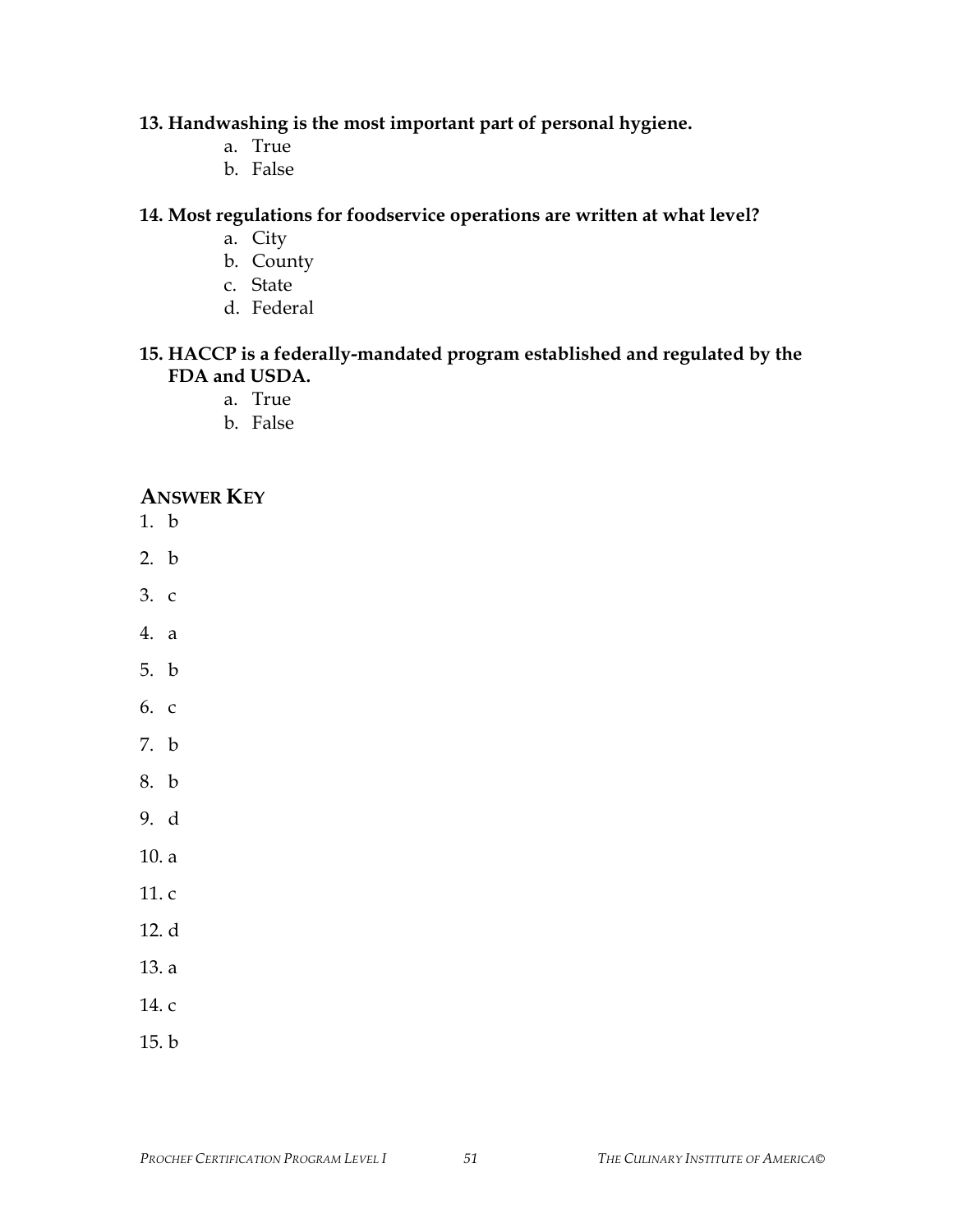# **RECIPE CONVERSION, YIELD, AND RATIOS: WRITTEN EXAM**

The recipe conversion, yield, and ratios written examination consists of 25 multiple choice questions. Use the following list of competencies, key terms, and sample questions to prepare for the exam.

#### **COMPETENCIES**

#### *Successful candidates are able to...*

- Determine recipe yields.
- Adjust recipe yields.
- Calculate ingredient quantities based on yield percentages.
- Calculate yield percentages for ingredients based on trim loss.
- Recognize and apply standard kitchen ratios.
- Evaluate purchasing information based on portion size, portion quantity, and yield information.

### **KEY TERMS**

| Portion size                   | Recipe yield  |
|--------------------------------|---------------|
| Purchasing yield               | Trim          |
| Ratio                          | Yield         |
| Recipe conversion              | Yield percent |
| Recipe conversion factor (RCF) |               |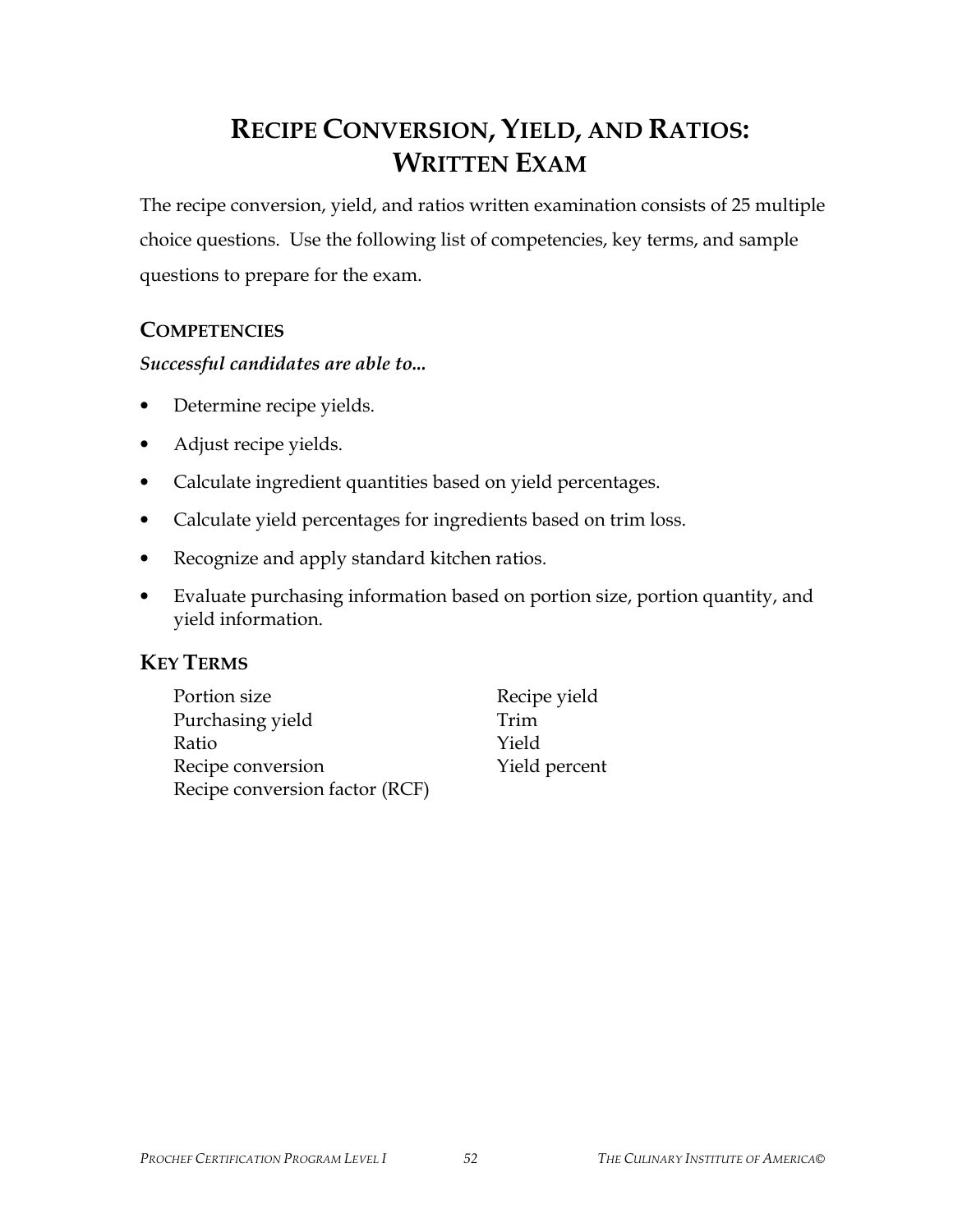### **SAMPLE QUESTIONS**

- **1. A recipe for soup makes 5 gallons and calls for 2 cups of tomato juice. You want to make thirty 6-ounce portions. How many cups of tomato juice should you use?** (1 cup of soup is equal to 8 ounces)
	- a. 0.57 cups
	- b. 1.42 cups
	- c. 0.71 cups
	- d. 2 cups

#### **2. The basic ratio for custard is as follows:**

- 4 parts milk
- 2 parts egg
- 1 part sugar

**If you want to make 14 lb. 6 oz. of custard, how many ounces of milk should you use?** 

- a. 230 oz.
- b. 32.86 oz.
- c. 524.7 oz.
- d. 131.4 oz.
- **3. You purchased 15 pounds of russet potatoes. After cleaning the potatoes, there are 3.75 pounds of peels. What is the yield percent?** 
	- a. 25%
	- b. 75%
	- c. 11.25%
	- d. 80%
- **4. Sally is serving brunch for 25 people. Each person will be served an 8-oz. glass of cranberry juice. How many quarts of cranberry juice will she need to purchase?** 
	- a. 6 quarts
	- b. 7 quarts
	- c. 12.5 quarts
	- d. 1.56 quarts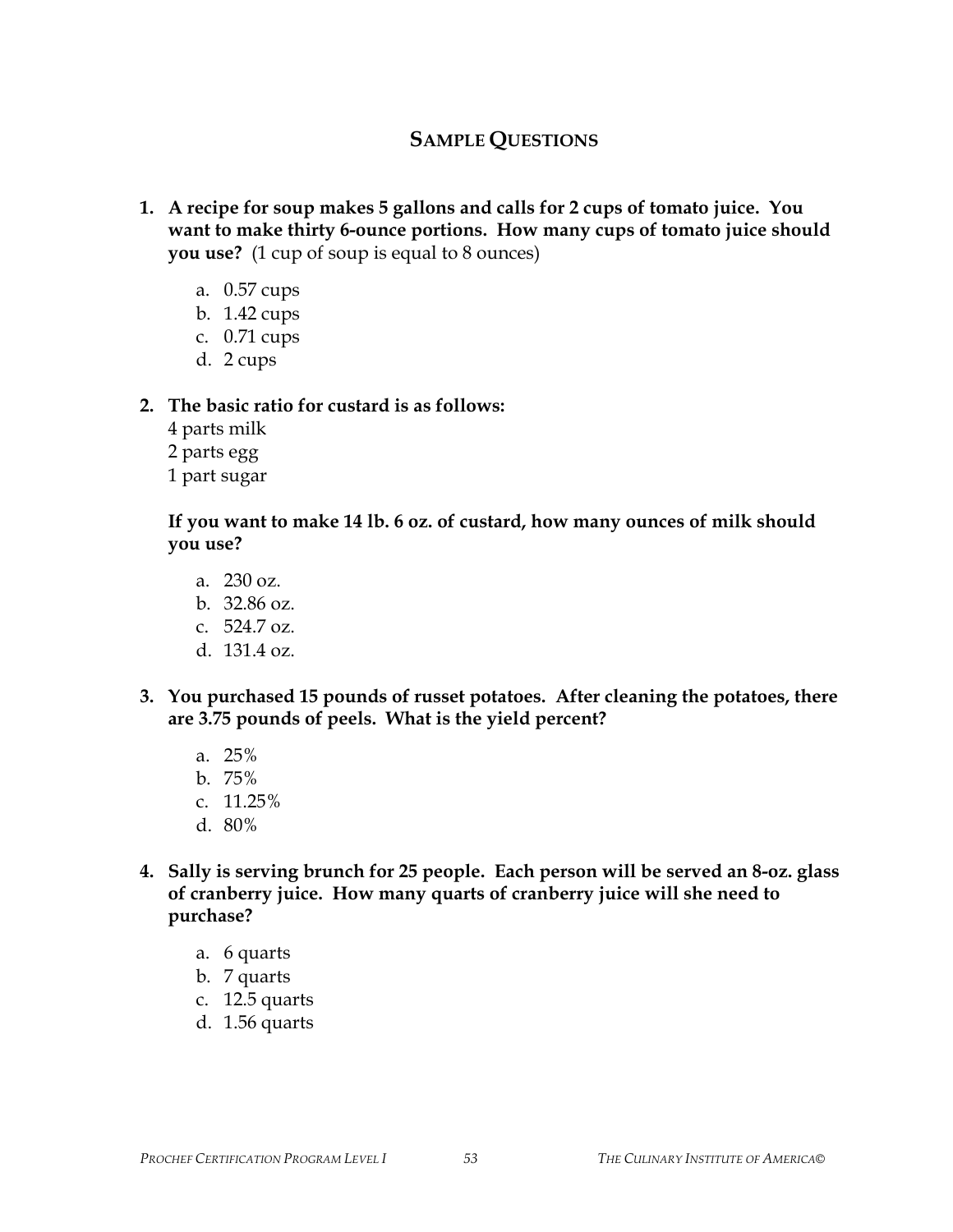- **5. According to "The Professional Chef," how many pounds of fish bones are required to make 1 gallon of fish stock?**
	- a. 6 lb.
	- b. 8 lb.
	- c. 11 lb.
	- d. 3 lb.

### **ANSWER KEY**

- 1. a
- 2. d
- 3. b
- 4. b
- 5. c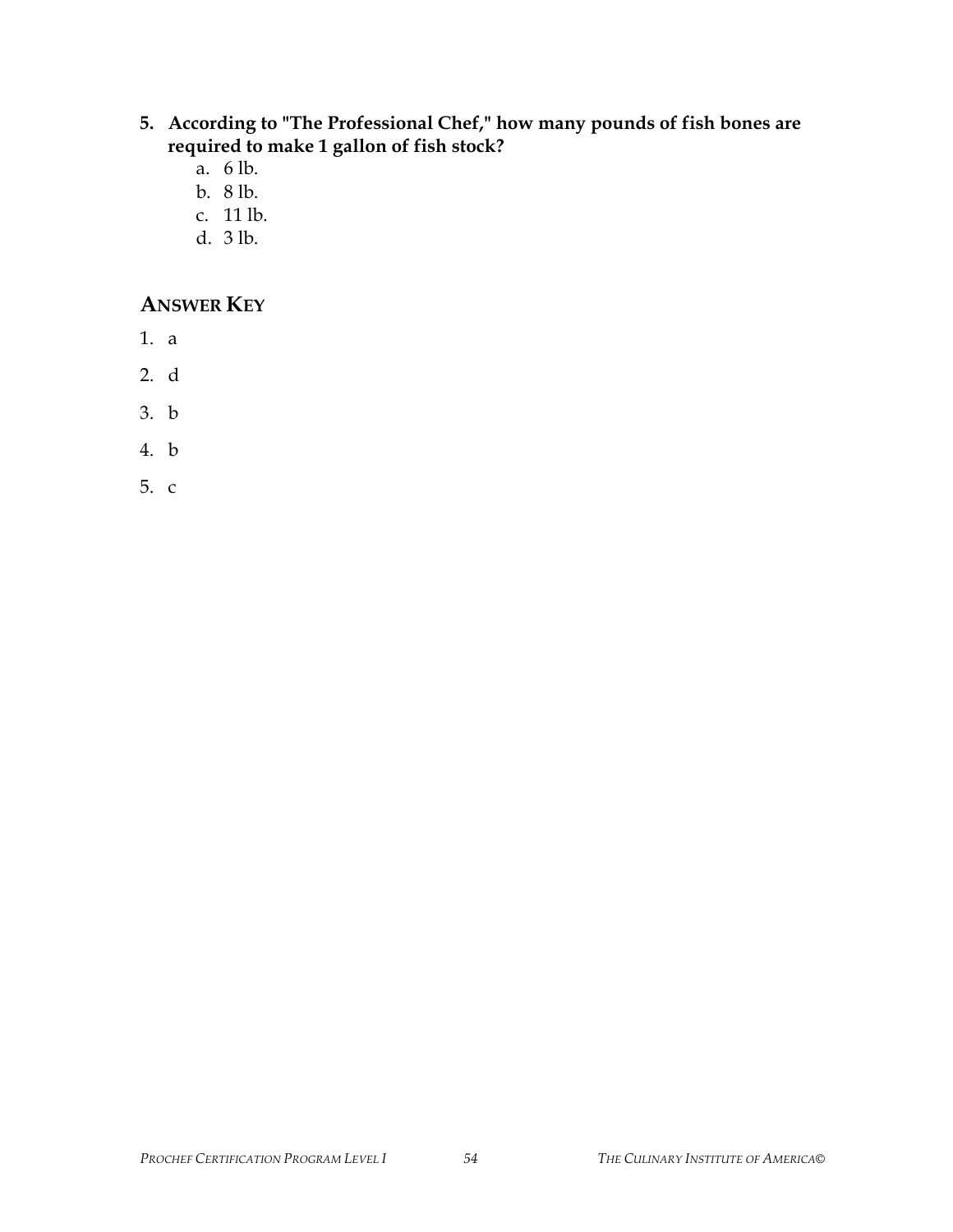# **WEIGHTS AND MEASURES: WRITTEN EXAM**

The weights and measures written examination consists of 25 multiple choice questions. Use the following list of competencies, key terms, and sample questions to prepare for the exam.

#### **COMPETENCIES**

#### *Successful candidates are able to...*

- Convert between different units of weights and measures.
	- − Convert from volume to volume measurements.
	- − Convert from weight to weight measurements.
	- − Convert from volume to weight measurements.
	- − Convert from weight to volume measurements.
	- − Convert from metric to standard measurements.

#### **KEY TERMS**

Cup  $(C, c, cup)$  Pound  $(lb., #)$ Fluid Ounce (fl. oz.) Quart (qt.) Gallon (G, Gal.) Quarts (qt.) Kilogram (Kg) Teaspoon (tsp., t) Milliliter (mL) Volume Ounce (oz.) Weight

Gram (g) Tablespoon (Tbsp., T) Liter (L) Unit of measurement Pint (pt.) Weight ounce (wt. oz.)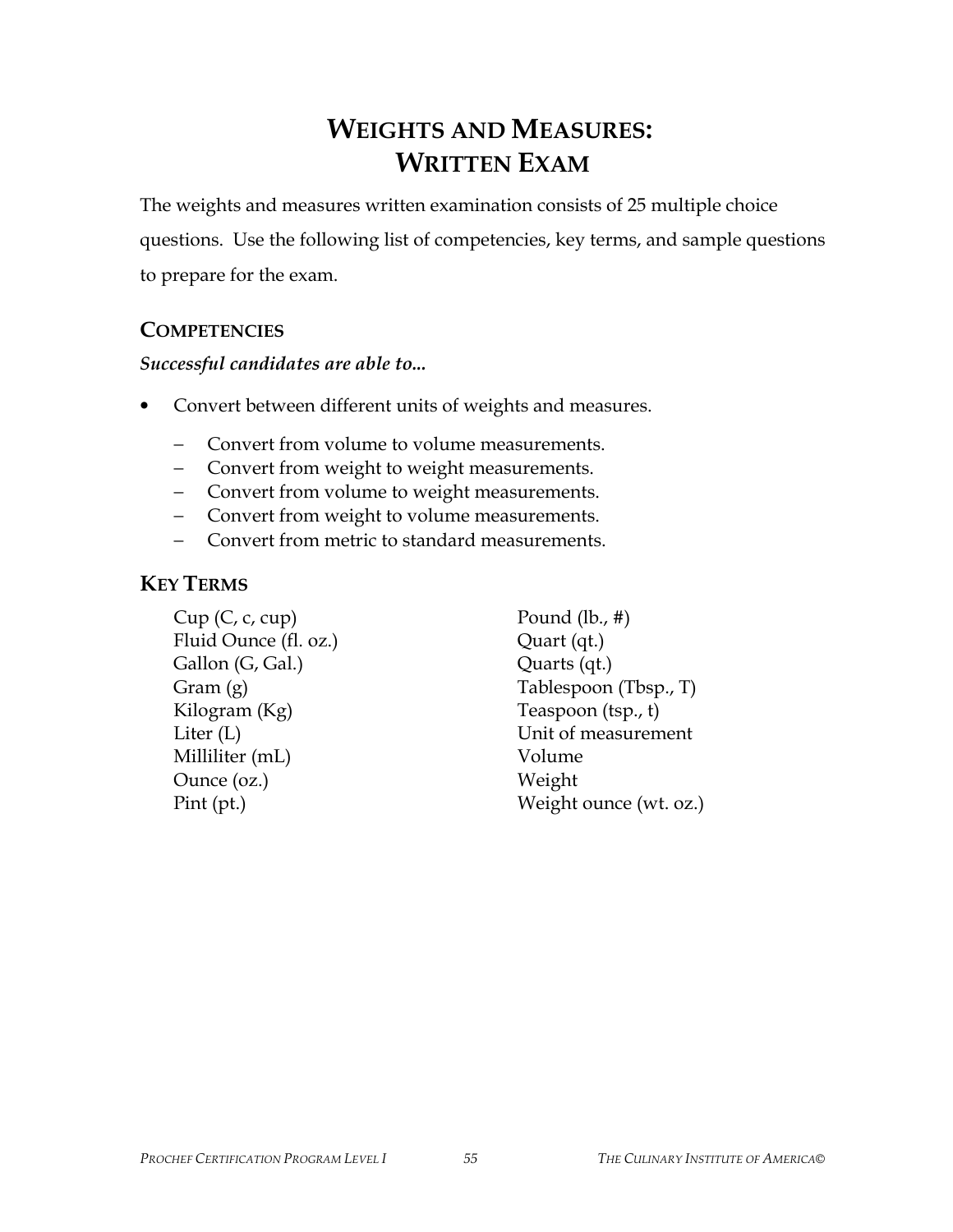#### **SAMPLE QUESTIONS**

#### **1. 3 teaspoons = \_\_\_\_\_\_\_tablespoon(s)**

- a. 1 tablespoon
- b. 2 tablespoons
- c. ½ tablespoon
- d. ⅓ tablespoon

#### **2. 11 cups = \_\_\_\_\_\_\_\_\_\_\_ pint(s)**

- a. 2.75 pints
- b. 11 pints
- c.  $5\frac{1}{2}$  pints
- d. 1.37 pints

#### **3. 8 fl. oz. = \_\_\_\_\_\_\_\_\_\_\_ teaspoon(s)**

- a. 16 teaspoons
- b. 48 teaspoons
- c. 24 teaspoons
- d. 4 teaspoons
- **4. 5500 mL = \_\_\_\_\_\_\_\_\_\_ liter(s)** 
	- a. 5.5 liters
	- b. 55 liters
	- c. 550 liters
	- d. 0.5 liters
- **5. 10 lb. = \_\_\_\_\_\_\_\_\_\_\_\_\_ wt. oz.** 
	- a. 16 wt. oz.
	- b. 4.53 wt. oz.
	- c. 4, 536 wt. oz.
	- d. 160 wt. oz.

# **6. 100 kg = \_\_\_\_\_\_\_\_\_\_\_\_ g**

- a. 1 g
- b. 100,000 g
- c. 10 g
- d. 220 g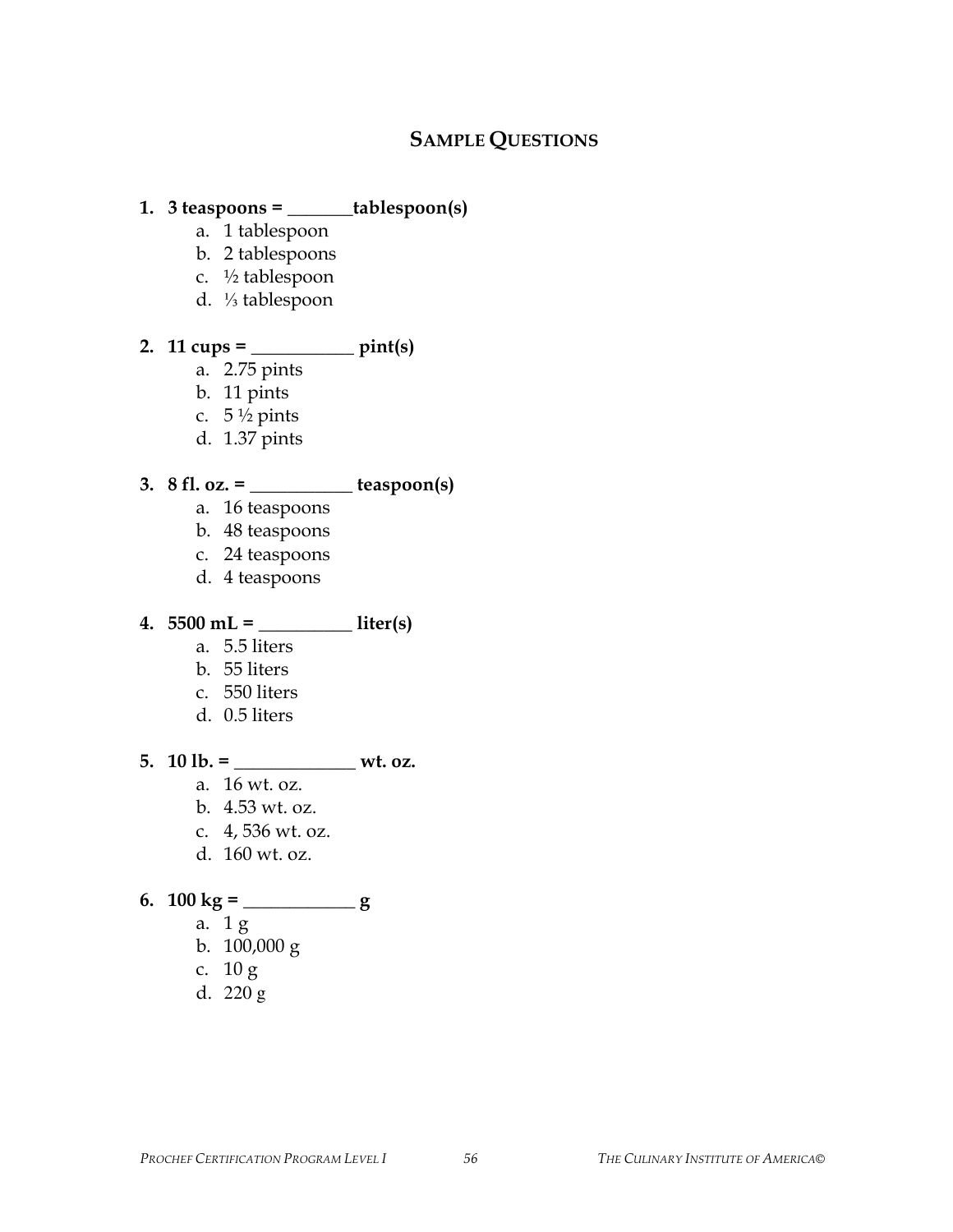#### **7. Given that 1 cup of cumin weighs 4 ounces, how much does 1 teaspoon of cumin weigh?**

- a. 8 wt. oz.
- b. 0.08 wt. oz.
- c. 0.8 oz.
- d. 0.25 wt. oz.

#### **8. Given that 1 tablespoon of allspice weighs 0.2 oz., how many tablespoons can be measured from a 2 oz. jar?**

- a. 20 tablespoons
- b. 2 tablespoons
- c. 5 tablespoons
- d. 10 tablespoons
- **9. 150 g = \_\_\_\_\_\_\_\_\_\_\_\_\_\_ wt. oz.** 
	- a. 5.29 wt. oz.
	- b. 9.38 wt. oz.
	- c. 4,253 wt. oz.
	- d. 0.15 wt. oz.
- **10. 4 lb. = \_\_\_\_\_\_\_\_\_\_\_\_\_\_\_ kg** 
	- a. 4 kg
	- b. 64 kg
	- c. 1.81 kg
	- d. 1,814 kg

#### **ANSWER KEY**

- 1. a
- 2. c
- 3. b
- 4. a
- 5. d
- 6. b
- 
- 7. b
- 8. d
- 9. a
- $10.c$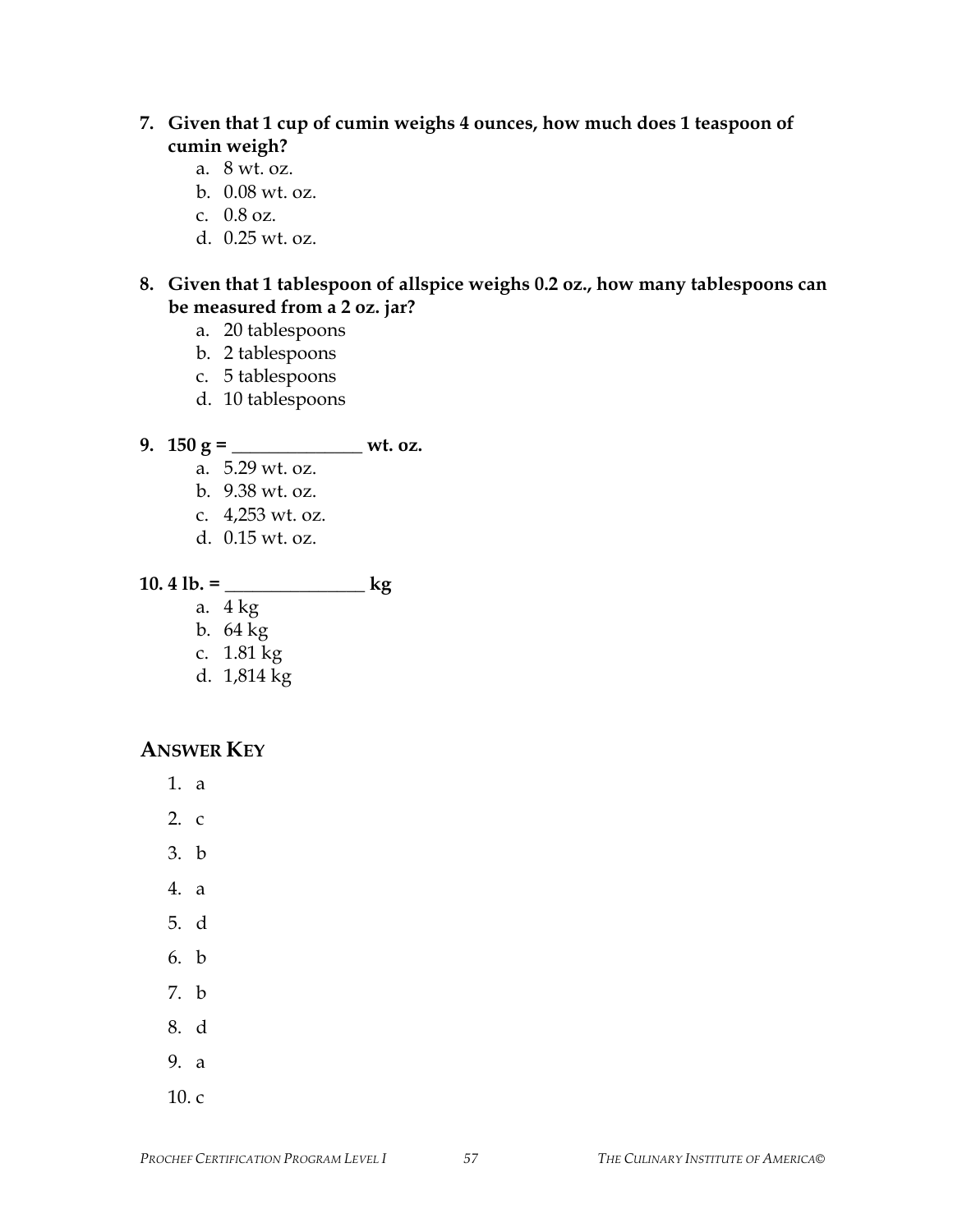# **FOOD COSTING: WRITTEN EXAM**

Use the following list of competencies, key terms, and sample questions to prepare

for the exam.

#### **COMPETENCIES**

#### *Given the costing sheet, a recipe, a price list, and yield information, successful candidates will be able to…*

- Determine the cost of individual ingredients within a recipe.
- Determine the total cost of a recipe.
- Determine the cost per portion of a recipe.
- Determine the selling price of a recipe.

#### **KEY TERMS**

As purchased price Portion size As purchased cost (APC) Product yield percentage As purchased quantity (APQ) Purchase unit Cost per portion Scaling factor Cost per unit Selling price Current market price Total cost Edible portion quantity (EPQ) Total cost Edible purchased cost (EPC) Total recipe cost Food cost Trim Food cost percent (%) Trim loss percentage Number of portions Volume-to-weight conversion Portion cost **Yield percentage**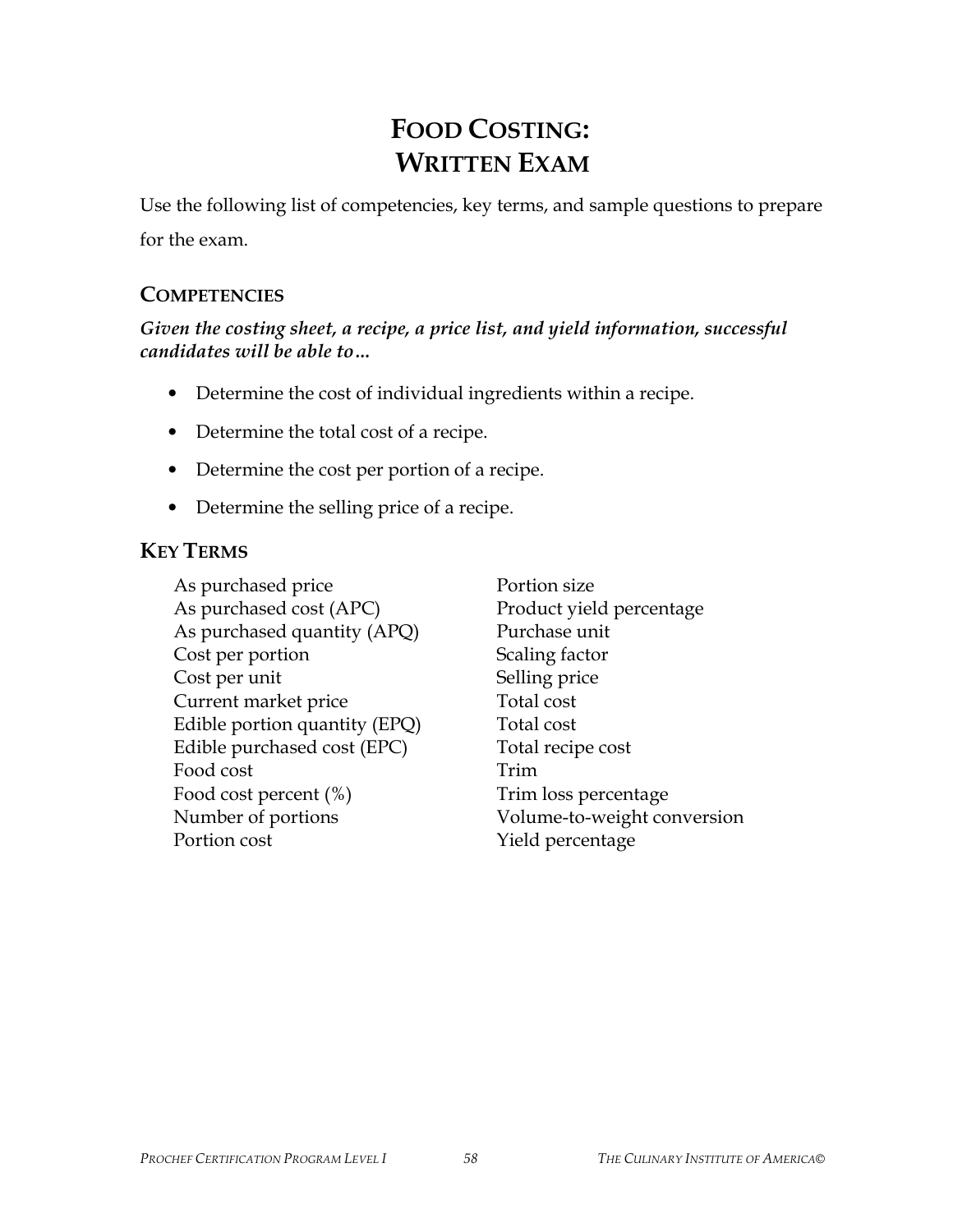### **SAMPLE FOOD COST FORM AND SAMPLE QUESTIONS**

Complete the following food cost form to determine the total recipe cost, cost per portion, and the selling price.

Menu Item: Southwest White Bean Stew Date: Date:

Number of Portions: 10 Servings Portion Size:

Cost per Portion: Selling Price: Food Cost Percent: 25 %

|                                                             | <b>Recipe Quantity (EP)</b> |           | Cost  |                    |         | <b>Total</b> |      |
|-------------------------------------------------------------|-----------------------------|-----------|-------|--------------------|---------|--------------|------|
| Ingredients                                                 | Weight                      | Volume    | Count | APC/Unit           | Yield % | EPC/Unit     | Cost |
| 1. Navy beans, dried                                        | 14 oz.                      |           |       | \$.47/1b.          | 100%    |              |      |
| 2. Chicken stock                                            |                             | 2 qt.     |       | \$2.00/gal.        | 100%    |              |      |
| 3. Bouquet garni                                            |                             |           | 1 ea. | \$0.05 ea.         | 100%    |              |      |
| 4. Garlic, chopped<br>$(1 cup = 4.6 oz.)$                   |                             | 1.5 Tbsp. |       | 1.73/1b.           | 88.1%   |              |      |
| 5. Safflower oil<br>$(1 \text{ cup} = 8 \text{ oz.})$       |                             | 2 tsp.    |       | \$2.35/33.8<br>OZ. | 100%    |              |      |
| $\overline{6}$ . Red onion, diced                           | 4 oz.                       |           |       | \$.40/lb.          | 90.6%   |              |      |
| 7. Bell peppers, diced                                      | 4 oz.                       |           |       | \$.61/lb.          | 84.4%   |              |      |
| 8. Jalapeno, seeded,<br>diced                               | 2 oz.                       |           |       | \$1.59/lb.         | 81.3%   |              |      |
| 9. Garlic, minced                                           | 1 oz.                       |           |       | \$1.73/1b.         | 88.1%   |              |      |
| 10. Cumin, ground<br>$(1 \text{ Tbsp.} = .208 \text{ oz.})$ |                             | 1 Tbsp.   |       | \$8.64#            | 100%    |              |      |
| 11. Sherry vinegar                                          |                             | 2 fl. oz. |       | \$3.54/33.8<br>OZ. | 100%    |              |      |
| 12. Tomato concassé                                         | 4 oz.                       |           |       | \$1.73/1b.         | 78.4%   |              |      |
| 13. Cilantro, chopped<br>$(1 \text{ bu} = 2.8 \text{ oz.})$ |                             | 2 Tbsp.   |       | \$.32/bu.          | 46.4%   |              |      |

 $(1$  Tbsp. = 0.86 oz.)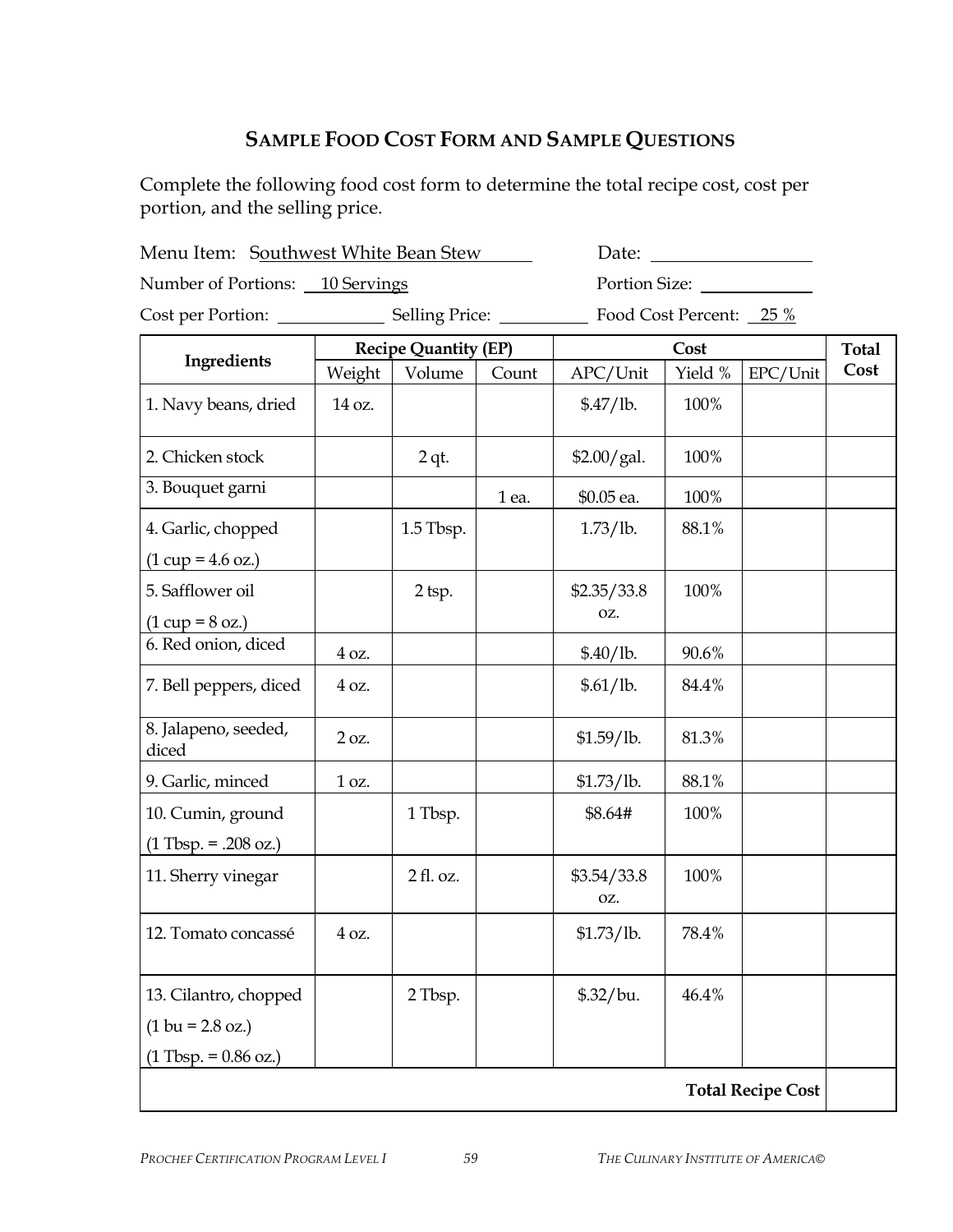#### **ANSWER KEY**

- 1. \$.42
- 2. \$1.00
- 3. \$0.05
- 4. \$0.06
- 5. \$0.03
- 6. \$.12
- 7. \$.19
- 8. \$.25
- 9. \$.13
- 10. \$.12
- 11. \$.21
- 12. \$.56
- 13. \$.43

Total Recipe Cost: \$3.57

Cost per Portion: \$.357

Selling Price: \$1.428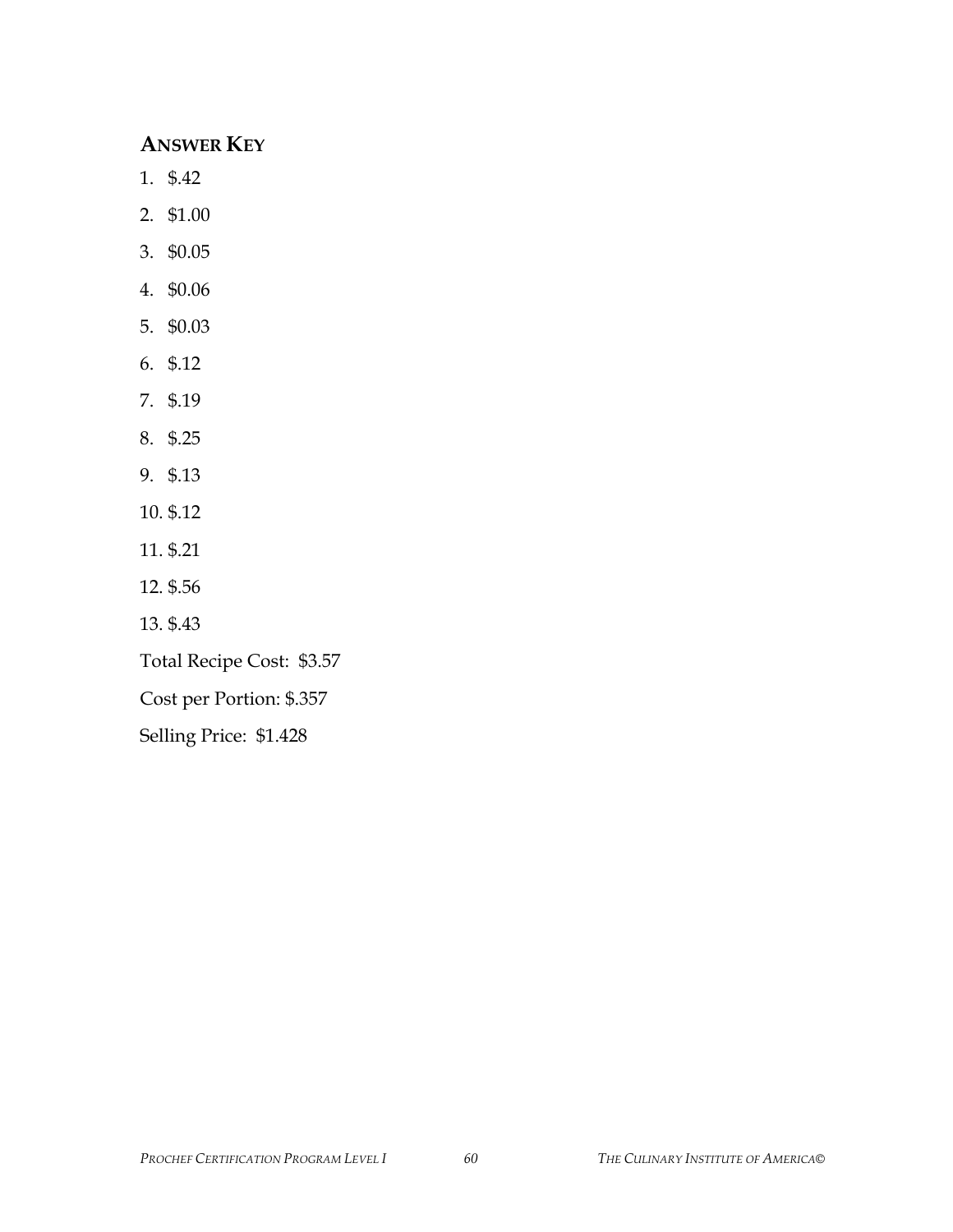# **FUNDAMENTAL NUTRITION: WRITTEN EXAM**

The fundamental nutrition examination contains a combination of 25 multiple choice and true/false questions. Use the following list of competencies, key terms, and sample questions to prepare for the exam.

#### **COMPETENCIES**

#### *Successful candidates are able to...*

- Discuss basic nutrition concepts.
- List the six classes of nutrients and describe the function of each.
- Identify foods that are a good source of each type of nutrient.
- Identify the three energy-yielding nutrients and state the number of calories per gram for each of these nutrients.
- Describe nutrient-dense and empty-calorie foods and list examples of each.
- Discuss the USDA Dietary Guidelines for Americans and list key recommendations.
- Identify the parts of a whole grain and provide examples of whole-grain products.
- List the three types of fatty acids and identify sources associated with each variety.
- Identify fat-soluble and water-soluble vitamins.
- Compare and contrast vegan and vegetarian diets.
- Discuss concepts related to organic farming, sustainable agriculture, and other green initiatives.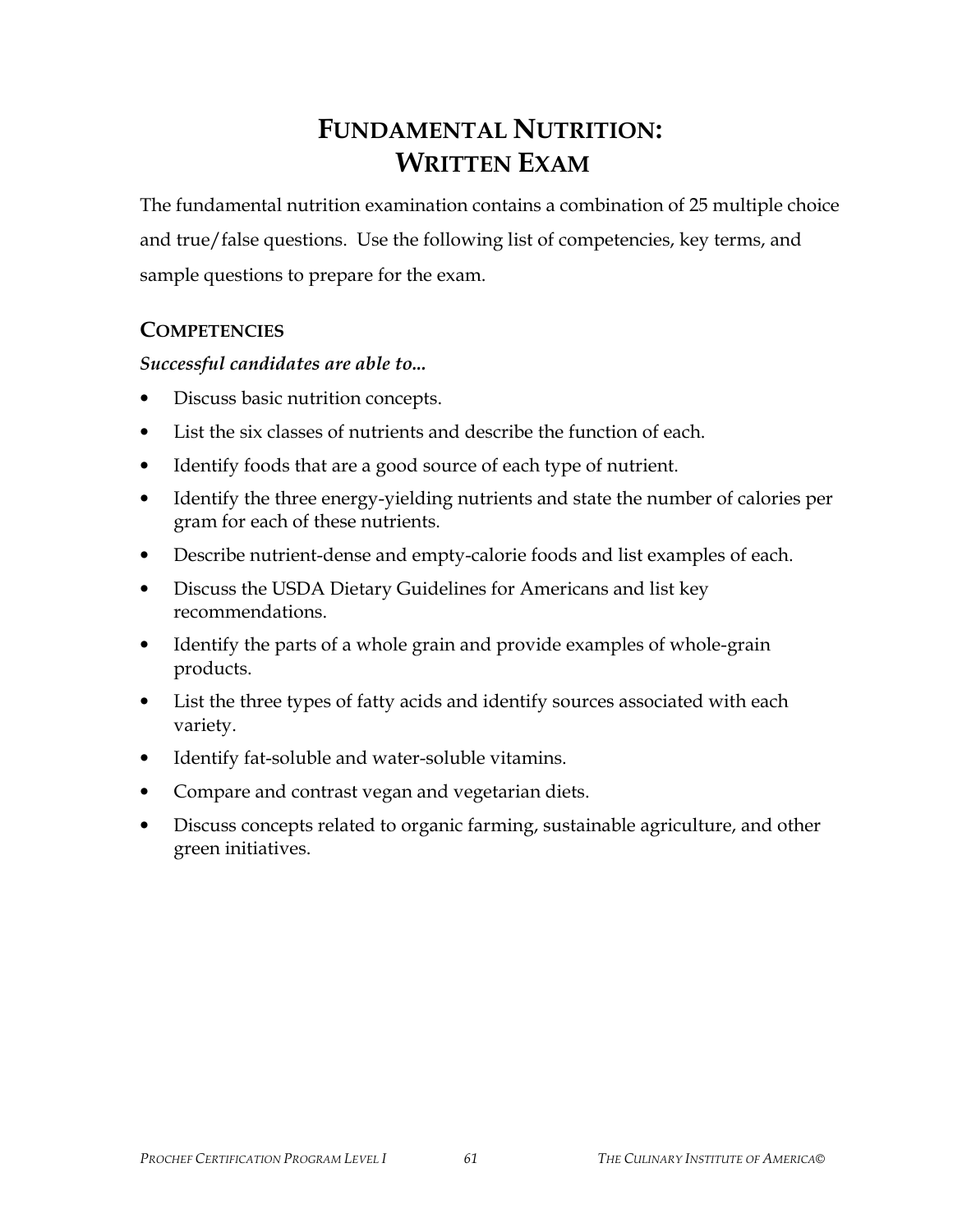#### **KEY TERMS**

Alcohol Nutrient Allergen Nutrient-dense food Amino acid Obesity Antioxidant Oil Calorie/kilocalorie Omega-3 fatty acid Carbohydrate Organic food Complete protein Phytochemicals Complex carbohydrate **Polyunsaturated fatty acid** Cholesterol Saturated fatty acid Dietary guidelines for Americans Simple carbohydrate Empty-calorie food Sodium Fat Sugar Fats/lipid Sustainable agriculture Fat-soluble vitamin Trans fatty acid Fiber Type 2 diabetes Food label **USDA** Heart disease Vegan diet Macronutrient Vegetarian diet Micronutrients Vitamin Mineral Water-soluble vitamin Monounsaturated fatty acid Whole grain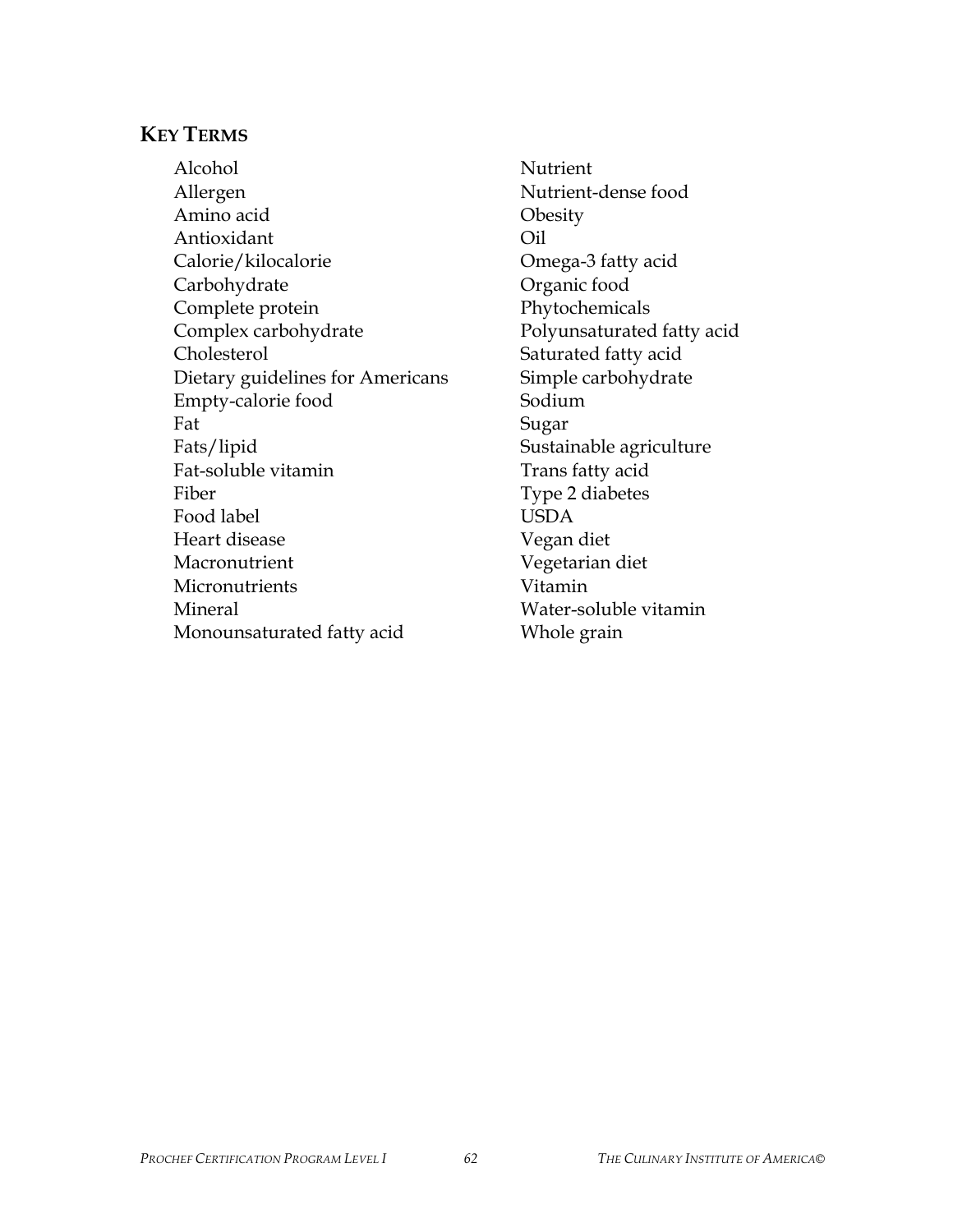#### **SAMPLE QUESTIONS**

- **1. There are \_\_\_\_\_\_\_\_\_ calories in 1 gram of alcohol.** 
	- a. 3
	- b. 4
	- c. 7
	- d. 9

**2. If a food contains 8 grams of carbohydrates, 4 grams of protein, and 1 gram of fat, how many calories does it contain in total?** 

- a. 55
- b. 57
- c. 60
- d. 70
- **3. People following a vegan diet do not consume cheese or other dairy-based products.** 
	- a. True
	- b. False

**4. The basic building blocks of proteins are \_\_\_\_\_\_\_\_\_\_\_\_\_\_\_\_\_\_.** 

- a. Micronutrients
- b. Amino acids
- c. Fatty acids
- d. Enzymes

#### **5. Which of the following fatty acids is the greatest contributor to heart disease?**

- a. Saturated fatty acids
- b. Trans fatty acids
- c. Polyunsaturated fatty acids
- d. Monounsaturated fatty acids

#### **6. Which of the following is a good source of monounsaturated fatty acids?**

- a. Olive oil
- b. Sunflower oil
- c. Soybean oil margarine
- d. Shrimp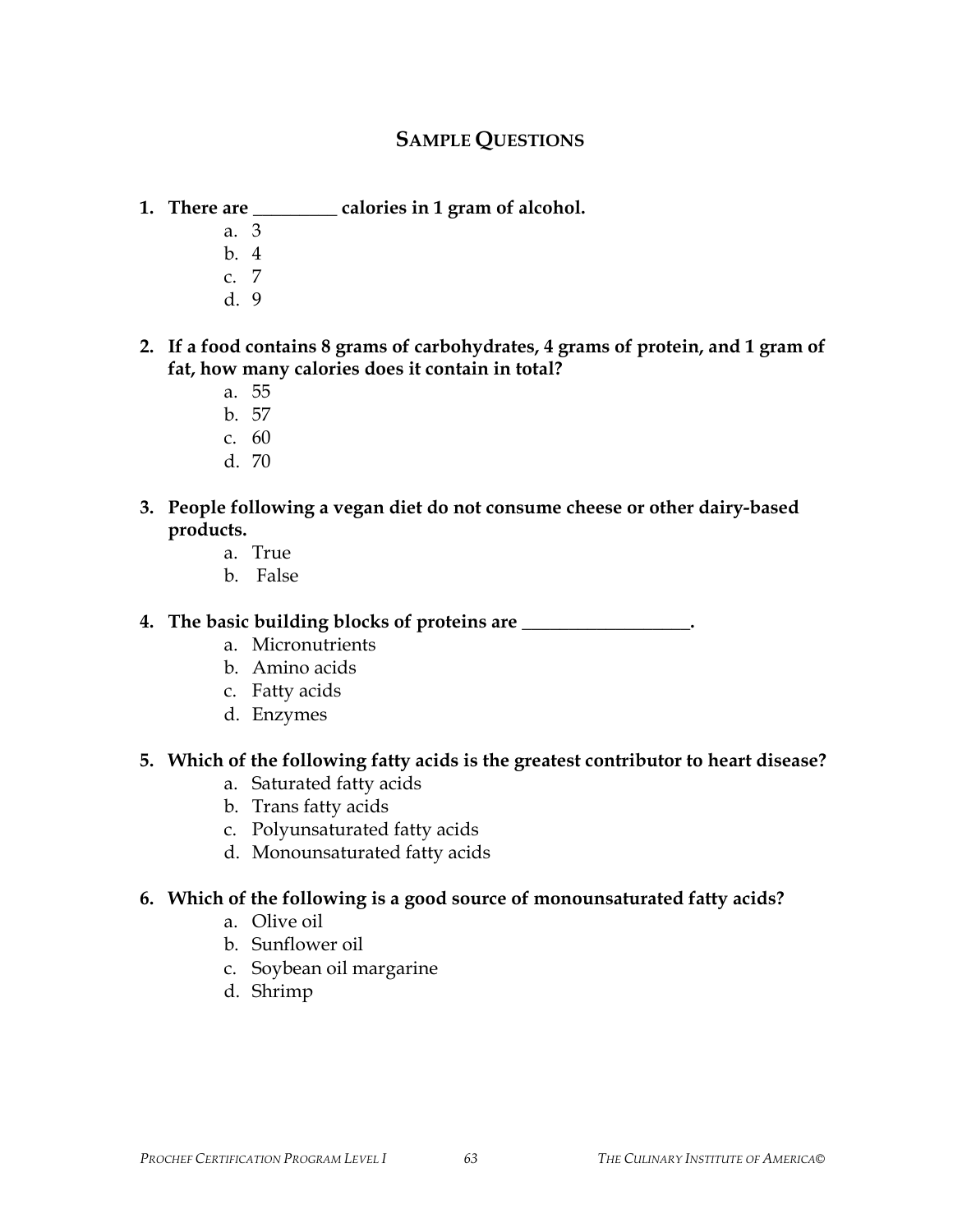#### **7. When whole grains are refined, the starchy part that remains comes from what part of the kernel?**

- a. The germ
- b. The endosperm
- c. The bran
- d. The hull

#### **8. Which of the following is not a good source of vitamin A?**

- a. Sweet potatoes and carrots
- b. Spinach and broccoli
- c. Beef liver
- d. They are all good sources of vitamin A

#### **9. How many milligrams of sodium are in one teaspoon of table salt?**

- a. 4,000
- b. 2,300
- c. 1,200
- d. 1,800

#### **10. Carbohydrates are necessary for the body to work efficiently and to fulfill its energy needs.**

- a. True
- b. False

#### **ANSWER KEY**

- 1. c
- 2. b
- 3. a
- 4. b
- 5. b
- 6. a
- 7. b
- 8. d
- 9. b
- $10a$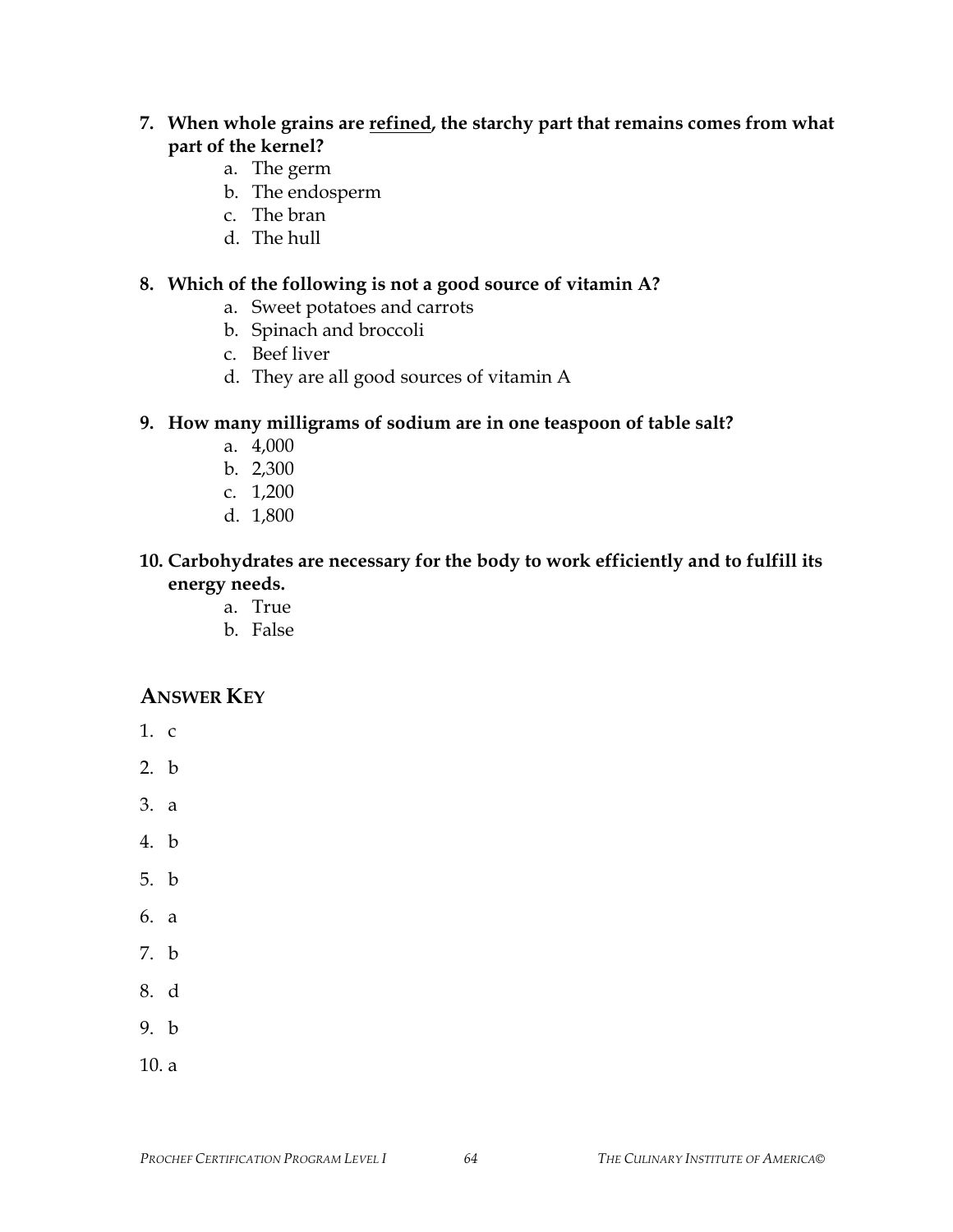# **PRODUCT IDENTIFICATION: WRITTEN EXAM**

The food safety written examination consists of identifying 25 multiple products. In addition, you will be required to answer one question about each item. Use the following list of competencies, key terms, and sample questions to prepare for the exam.

#### **COMPETENCIES**

#### *Successful candidates are able to...*

- Identify a variety of produce, cheese, grains, meat, poultry, and seafood items using commonly accepted foodservice terms.
- Demonstrate a basic knowledge regarding the above products.

**KEY TERMS** *see next page*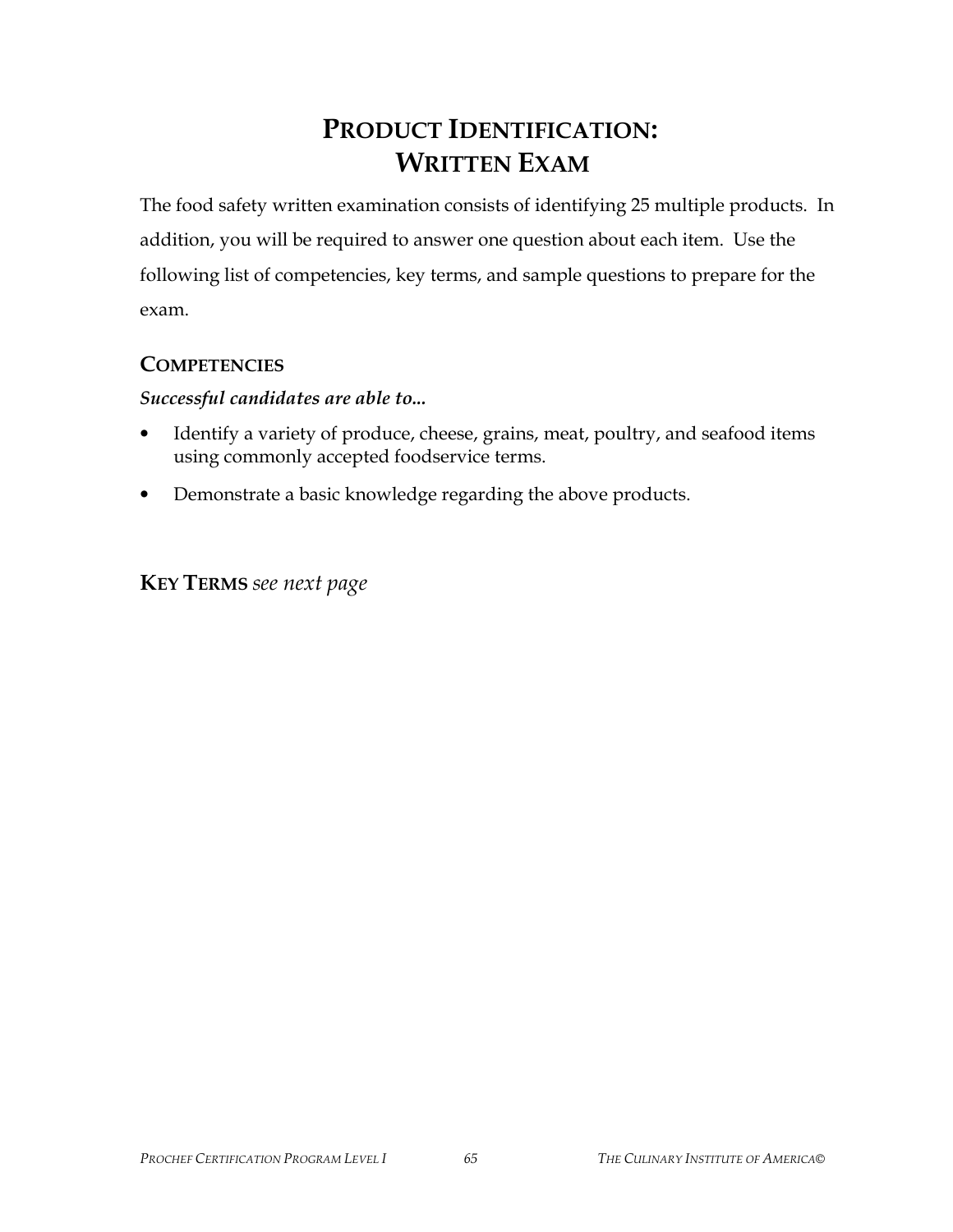#### **KEY TERMS**

Airline chicken breast Cornmeal Parsnip Arugula Dairy Pistachios Bacon Dijon mustard Plum tomato Balsamic vinegar **Eggplant** Poppy seeds Barley English cucumber Pork cutlet Basil Fennel Portobello mushroom Bay leaf Feta Feta Powdered sugar Beef sirloin Fines herbes Prosciutto Beef strip loin Flat-leaf parsley Radish Beef tenderloin Frisée Red pepper flakes Bell pepper Garlic Garlic Rolled oats Beet Ginger Romaine lettuce Belgian endive Grain Grain Russet potato Blue cheese Granulated sugar Saffron Black peppercorns Grapefruit Salmon fillet Boston bibb lettuce Green beans Salt Brie Green onion Salt pork Broccoli Habañero Seed Broccoli rabe **Haricots** verts Sesame oil Brown rice **Honey** Honey Sesame seeds Brown sugar Israeli couscous Shallot Brussels sprouts Jalapeño pepper Short-grain rice Butter Leeks Sole fillet Butternut squash Lentils Sour cream Button mushroom Loin Comes Spinach Canadian bacon Long-grain rice Split peas Carrot Maple syrup Spring greens Celery Molasses Sugar snap peas Cheddar cheese Napa cabbage Swiss chard Cherry tomato New potatoes Swiss cheese Chevré Nut Nut Tarragon Chicken stock Mutmeg Thyme Chicken supreme NY strip steaks Turnip Chickpeas Olive oil Vegetable Chives Onion Vegetable oil Cinnamon stick Orange Walnuts Clarified butter Pancetta Wild rice Cloves Paprika Yellow squash Cod fillet Parmesan cheese Zucchini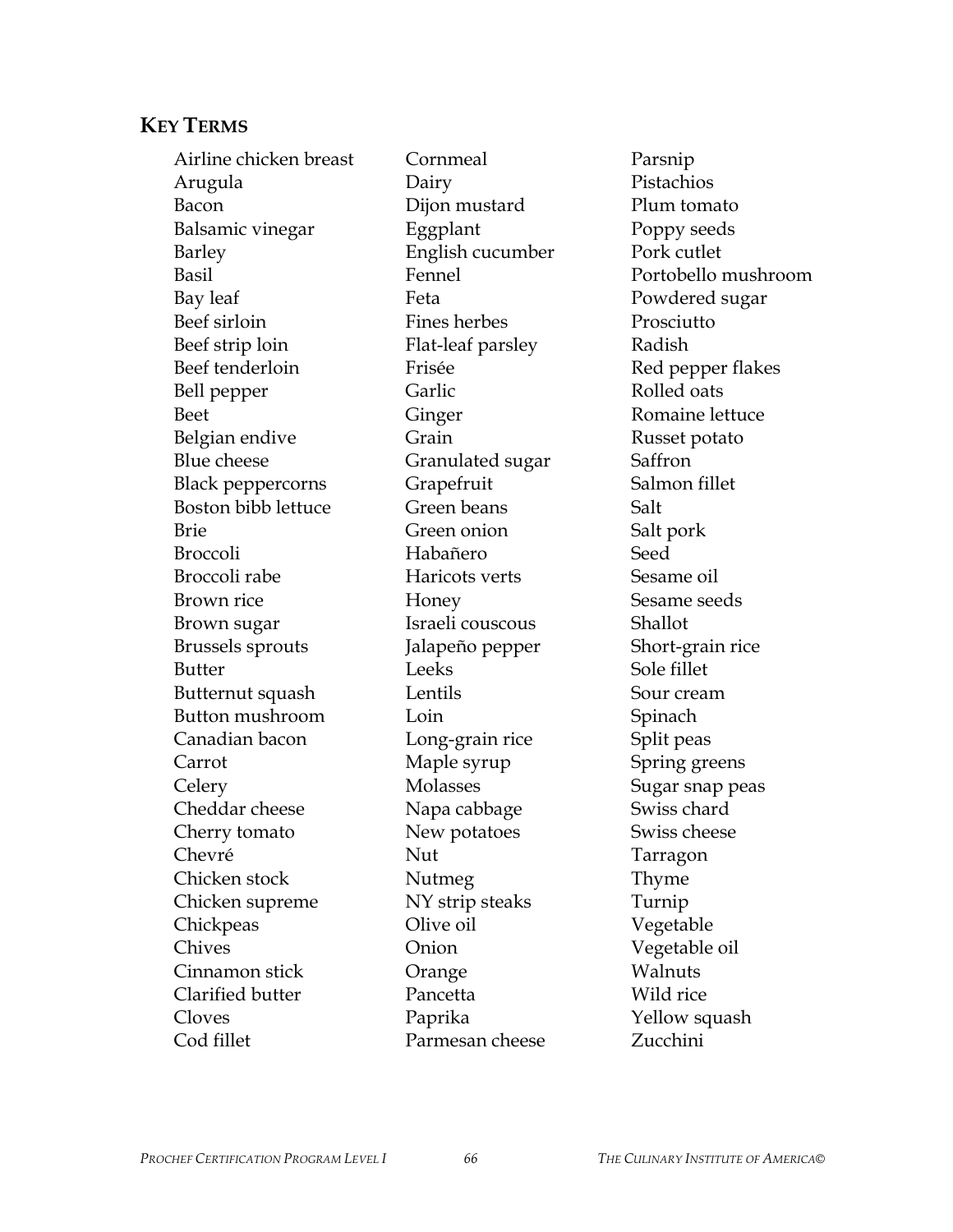#### **SAMPLE QUESTIONS** *(ACTUAL FOOD PRODUCTS WILL BE DISPLAYED FOR THE EXAM)*



- 1. Product Name: (1) \_\_\_\_\_\_\_\_\_\_\_\_\_\_\_. (True or False) This item is part of a standard bouquet garni. (2) \_\_\_\_\_\_\_\_\_\_\_\_\_\_\_.
- 2. Product Name:  $(1)$  \_\_\_\_\_\_\_\_\_\_\_\_\_\_\_\_.This item is most commonly associated with a (2) \_\_\_\_\_\_\_\_\_\_\_\_\_\_\_\_salad.





- 3. Product Name: (1) \_\_\_\_\_\_\_\_\_\_\_\_\_\_\_\_. (True or False) This item is a type of pasta.  $(2)$  \_\_\_\_\_\_\_\_\_\_\_\_\_\_\_\_.
- 4. Product Name: (1) \_\_\_\_\_\_\_\_\_\_\_\_\_\_\_\_. (2) \_\_\_\_\_\_\_\_\_\_\_\_\_\_\_\_causes this item to be "blue."





5. Product Name: (1) \_\_\_\_\_\_\_\_\_\_\_\_\_\_\_\_. (True of False) This item can be served without any further cooking.  $(2)$  \_\_\_\_\_\_\_\_\_\_\_\_\_\_.

# **ANSWER KEY**

- 1. Product Name: (1) Bay Leaf. (True or False) This item is part of a standard bouquet garni. (2) True.
- 2. Product Name: (1) Romaine Lettuce. This item is most commonly associated with a (2) Caesar Salad.
- 3. Product Name: (1) Barley. (True or False) This item is a type of pasta. (2) False.
- 4. Product Name: (1) Gorgonzola, Roquefort, and/or Blue Cheese. (2) Mold causes this item to be "blue."
- 5. Product Name: (1) Bacon. (True of False) This item can be served without any further cooking. (2) False.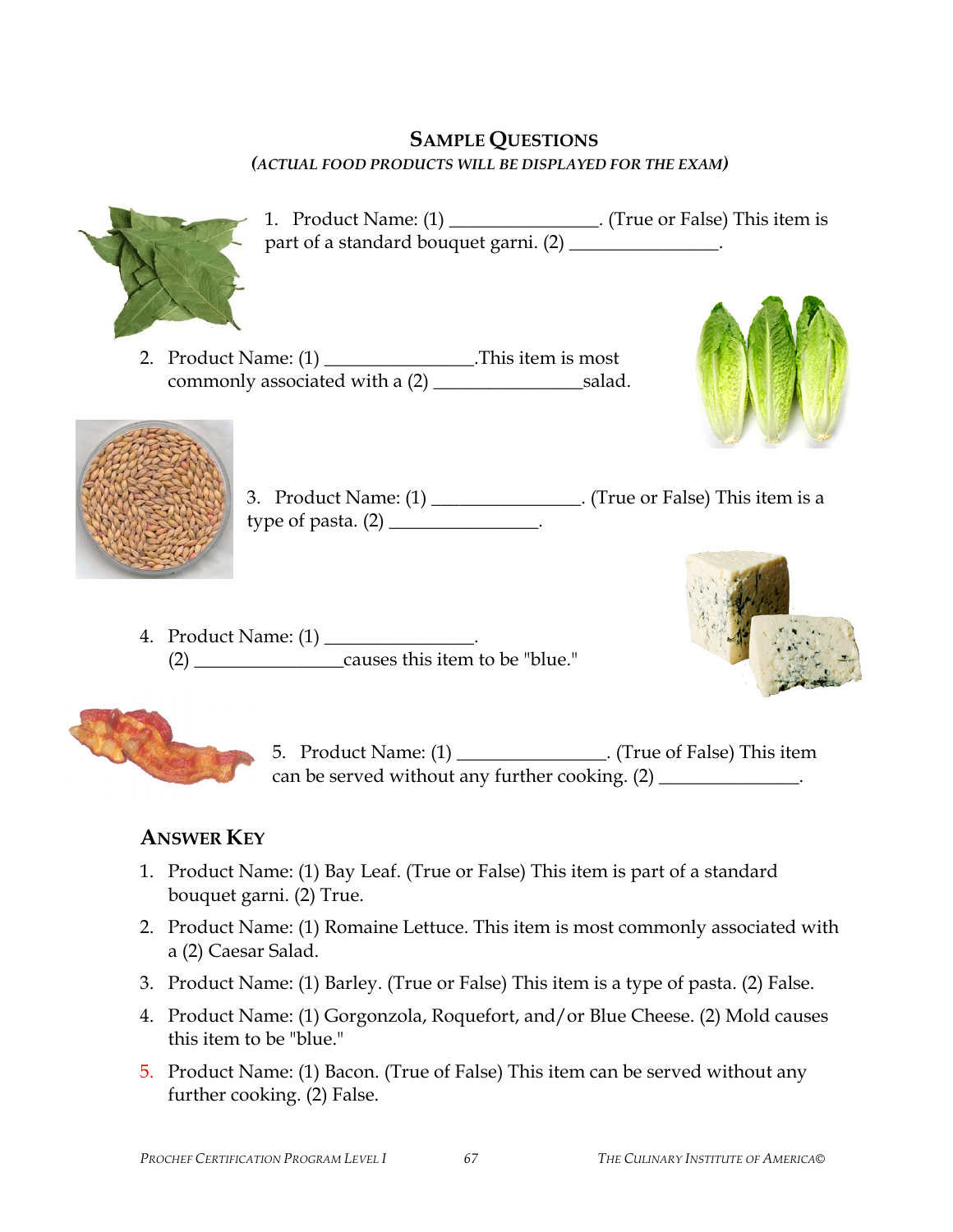# **MISE EN PLACE WORKSHEETS**

# **MISE EN PLACE WORKSHEET (RECIPES)**

| Date: _________________                |               |             |               |  |
|----------------------------------------|---------------|-------------|---------------|--|
| Recipe: ______________________________ |               |             |               |  |
| Ingredient                             | <b>Amount</b> | <b>Tool</b> | <b>Amount</b> |  |
|                                        |               |             |               |  |
|                                        |               |             |               |  |
|                                        |               |             |               |  |
|                                        |               |             |               |  |
|                                        |               |             |               |  |
|                                        |               |             |               |  |

| Recipe: ___________________ |               |      |               |  |
|-----------------------------|---------------|------|---------------|--|
| Ingredient                  | <b>Amount</b> | Tool | <b>Amount</b> |  |
|                             |               |      |               |  |
|                             |               |      |               |  |
|                             |               |      |               |  |
|                             |               |      |               |  |
|                             |               |      |               |  |
|                             |               |      |               |  |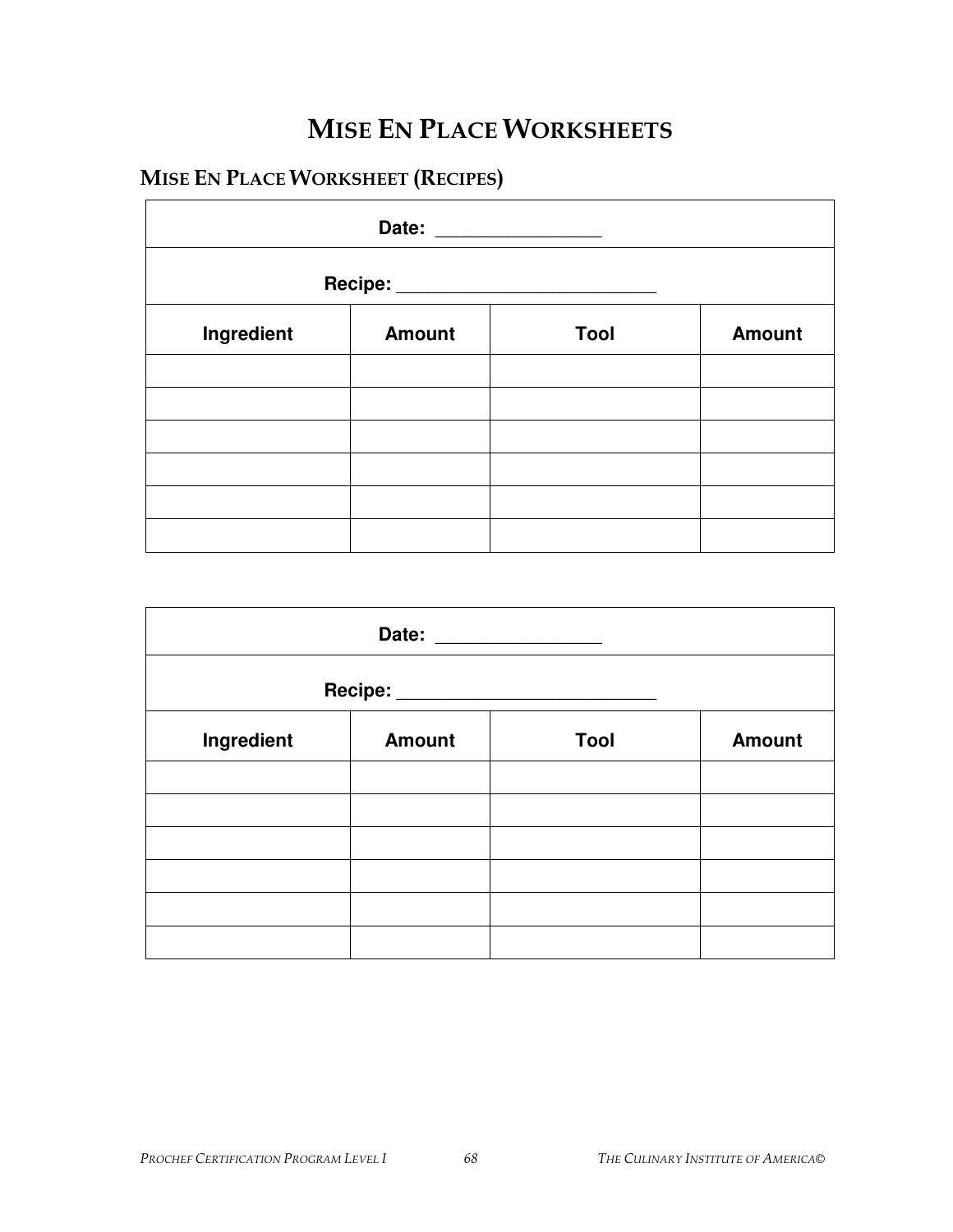| Tally Sheet<br>Combines ALL Items from Day |  |  |  |  |  |
|--------------------------------------------|--|--|--|--|--|
|                                            |  |  |  |  |  |
|                                            |  |  |  |  |  |
|                                            |  |  |  |  |  |
|                                            |  |  |  |  |  |
|                                            |  |  |  |  |  |
|                                            |  |  |  |  |  |
|                                            |  |  |  |  |  |
|                                            |  |  |  |  |  |
|                                            |  |  |  |  |  |
|                                            |  |  |  |  |  |
|                                            |  |  |  |  |  |
|                                            |  |  |  |  |  |
|                                            |  |  |  |  |  |
|                                            |  |  |  |  |  |
|                                            |  |  |  |  |  |
|                                            |  |  |  |  |  |
|                                            |  |  |  |  |  |
|                                            |  |  |  |  |  |
|                                            |  |  |  |  |  |
|                                            |  |  |  |  |  |

# **MISE EN PLACE WORKSHEET (TALLY SHEET)**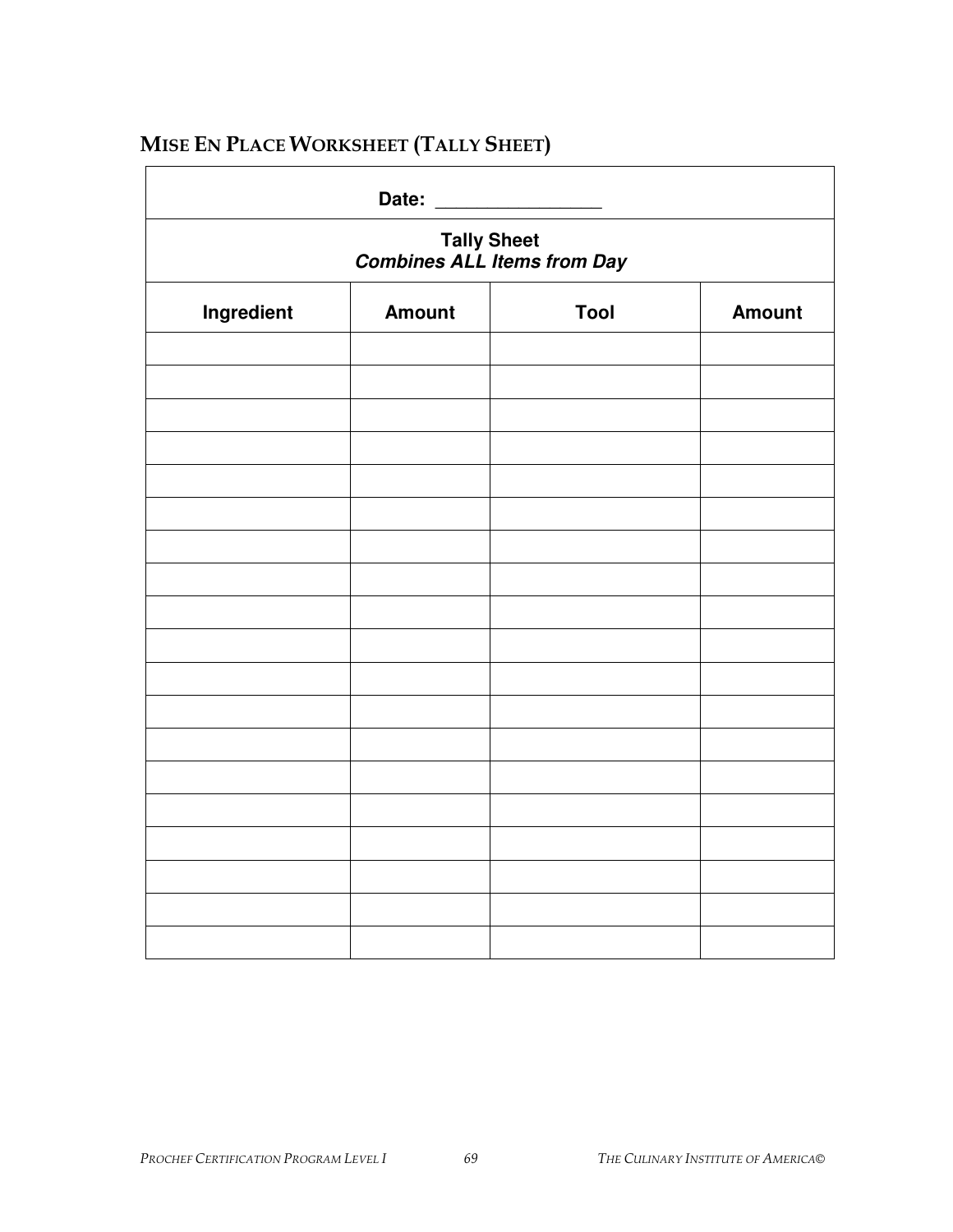# **MISE EN PLACE WORKSHEET (TIMELINE)**

| Date:                        | Timeline: Service at |               |                 |  |
|------------------------------|----------------------|---------------|-----------------|--|
| Step #/<br><b>Start Time</b> | Recipe               | <b>Action</b> | <b>Time Due</b> |  |
|                              |                      |               |                 |  |
|                              |                      |               |                 |  |
|                              |                      |               |                 |  |
|                              |                      |               |                 |  |
|                              |                      |               |                 |  |
|                              |                      |               |                 |  |
|                              |                      |               |                 |  |
|                              |                      |               |                 |  |
|                              |                      |               |                 |  |
|                              |                      |               |                 |  |
|                              |                      |               |                 |  |
|                              |                      |               |                 |  |